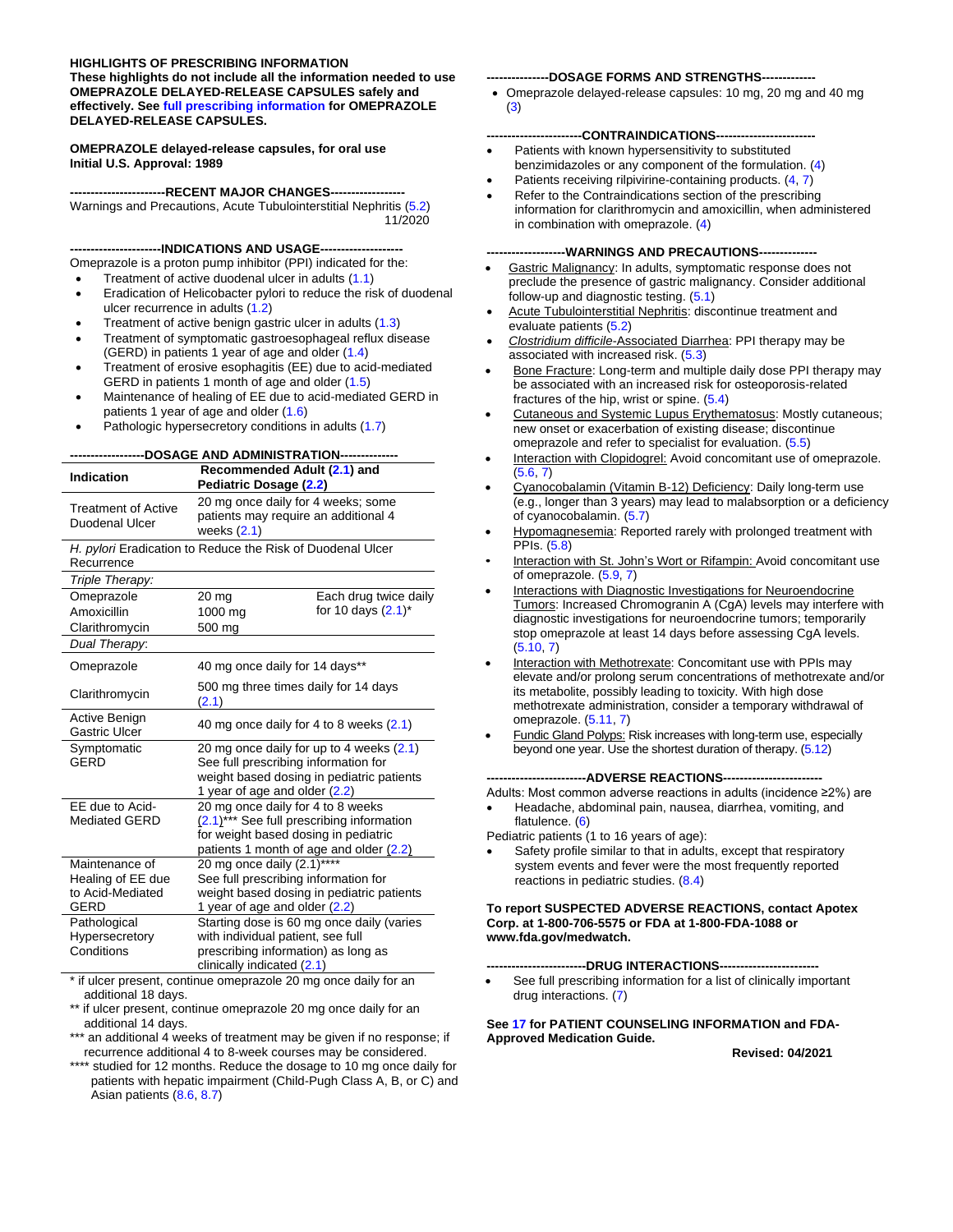#### **FULL PRESCRIBING INFORMATION: CONTENTS\***

#### **[1 INDICATIONS AND USAGE](#page-2-6)**

- [1.1 Treatment of Active Duodenal Ulcer](#page-2-1)
- 1.2 *Helicobacter pylori* [Eradication to Reduce the Risk of Duodenal](#page-2-2)  [Ulcer Recurrence](#page-2-2)
- [1.3 Treatment of Active Benign Gastric Ulcer](#page-2-3)
- [1.4 Treatment of Symptomatic Gastroesophageal Reflux Disease](#page-2-4)  [\(GERD\)](#page-2-4)
- [1.5 Treatment of Erosive Esophagitis \(EE\) Due to Acid-Mediated](#page-2-5)  **[GERD](#page-2-5)**
- [1.6 Maintenance of Healing of EE Due to Acid-Mediated GERD](#page-3-0)
- [1.7 Pathological Hypersecretory Conditions](#page-3-1)

#### **[2 DOSAGE AND ADMINISTRATION](#page-3-3)**

- [2.1 Recommended Adult Dosage Regimen by Indication](#page-3-2)
- [2.2 Recommended Pediatric Dosage Regimen by Indication](#page-4-0)
- [2.3 Administration Instructions](#page-4-1)
- **[3 DOSAGE FORMS AND STRENGTHS](#page-5-1)**

# **[4 CONTRAINDICATIONS](#page-5-2)**

#### **[5 WARNINGS AND PRECAUTIONS](#page-5-4)**

- 5.1 [Presence of Gastric Malignancy](#page-5-3)
- 5.2 [Acute Tubulointerstitial Nephritis](#page-5-0)
- 5.3 *Clostridium difficile-*[Associated Diarrhea](#page-6-0)
- 5.4 [Bone Fracture](#page-6-1)
- [5.5 Cutaneous and Systemic Lupus Erythematosus](#page-6-2)
- [5.6 Interaction with Clopidogrel](#page-6-3)
- [5.7 Cyanocobalamin \(Vitamin B-12\) Deficiency](#page-7-0)
- [5.8 Hypomagnesemia](#page-7-1)
- [5.9 Interaction with St. John's Wort or Rifampin](#page-7-2)
- [5.10 Interactions with Diagnostic Investigations for Neuroendocrine](#page-7-3)  **[Tumors](#page-7-3)**
- [5.11 Interaction with Methotrexate](#page-7-4)
- [5.12 Fundic Gland Polyps](#page-7-5)

#### **[6 ADVERSE REACTIONS](#page-7-6)**

- [6.1 Clinical Trials Experience with Omeprazole Monotherapy](#page-8-0)
- 6.2 [Clinical Trials Experience with Omeprazole in Combination](#page-8-1)  [Therapy for](#page-8-1) *H. pylori* Eradication
- [6.3 Postmarketing Experience](#page-9-0)

#### **[7 DRUG INTERACTIONS](#page-10-0)**

- **USE IN SPECIFIC POPULATIONS** 
	- [8.1 Pregnancy](#page-13-1)<br>8.2 Lactation
	- Lactation
	- [8.4 Pediatric Use](#page-15-0)
	- [8.5 Geriatric Use](#page-16-0)
	- [8.6 Hepatic Impairment](#page-17-0) [8.7 Asian Population](#page-17-1)
- 
- **[10 OVERDOSAGE](#page-17-2) [11 DESCRIPTION](#page-17-3)**

#### **[12 CLINICAL PHARMACOLOGY](#page-18-0)**

- [12.1 Mechanism of Action](#page-18-1)
	- [12.2 Pharmacodynamics](#page-18-2)
	- [12.3 Pharmacokinetics](#page-19-0)
	- [12.4 Microbiology](#page-23-0)
	-
- [12.5 Pharmacogenomics](#page-25-0) **[13 NONCLINICAL TOXICOLOGY](#page-25-1)**
- 13.1 [Carcinogenesis, Mutagenesis, Impairment of Fertility](#page-25-2)

#### **[14 CLINICAL STUDIES](#page-26-0)**

- [14.1 Active Duodenal Ulcer](#page-26-1)
	- 14.2 *H. pylori* [Eradication in Patients with Duodenal Ulcer](#page-27-0)  **[Disease](#page-27-0)**
	- [14.3 Active Benign Gastric Ulcer](#page-29-0)
	- [14.4 Symptomatic](#page-29-1) GERD
	- [14.5 EE due to Acid-Mediated GERD](#page-30-0)
	- [14.6 Maintenance of Healing of EE due to Acid-Mediated GERD](#page-30-1)
	- [14.7 Pathological Hypersecretory Conditions](#page-30-2)
	- [14.8 Pediatric Studies for the Treatment of Symptomatic GERD,](#page-31-0) [Treatment of EE due to Acid-Mediated GERD, and](#page-31-0)  [Maintenance of Healing of EE due to](#page-31-0) Acid-Mediated GERD
- **[15 REFERENCES](#page-32-0)**
- **[16 HOW SUPPLIED/STORAGE AND HANDLING](#page-32-1)**
- **[17 PATIENT COUNSELING INFORMATION](#page-33-0)**

\*Sections or subsections omitted from the full prescribing information are not listed.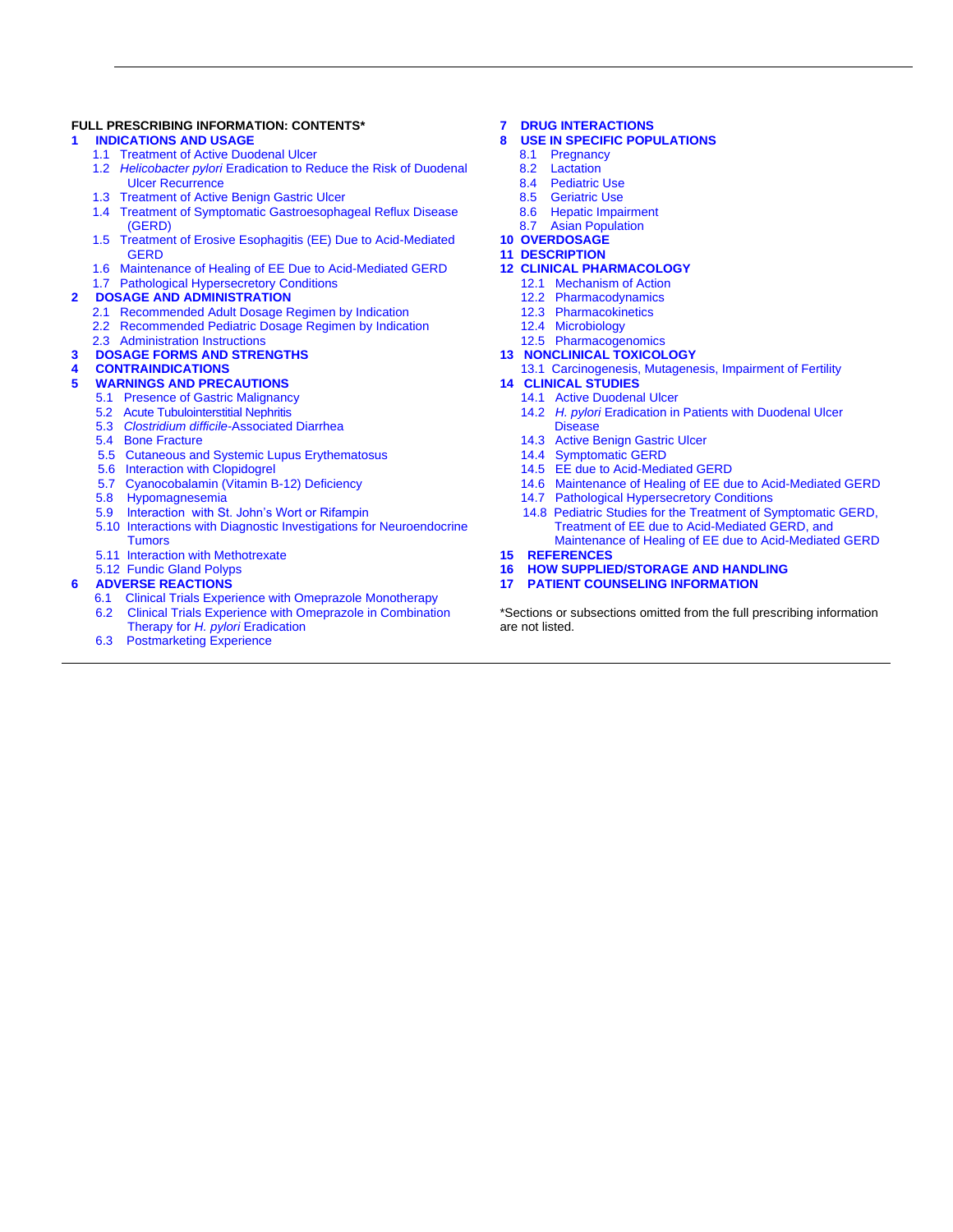### <span id="page-2-0"></span>**FULL PRESCRIBING INFORMATION**

### <span id="page-2-6"></span>**1 INDICATIONS AND USAGE**

### <span id="page-2-1"></span>**1.1 Treatment of Active Duodenal Ulcer**

Omeprazole delayed-release capsules are indicated for short-term treatment of active duodenal ulcer in adults. Most patients heal within four weeks. Some patients may require an additional four weeks of therapy.

### <span id="page-2-2"></span>**1.2** *Helicobacter pylori* **Eradication to Reduce the Risk of Duodenal Ulcer Recurrence**

Eradication of *H. pylori* has been shown to reduce the risk of duodenal ulcer recurrence.

### *Triple Therapy*

Omeprazole delayed-release capsules in combination with clarithromycin and amoxicillin, are indicated for treatment of patients with *H. pylori* infection and duodenal ulcer disease (active or up to 1-year history) to eradicate *H. pylori* in adults.

### *Dual Therapy*

Omeprazole delayed-release capsules in combination with clarithromycin are indicated for treatment of patients with *H. pylori* infection and duodenal ulcer disease to eradicate *H. pylori* in adults.

Among patients who fail therapy, omeprazole delayed-release capsules with clarithromycin are more likely to be associated with the development of clarithromycin resistance as compared with triple therapy. In patients who fail therapy, susceptibility testing should be done. If resistance to clarithromycin is demonstrated or susceptibility testing is not possible, alternative antimicrobial therapy should be instituted *[see Clinical Pharmacology [\(12.4\)](#page-23-0)* and the clarithromycin prescribing information, Microbiology section*]*.

### <span id="page-2-3"></span>**1.3 Treatment of Active Benign Gastric Ulcer**

Omeprazole delayed-release capsules are indicated for short-term treatment (4 to 8 weeks) of active benign gastric ulcer in adults*.*

### <span id="page-2-4"></span>**1.4 Treatment of Symptomatic Gastroesophageal Reflux Disease (GERD)**

Omeprazole delayed-release capsules are indicated for the treatment of heartburn and other symptoms associated with GERD for up to 4 weeks in patients 1 year of age and older.

### <span id="page-2-5"></span>**1.5 Treatment of Erosive Esophagitis (EE) Due to Acid-Mediated GERD**

*Pediatric Patients 1 Year of Age to Adults*

Omeprazole delayed-release capsules are indicated for the short-term treatment (4 to 8 weeks) of EE due to acid-mediated GERD that has been diagnosed by endoscopy in patients 1 year of age and older*.*

The efficacy of omeprazole delayed-release capsules used for longer than 8 weeks in patients with EE has not been established. If a patient does not respond to 8 weeks of treatment, an additional 4 weeks of treatment may be given. If there is recurrence of EE or GERD symptoms (e.g., heartburn), additional 4 to 8-week courses of omeprazole may be considered.

### *Pediatric Patients 1 Month to Less than 1 Year of Age*

Omeprazole is indicated for the short-term treatment (up to 6 weeks) of EE due to acidmediated GERD in pediatric patients 1 month to less than 1 year of age.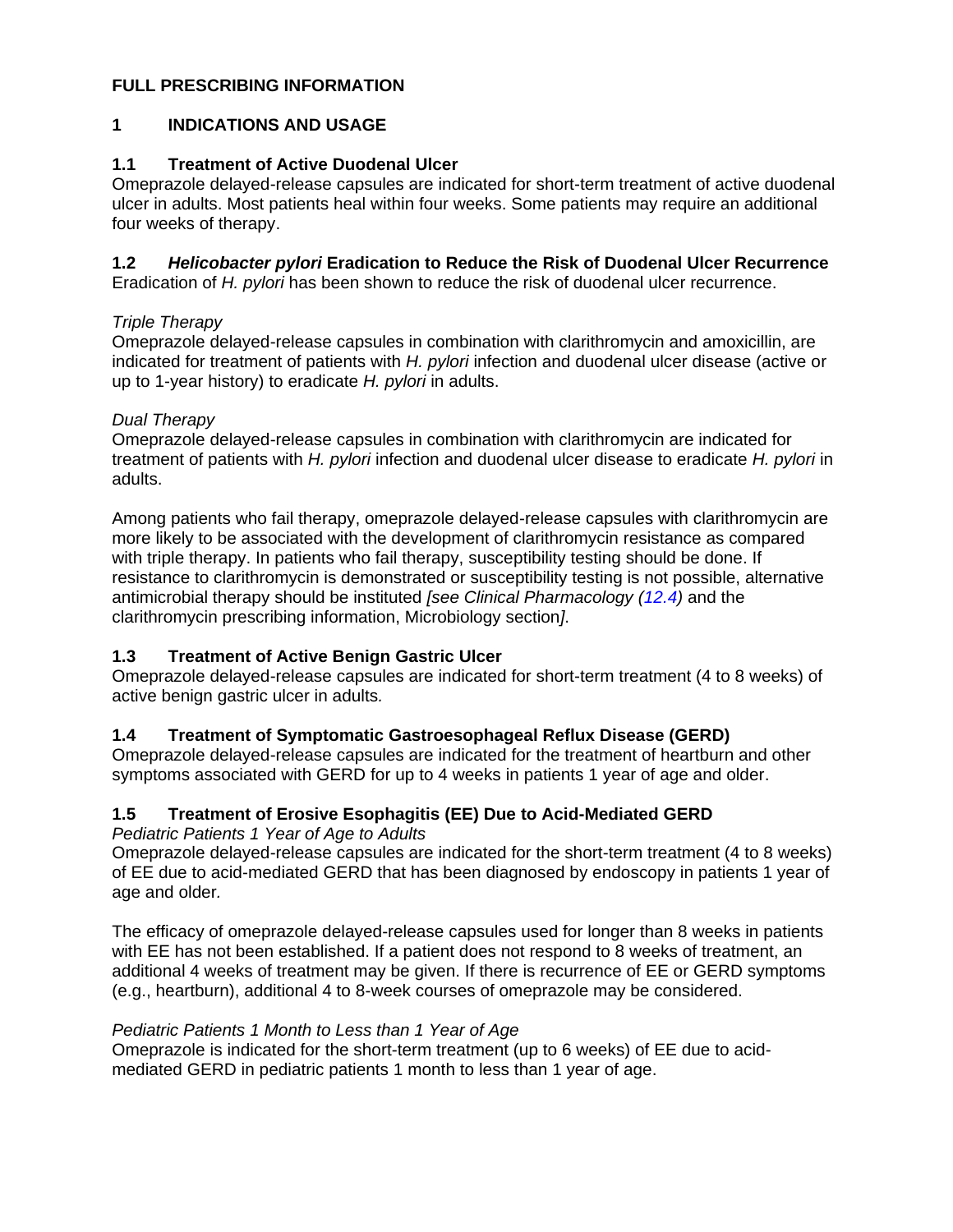### <span id="page-3-0"></span>**1.6 Maintenance of Healing of EE Due to Acid-Mediated GERD**

Omeprazole delayed-release capsules are indicated for the maintenance healing of EE due to acid-mediated GERD in patients 1 year of age and older.

Controlled studies do not extend beyond 12 months*.*

# <span id="page-3-1"></span>**1.7 Pathological Hypersecretory Conditions**

Omeprazole delayed-release capsules are indicated for the long-term treatment of pathological hypersecretory conditions (e.g., Zollinger-Ellison syndrome, multiple endocrine adenomas and systemic mastocytosis) in adults.

# <span id="page-3-3"></span>**2 DOSAGE AND ADMINISTRATION**

### <span id="page-3-2"></span>**2.1 Recommended Adult Dosage Regimen by Indication**

Table 1 shows the recommended dosage of omeprazole in adult patients by indication.

| <b>Indication</b>                                         | <b>Dosage of Omeprazole</b>                                                        | <b>Treatment Duration</b>                                                                                                                                                                        |
|-----------------------------------------------------------|------------------------------------------------------------------------------------|--------------------------------------------------------------------------------------------------------------------------------------------------------------------------------------------------|
| <b>Treatment of Active Duodenal</b><br>Ulcer              | 20 mg once daily                                                                   | 4 weeks <sup>1</sup>                                                                                                                                                                             |
| Helicobacter pylori Eradication to                        | <b>Triple Therapy</b>                                                              | 10 days                                                                                                                                                                                          |
| Reduce the Risk of Duodenal                               | Omeprazole 20 mg                                                                   |                                                                                                                                                                                                  |
| <b>Ulcer Recurrence</b>                                   | Amoxicillin 1000 mg<br>Clarithromycin 500 mg                                       | In patients with an ulcer present at<br>the time of initiation of therapy,<br>continue omeprazole 20 mg once                                                                                     |
|                                                           | Take all three drugs twice daily                                                   | daily for an additional 18 days for<br>ulcer healing and symptom relief.                                                                                                                         |
|                                                           | <b>Dual Therapy</b><br>Omeprazole 40 mg once daily                                 | 14 days                                                                                                                                                                                          |
|                                                           | Clarithromycin 500 mg three<br>times daily                                         | In patients with an ulcer present at<br>the time of initiation of therapy, an<br>additional 14 days of omeprazole<br>20 mg once daily is recommended<br>for ulcer healing and symptom<br>relief. |
| Active Benign Gastric Ulcer                               | 40 mg once daily                                                                   | 4 to 8 weeks                                                                                                                                                                                     |
| <b>Treatment of Symptomatic GERD</b>                      | 20 mg once daily                                                                   | Up to 4 weeks                                                                                                                                                                                    |
| Treatment of EE due to Acid-<br><b>Mediated GERD</b>      | 20 mg once daily                                                                   | 4 to 8 weeks <sup>2</sup>                                                                                                                                                                        |
| Maintenance of Healing of EE<br>due to Acid-Mediated GERD | 20 mg once daily $3$                                                               | Controlled studies do not extend<br>beyond 12 months.                                                                                                                                            |
| Pathological Hypersecretory<br>Conditions                 | Starting dose is 60 mg once daily;<br>adjust to patient needs                      | As long as clinically indicated.                                                                                                                                                                 |
|                                                           | Daily dosages of greater than 80<br>mg should be administered in<br>divided doses. | Some patients with Zollinger-<br>Ellison syndrome have been<br>treated continuously for more than<br>5 years.                                                                                    |
|                                                           | Dosages up to 120 mg three times<br>daily have been administered.                  |                                                                                                                                                                                                  |

### **Table 1: Recommended Dosage Regimen of Omeprazole in Adults by Indication**

1. Most patients heal within 4 weeks; some patients may require an additional 4 weeks of therapy to achieve healing

2. The efficacy of omeprazole used for longer than 8 weeks in patients with EE has not been established. If a patient does not respond to 8 weeks of treatment, an additional 4 weeks of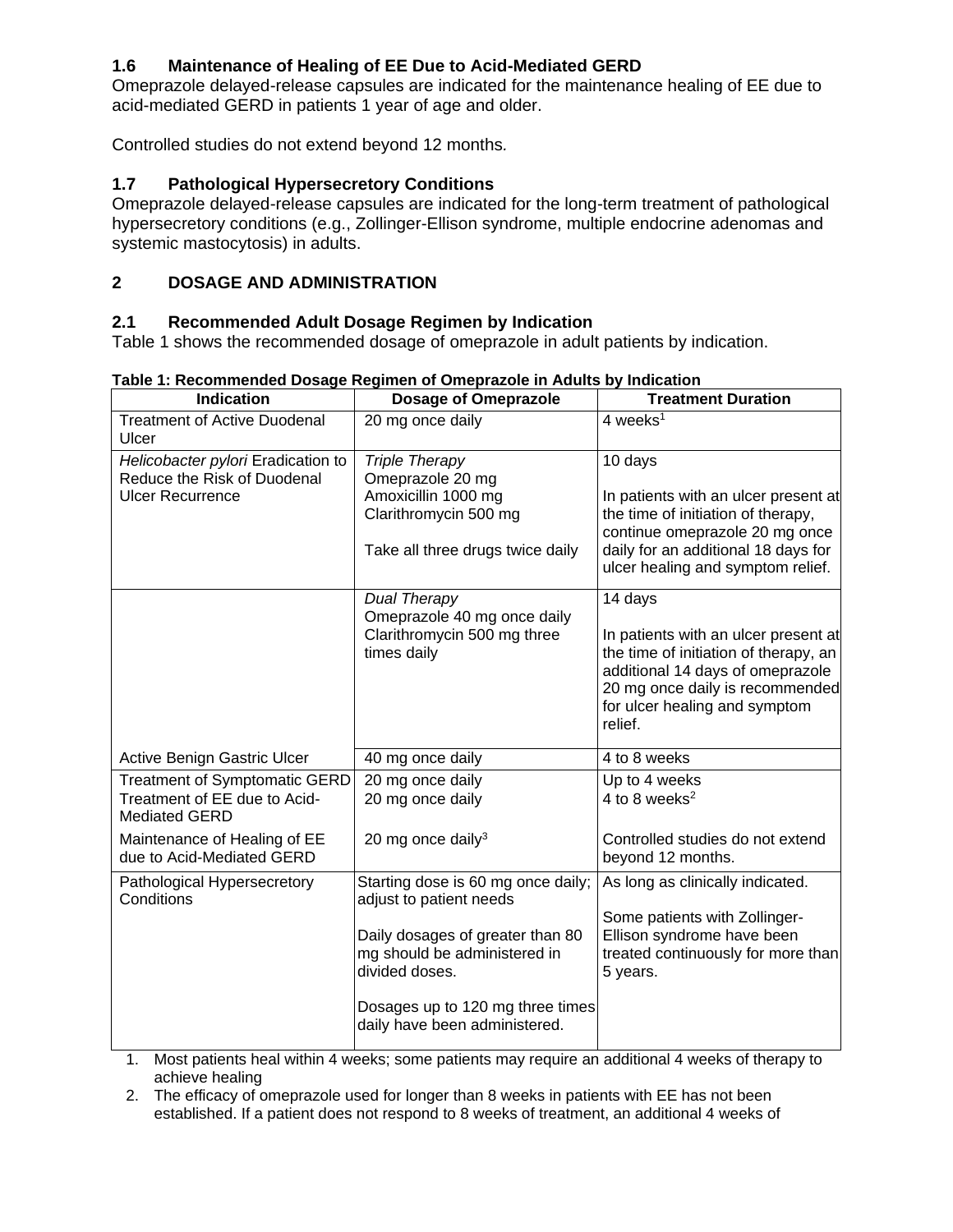treatment may be given. If there is recurrence of EE or GERD symptoms (e.g., heartburn), additional 4 to 8-week courses of omeprazole may be considered.

3. Dosage reduction to 10 mg once daily is recommended for patients with hepatic impairment (Child-Pugh Class A, B or C) and Asian patients when used for the maintenance of healing of EE *[see Use in Specific Populations [\(8.6,](#page-17-0) [8.7\)](#page-17-1) and Clinical Pharmacology [\(12.3,](#page-19-0) [12.5\)](#page-25-0)].* 

### <span id="page-4-0"></span>**2.2 Recommended Pediatric Dosage Regimen by Indication**

Table 2 shows the recommended dosage of omeprazole in pediatric patients by indication.

#### **Table 2: Recommended Dosage Regimen of Omeprazole in Pediatric Patients by Indication**

| <b>Indication</b>         | <b>Omeprazole Dosage Regimen and Duration</b> |                           |                             |
|---------------------------|-----------------------------------------------|---------------------------|-----------------------------|
|                           | <b>Patient Age</b>                            | <b>Weight-Based Dose</b>  | <b>Regimen and Duration</b> |
|                           |                                               | (mg)                      |                             |
| Treatment of              | 1 to 16 years                                 | 5 to less than 10 kg: 5   | Once daily for up to 4      |
| Symptomatic GERD          |                                               | mg                        | weeks                       |
|                           |                                               | 10 to less than 20 kg: 10 |                             |
|                           |                                               | mg                        |                             |
|                           |                                               | 20 kg and greater: 20     |                             |
|                           |                                               | mg                        |                             |
| Treatment of EE due to    | 1 to 16 years                                 | 5 to less than 10 kg: 5   | Once daily for 4 to 8       |
| <b>Acid-Mediated GERD</b> |                                               | mg                        | $wee$ ks <sup>1</sup>       |
|                           |                                               | 10 to less than 20 kg: 10 |                             |
|                           |                                               | mg                        |                             |
|                           |                                               | 20 kg and greater: 20     |                             |
|                           |                                               | mg                        |                             |
|                           | 1 month to less than 1                        | 3 to less than 5 kg: 2.5  | Once daily up to 6 weeks    |
|                           | year                                          | mg                        |                             |
|                           |                                               | 5 to less than 10 kg: 5   |                             |
|                           |                                               | mg                        |                             |
|                           |                                               | 10 kg and greater: 10     |                             |
|                           |                                               | mg                        |                             |
| Maintenance of Healing    | 1 to 16 years                                 | 5 to less than 10 kg: 5   | Once daily. Controlled      |
| of EE due to Acid-        |                                               | ma                        | studies do not extend       |
| <b>Mediated GERD</b>      |                                               | 10 to less than 20 kg: 10 | beyond 12 months            |
|                           |                                               | mg                        |                             |
|                           |                                               | 20 kg and greater: 20     |                             |
|                           |                                               | mg                        |                             |

1. The efficacy of omeprazole used for longer than 8 weeks in patients with EE has not been established. If a patient does not respond to 8 weeks of treatment, an additional 4 weeks of treatment may be given. If there is recurrence of EE or GERD symptoms (e.g., heartburn), additional 4 to 8-week courses of omeprazole may be considered.

#### <span id="page-4-1"></span>**2.3 Administration Instructions**

- Take omeprazole before meals.
- Antacids may be used concomitantly with omeprazole.
- Missed doses: If a dose is missed, administer as soon as possible. However, if the next scheduled dose is due, do not take the missed dose, and take the next dose on time. Do not take two doses at one time to make up for a missed dose.

#### *Omeprazole Delayed-Release Capsules*

- Swallow omeprazole delayed-release capsules whole; do not chew.
- For patients unable to swallow an intact capsule, omeprazole delayed-release capsules can be opened and administered as follows: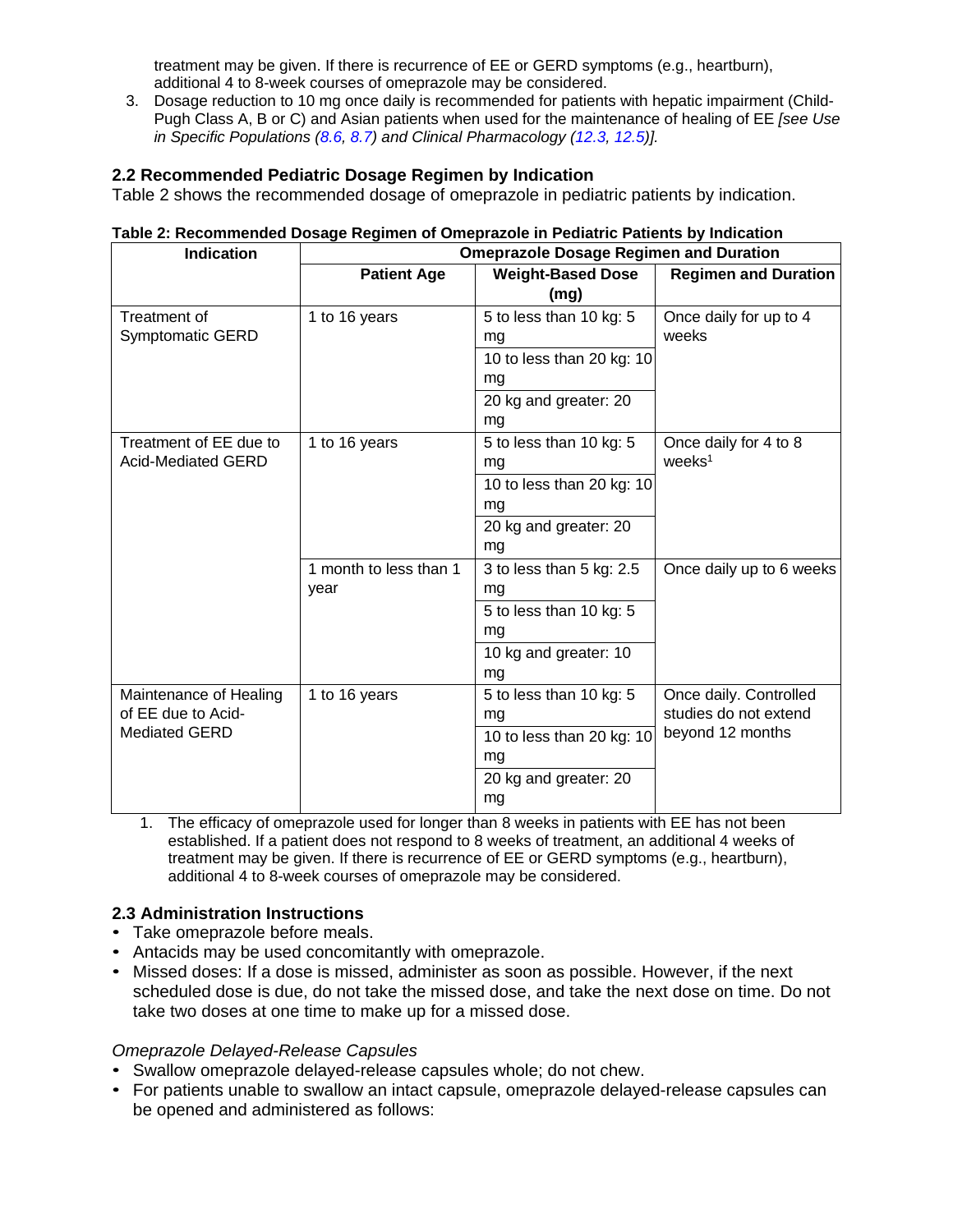- 1. Place one tablespoon of applesauce into a clean container (e.g., empty bowl). The applesauce used should not be hot and should be soft enough to be swallowed without chewing.
- 2. Open the capsule.
- 3. Carefully empty all of the pellets inside the capsule on the applesauce.
- 4. Mix the pellets with the applesauce.
- 5. Swallow applesauce and pellets immediately with a glass of cool water to ensure complete swallowing of the pellets. Do not chew or crush the pellets. Do not save the applesauce and pellets for future use.

### <span id="page-5-1"></span>**3 DOSAGE FORMS AND STRENGTHS**

Omeprazole delayed-release capsules, USP 10 mg are hard gelatin capsules with a pink opaque body and a reddish-brown opaque cap. "APO 010" is imprinted on each capsule in black ink.

Omeprazole delayed-release capsules, USP 20 mg are hard gelatin capsules with a pink opaque body and a reddish-brown opaque cap. "APO 020" is imprinted on each capsule in black ink.

Omeprazole delayed-release capsules, USP 40 mg are hard gelatin capsules with a pink opaque body and a reddish-brown opaque cap. "APO 040" is imprinted on each capsule in black ink.

# <span id="page-5-2"></span>**4 CONTRAINDICATIONS**

- Omeprazole delayed-release capsules are contraindicated in patients with known hypersensitivity reactions including anaphylaxis to the formulation or any substituted benzimidazole. Hypersensitivity reactions may include anaphylaxis, anaphylactic shock, angioedema, bronchospasm, acute tubulointerstitial nephritis, and urticaria [see *Warnings and Precautions* [\(5.2\)](#page-5-0), *Adverse Reactions* (*[6](#page-7-6)*)].
- Proton pump inhibitors (PPIs), including omeprazole, are contraindicated in patients receiving rilpivirine-containing products [see Drug Interactions [\(7\)](#page-10-0)].
- For information about contraindications of antibacterial agents (clarithromycin and amoxicillin) indicated in combination with omeprazole, refer to the [CONTRAINDICATIONS](#page-5-2) section of their package inserts.

# <span id="page-5-4"></span>**5 WARNINGS AND PRECAUTIONS**

### <span id="page-5-3"></span>**5.1 Presence of Gastric Malignancy**

In adults, symptomatic response to therapy with omeprazole does not preclude the presence of gastric malignancy. Consider additional follow-up and diagnostic testing in adult patients who have a suboptimal response or an early symptomatic relapse after completing treatment with a PPI. In older patients, also consider an endoscopy.

# <span id="page-5-0"></span>**5.2 Acute Tubulointerstitial Nephritis**

Acute Tubulointerstitial Nephritis (TIN) has been observed in patients taking PPIs and may occur at any point during PPI therapy. Patients may present with varying signs and symptoms from symptomatic hypersensitivity reactions to non-specific symptoms of decrease renal function (e.g., malaise, nausea, anorexia). In reported case series, some patients were diagnosed on biopsy and in the absence of extra-renal manifestations (e.g., fever rash or arthralgia). Discontinue omeprazole delayed-release capsules and evaluate patients with suspected acute TIN [*see Contraindications [\(4\)](#page-5-2)*].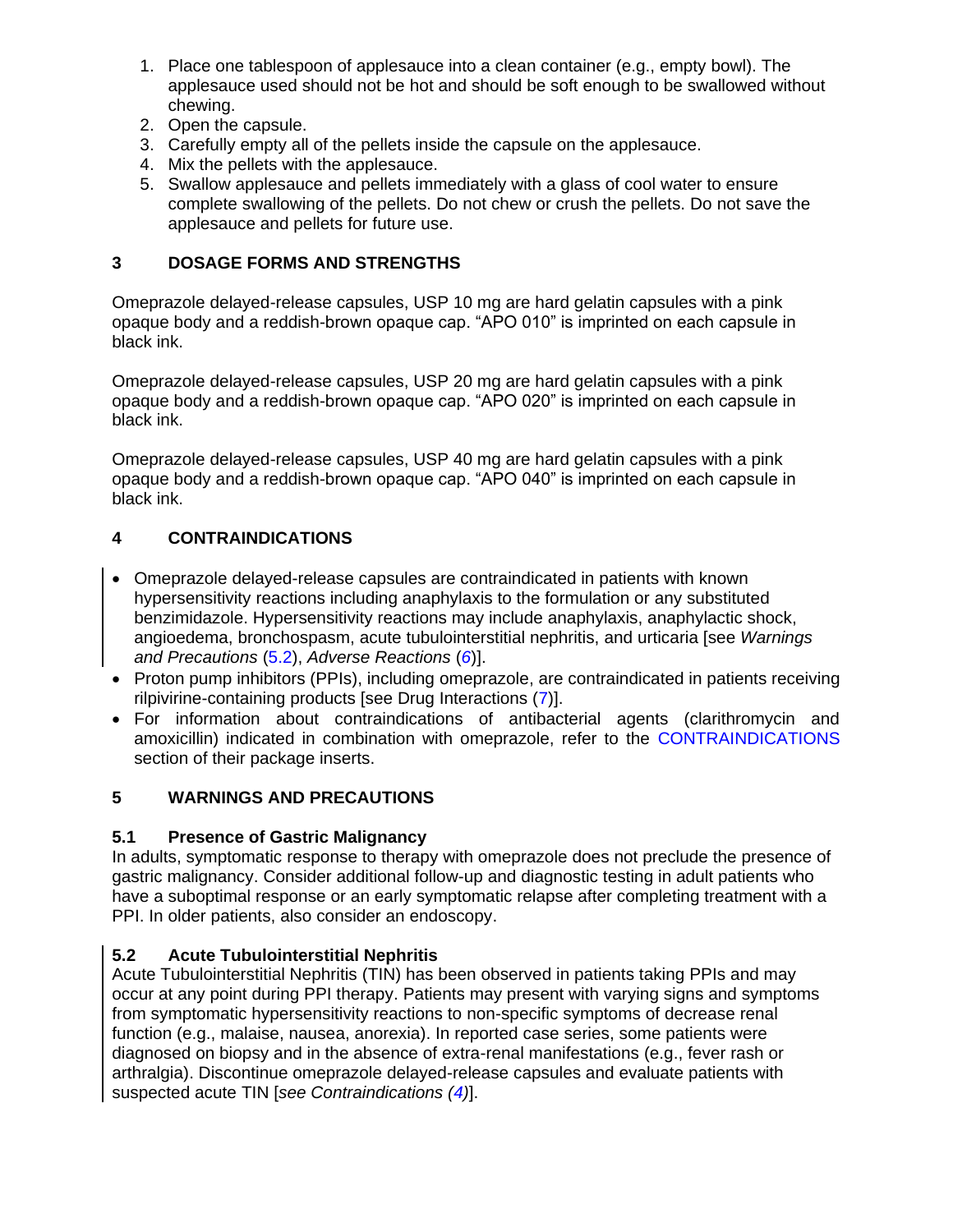### <span id="page-6-0"></span>**5.3** *Clostridium difficile-***Associated Diarrhea**

Published observational studies suggest that PPI therapy like omeprazole may be associated with an increased risk of *Clostridium difficile-*associated diarrhea, especially in hospitalized patients. This diagnosis should be considered for diarrhea that does not improve *[see Adverse Reactions [\(6.2\)](#page-8-1)].*

Patients should use the lowest dose and shortest duration of PPI therapy appropriate to the condition being treated.

*Clostridium difficile-* associated diarrhea (CDAD) has been reported with use of nearly all antibacterial agents. For more information specific to antibacterial agents (clarithromycin and amoxicillin) indicated for use in combination with omeprazole, refer to Warnings and Precautions sections of the corresponding prescribing information.

### <span id="page-6-1"></span>**5.4 Bone Fracture**

Several published observational studies suggest that proton pump inhibitor (PPI) therapy may be associated with an increased risk for osteoporosis-related fractures of the hip, wrist, or spine. The risk of fracture was increased in patients who received high-dose, defined as multiple daily doses, and long-term PPI therapy (a year or longer). Patients should use the lowest dose and shortest duration of PPI therapy appropriate to the condition being treated. Patients at risk for osteoporosis-related fractures should be managed according to established treatment guidelines *[see Dosage and Administration [\(2.1\)](#page-3-2), Adverse Reactions [\(6.3\)](#page-9-0)].*

### <span id="page-6-2"></span>**5.5 Cutaneous and Systemic Lupus Erythematosus**

Cutaneous lupus erythematosus (CLE) and systemic lupus erythematosus (SLE) have been reported in patients taking PPIs, including omeprazole. These events have occurred as both new onset and an exacerbation of existing autoimmune disease. The majority of PPI-induced lupus erythematosus cases were CLE.

The most common form of CLE reported in patients treated with PPIs was subacute CLE (SCLE) and occurred within weeks to years after continuous drug therapy in patients ranging from infants to the elderly. Generally, histological findings were observed without organ involvement.

Systemic lupus erythematosus (SLE) is less commonly reported than CLE in patients receiving PPIs. PPI associated SLE is usually milder than non-drug induced SLE. Onset of SLE typically occurred within days to years after initiating treatment primarily in patients ranging from young adults to the elderly. The majority of patients presented with rash; however, arthralgia and cytopenia were also reported.

Avoid administration of PPIs for longer than medically indicated. If signs or symptoms consistent with CLE or SLE are noted in patients receiving omeprazole, discontinue the drug and refer the patient to the appropriate specialist for evaluation. Most patients improve with discontinuation of the PPI alone in 4 to 12 weeks. Serological testing (e.g., ANA) may be positive and elevated serological test results may take longer to resolve than clinical manifestations.

### <span id="page-6-3"></span>**5.6 Interaction with Clopidogrel**

Avoid concomitant use of omeprazole with clopidogrel. Clopidogrel is a prodrug. Inhibition of platelet aggregation by clopidogrel is entirely due to an active metabolite. The metabolism of clopidogrel to its active metabolite can be impaired by use with concomitant medications, such as omeprazole, that inhibit CYP2C19 activity. Concomitant use of clopidogrel with 80 mg omeprazole reduces the pharmacological activity of clopidogrel, even when administered 12 hours apart. When using omeprazole, consider alternative anti-platelet therapy [*see Drug Interactions [\(7\)](#page-10-0) and Clinical Pharmacology [\(12.3\)](#page-19-0)*].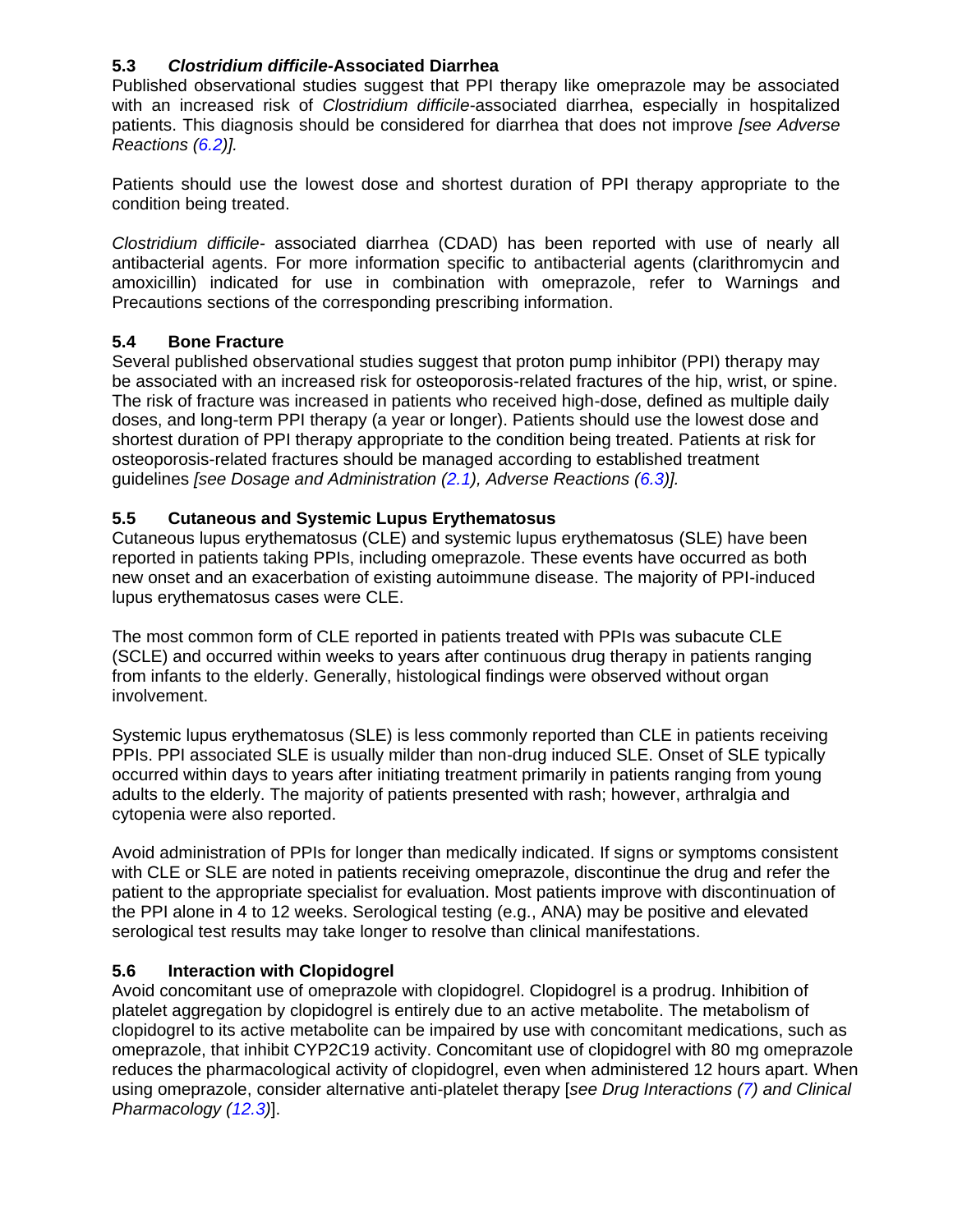# <span id="page-7-0"></span>**5.7 Cyanocobalamin (Vitamin B-12) Deficiency**

Daily treatment with any acid-suppressing medications over a long period of time (e.g., longer than 3 years) may lead to malabsorption of cyanocobalamin (vitamin B-12) caused by hypo- or achlorhydria. Rare reports of cyanocobalamin deficiency occurring with acid-suppressing therapy have been reported in the literature. This diagnosis should be considered if clinical symptoms consistent with cyanocobalamin deficiency are observed in patients treated with omeprazole.

### <span id="page-7-1"></span>**5.8 Hypomagnesemia**

Hypomagnesemia, symptomatic and asymptomatic, has been reported rarely in patients treated with PPIs for at least three months, in most cases after a year of therapy. Serious adverse events include tetany, arrhythmias, and seizures. In most patients, treatment of hypomagnesemia required magnesium replacement and discontinuation of the PPI.

For patients expected to be on prolonged treatment or who take PPIs with medications such as digoxin or drugs that may cause hypomagnesemia (e.g., diuretics), health care professionals may consider monitoring magnesium levels prior to initiation of PPI treatment and periodically *[see Adverse Reactions [\(6.3\)](#page-9-0)].*

### <span id="page-7-2"></span>**5.9 Interaction with St. John's Wort or Rifampin**

Drugs which induce CYP2C19 or CYP3A4 (such as St. John's Wort or rifampin) can substantially decrease omeprazole concentrations *[see Drug Interactions [\(7\)](#page-10-0)].* Avoid concomitant use of omeprazole with St. John's Wort or rifampin.

### <span id="page-7-3"></span>**5.10 Interactions with Diagnostic Investigations for Neuroendocrine Tumors**

Serum chromogranin A (CgA) levels increase secondary to drug-induced decreases in gastric acidity. The increased CgA level may cause false positive results in diagnostic investigations for neuroendocrine tumors. Healthcare providers should temporarily stop omeprazole treatment at least 14 days before assessing CgA levels and consider repeating the test if initial CgA levels are high. If serial tests are performed (e.g., for monitoring), the same commercial laboratory should be used for testing, as reference ranges between tests may vary *[see Drug Interactions [\(7\)](#page-10-0)].*

### <span id="page-7-4"></span>**5.11 Interaction with Methotrexate**

Literature suggests that concomitant use of PPIs with methotrexate (primarily at high dose) may elevate and prolong serum levels of methotrexate and/or its metabolite, possibly leading to methotrexate toxicities. In high-dose methotrexate administration a temporary withdrawal of the PPI may be considered in some patients *[see Drug Interactions [\(7\)](#page-10-0)].*

### <span id="page-7-5"></span>**5.12 Fundic Gland Polyps**

PPI use is associated with an increased risk of fundic gland polyps that increases with long-term use, especially beyond one year. Most PPI users who developed fundic gland polyps were asymptomatic and fundic gland polyps were identified incidentally on endoscopy. Use the shortest duration of PPI therapy appropriate to the condition being treated.

### <span id="page-7-6"></span>**6 ADVERSE REACTIONS**

The following serious adverse reactions are described below and elsewhere in labeling:

- Acute Tubulointerstitial Nephritis *[see Warnings and Precautions [\(5.2\)](#page-5-0)]*
	- Clostridium difficile-Associated Diarrhea *[see Warnings and Precautions [\(5.3\)](#page-6-0)]*
	- Bone Fracture *[see Warnings and Precautions [\(5.4\)](#page-6-1)]*
- Cutaneous and Systemic Lupus Erythematosus *[see Warnings and Precautions [\(5.5\)](#page-6-2)]*
- Cyanocobalamin (Vitamin B-12) Deficiency *[see Warnings and Precautions [\(5.7\)](#page-7-0)]*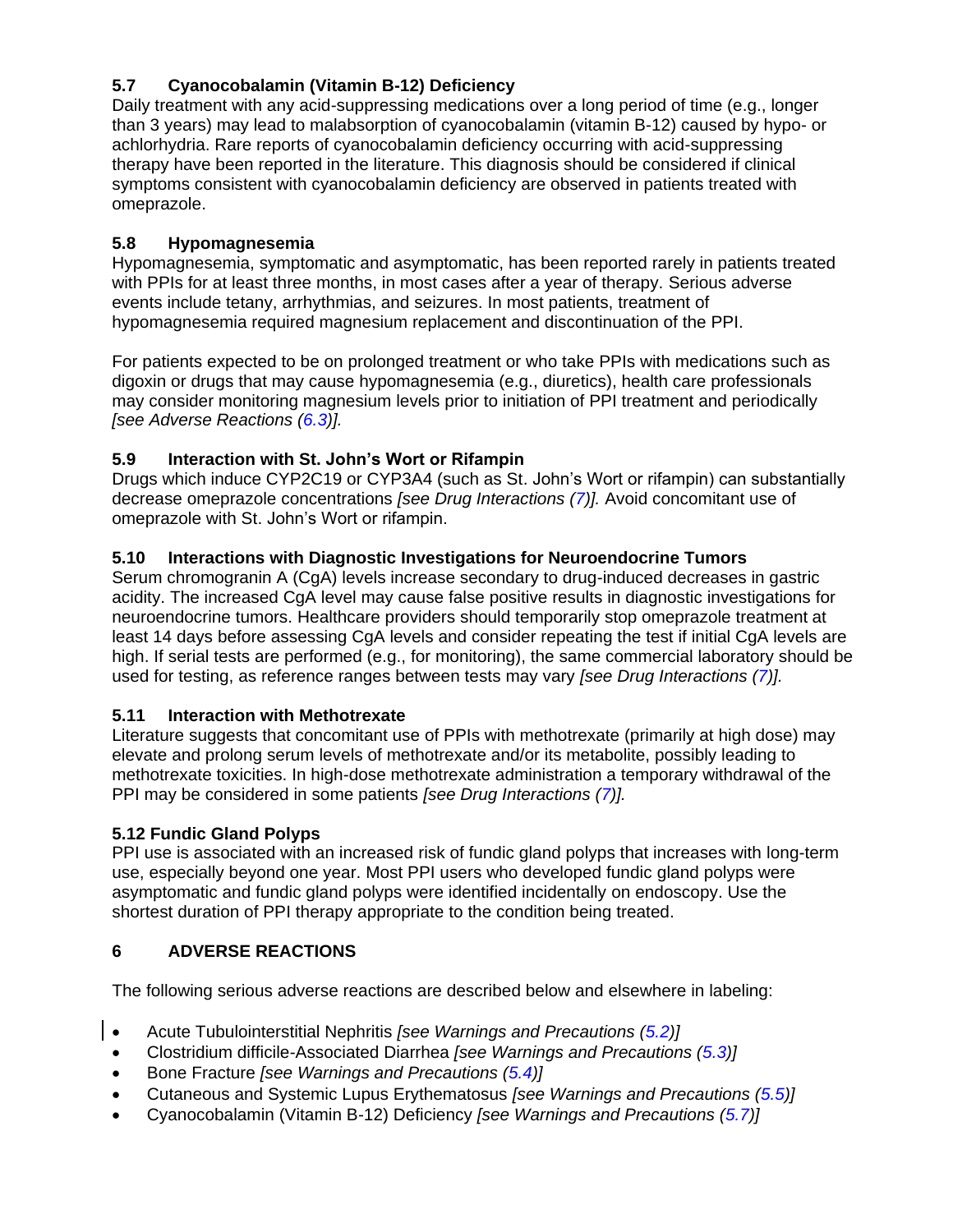- Hypomagnesemia *[see Warnings and Precautions [\(5.8\)](#page-7-1)]*
- Fundic Gland Polyps *[see Warnings and Precautions [\(5.12\)](#page-7-5)]*

### <span id="page-8-0"></span>**6.1 Clinical Trials Experience with Omeprazole Monotherapy Monotherapy**

Because clinical trials are conducted under widely varying conditions, adverse reaction rates observed in the clinical trials of a drug cannot be directly compared to rates in the clinical trials of another drug and may not reflect the rates observed in practice.

The safety data described below reflects exposure to omeprazole delayed-release capsules in 3096 patients from worldwide clinical trials (465 patients from US studies and 2,631 patients from international studies). Indications clinically studied in US trials included duodenal ulcer, resistant ulcer, and Zollinger-Ellison syndrome. The international clinical trials were double blind and open-label in design. The most common adverse reactions reported (i.e., with an incidence rate ≥2%) from omeprazole-treated patients enrolled in these studies included headache (7%), abdominal pain (5%), nausea (4%), diarrhea (4%), vomiting (3%), and flatulence (3%).

Additional adverse reactions that were reported with an incidence ≥1% included acid regurgitation (2%), upper respiratory infection (2%), constipation (2%), dizziness (2%), rash (2%), asthenia (1%), back pain (1%), and cough (1%).

The clinical trial safety profile in patients greater than 65 years of age was similar to that in patients 65 years of age or less.

The clinical trial safety profile in pediatric patients who received omeprazole delayed-release capsules was similar to that in adult patients. Unique to the pediatric population, however, adverse reactions of the respiratory system were frequently reported in the 1 month to <1-year age group, the 1 to <2-year age group, and the 2 to 16-year age group (42%, 75%, and 19%, respectively). In addition, otitis media was frequently reported in the 1 month to <1 year age group (22%), fever was frequently reported in the 1 to <2 year age group (33%), and accidental injuries were frequently reported in the 2 to 16 year age group (4%) *[see Use in Specific Populations [\(8.4\)](#page-15-0)].*

### <span id="page-8-1"></span>**6.2 Clinical Trials Experience with Omeprazole in Combination Therapy for** *H. pylori*  **Eradication**

In clinical trials using either dual therapy with omeprazole and clarithromycin, or triple therapy with omeprazole, clarithromycin, and amoxicillin, no adverse reactions unique to these drug combinations were observed. Adverse reactions observed were limited to those previously reported with omeprazole, clarithromycin, or amoxicillin alone.

### *Dual Therapy (omeprazole/clarithromycin)*

Adverse reactions observed in controlled clinical trials using combination therapy with omeprazole and clarithromycin ( $n = 346$ ) that differed from those previously described for omeprazole alone were taste perversion (15%), tongue discoloration (2%), rhinitis (2%), pharyngitis (1%) and flu-syndrome (1%). (For more information on clarithromycin, refer to the clarithromycin prescribing information, Adverse Reactions section.)

### *Triple Therapy (omeprazole/clarithromycin/amoxicillin)*

The most frequent adverse reactions observed in clinical trials using combination therapy with omeprazole, clarithromycin, and amoxicillin ( $n = 274$ ) were diarrhea (14%), taste perversion (10%), and headache (7%). None of these occurred at a higher frequency than that reported by patients taking antimicrobial agents alone. (For more information on clarithromycin or amoxicillin, refer to the respective prescribing information, Adverse Reactions sections.)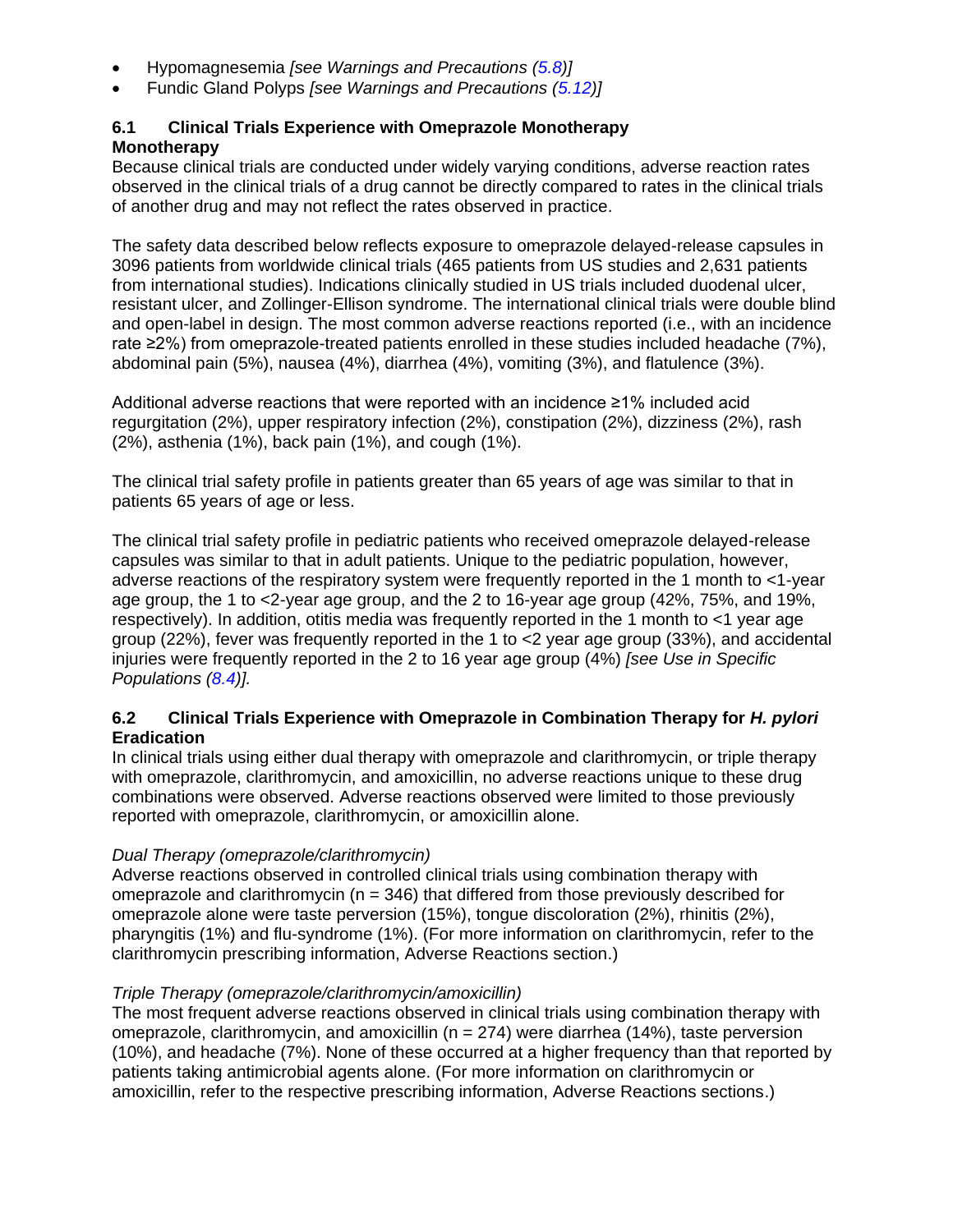### <span id="page-9-0"></span>**6.3 Postmarketing Experience**

The following adverse reactions have been identified during post-approval use of omeprazole delayed-release capsules. Because these reactions are voluntarily reported from a population of uncertain size, it is not always possible to reliably estimate their actual frequency or establish a causal relationship to drug exposure.

#### *Body As a Whole*

Hypersensitivity reactions including anaphylaxis, anaphylactic shock, angioedema, bronchospasm, interstitial nephritis, urticaria, (see also *Skin* below); fever; pain; fatigue; malaise; systemic lupus erythematosus

### *Cardiovascular*

Chest pain or angina, tachycardia, bradycardia, palpitations, elevated blood pressure, peripheral edema

### *Endocrine*

**Gynecomastia** 

### *Gastrointestinal*

Pancreatitis (some fatal), anorexia, irritable colon, fecal discoloration, esophageal candidiasis, mucosal atrophy of the tongue, stomatitis, abdominal swelling, dry mouth, microscopic colitis, fundic gland polyps.

Gastroduodenal carcinoids have been reported in patients with ZE syndrome on long-term treatment with omeprazole. This finding is believed to be a manifestation of the underlying condition, which is known to be associated with such tumors.

### *Hepatic*

Liver disease including hepatic failure (some fatal), liver necrosis (some fatal), hepatic encephalopathy hepatocellular disease, cholestatic disease, mixed hepatitis, jaundice, and elevations of liver function tests [ALT, AST, GGT, alkaline phosphatase, and bilirubin]

#### *Infections and Infestations*

*Clostridium difficile-*associated diarrhea

#### *Metabolism and Nutritional disorders*

Hypoglycemia, hypomagnesemia, with or without hypocalcemia and/or hypokalemia, hyponatremia, weight gain

#### *Musculoskeletal*

Muscle weakness, myalgia, muscle cramps, joint pain, leg pain, bone fracture

#### *Nervous System/Psychiatric*

Psychiatric and sleep disturbances including depression, agitation, aggression, hallucinations, confusion, insomnia, nervousness, apathy, somnolence, anxiety, and dream abnormalities; tremors, paresthesia; vertigo

#### *Respiratory*

Epistaxis, pharyngeal pain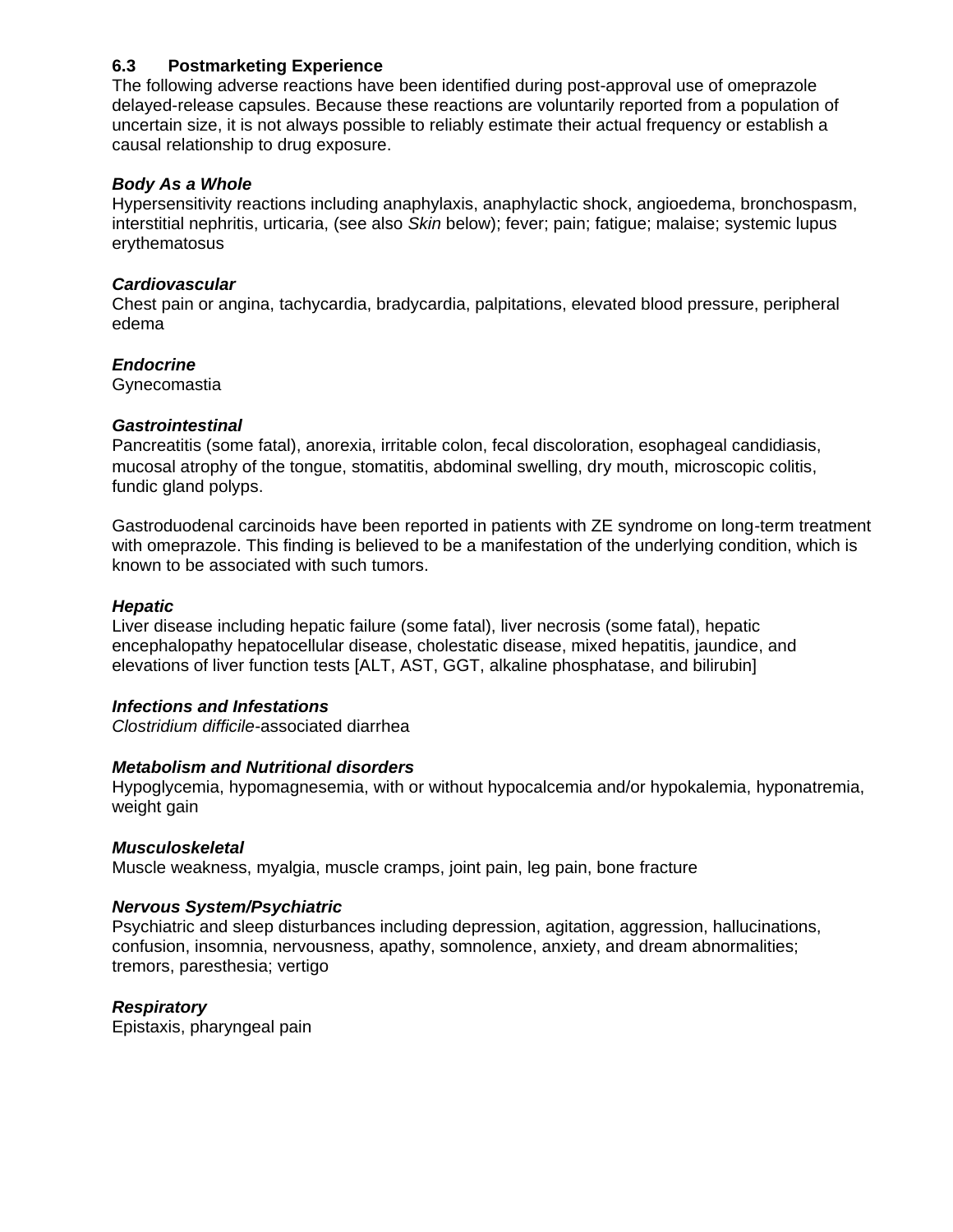### *Skin*

Severe generalized skin reactions including toxic epidermal necrolysis (some fatal), Stevens-Johnson syndrome, cutaneous lupus erythematosus and erythema multiforme; photosensitivity; urticaria; rash; skin inflammation; pruritus; petechiae; purpura; alopecia; dry skin; hyperhidrosis

### *Special Senses*

Tinnitus, taste perversion

### *Ocular*

Optic atrophy, anterior ischemic optic neuropathy, optic neuritis, dry eye syndrome, ocular irritation, blurred vision, double vision

### *Urogenital*

Interstitial nephritis, hematuria, proteinuria, elevated serum creatinine, microscopic pyuria, urinary tract infection, glycosuria, urinary frequency, testicular pain

### *Hematologic*

Agranulocytosis (some fatal), hemolytic anemia, pancytopenia, neutropenia, anemia, thrombocytopenia, leukopenia, leukocytosis

### <span id="page-10-0"></span>**7 DRUG INTERACTIONS**

Tables 3 and 4 include drugs with clinically important drug interactions and interaction with diagnostics when administered concomitantly with omeprazole and instructions for preventing or managing them.

Consult the labeling of concomitantly used drugs to obtain further information about interactions with PPIs.

### **Table 3: Clinically Relevant Interactions Affecting Drugs Co-Administered with Omeprazole and Interaction with Diagnostics**

| <b>Antiretrovirals</b> |                                                                                                                                                                                                                                                                |
|------------------------|----------------------------------------------------------------------------------------------------------------------------------------------------------------------------------------------------------------------------------------------------------------|
|                        | The effect of PPIs on antiretroviral drugs is variable. The clinical importance and the<br>mechanisms behind these interactions are not always known.                                                                                                          |
| Clinical Impact:       | Decreased exposure of some antiretroviral drugs (e.g., rilpivirine, atazanavir<br>and nelfinavir) when used concomitantly with omeprazole may reduce<br>antiviral effect and promote the development of drug resistance [see Clinical<br>Pharmacology (12.3)]. |
|                        | Increased exposure of other antiretroviral drugs (e.g., saquinavir) when<br>used concomitantly with omeprazole may increase toxicity [see Clinical<br>Pharmacology (12.3).                                                                                     |
|                        | There are other antiretroviral drugs which do not result in clinically<br>relevant interactions with omeprazole.                                                                                                                                               |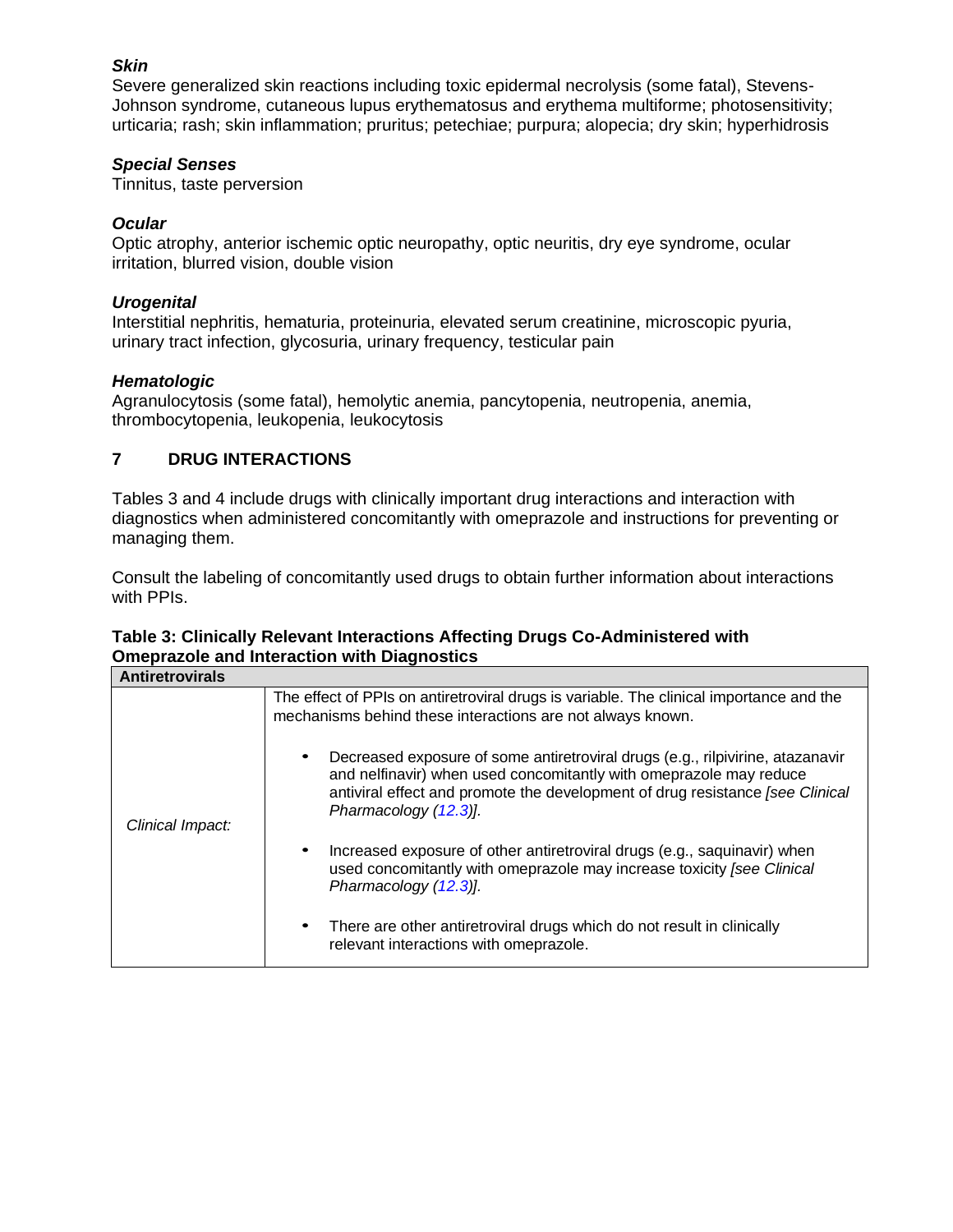|                                     | Rilpivirine-containing products: Concomitant use with omeprazole is contraindicated<br>[see Contraindications (4)].                                                                                                                                                                                                                                                         |
|-------------------------------------|-----------------------------------------------------------------------------------------------------------------------------------------------------------------------------------------------------------------------------------------------------------------------------------------------------------------------------------------------------------------------------|
|                                     | Atazanavir: Avoid concomitant use with omeprazole. See prescribing information for<br>atazanavir for dosing information.                                                                                                                                                                                                                                                    |
| Intervention:                       | Nelfinavir: Avoid concomitant use with omeprazole. See prescribing information for<br>nelfinavir.                                                                                                                                                                                                                                                                           |
|                                     | Saquinavir: See the prescribing information for saquinavir for monitoring of potential<br>saquinavir-related toxicities.                                                                                                                                                                                                                                                    |
|                                     | Other antiretrovirals: See prescribing information for specific antiretroviral drugs.                                                                                                                                                                                                                                                                                       |
| <b>Warfarin</b>                     |                                                                                                                                                                                                                                                                                                                                                                             |
| Clinical Impact:                    | Increased INR and prothrombin time in patients receiving PPIs, including omeprazole,<br>and warfarin concomitantly. Increases in INR and prothrombin time may lead to<br>abnormal bleeding and even death.                                                                                                                                                                  |
| Intervention:                       | Monitor INR and prothrombin time and adjust the dose of warfarin, if needed, to<br>maintain target INR range.                                                                                                                                                                                                                                                               |
| <b>Methotrexate</b>                 |                                                                                                                                                                                                                                                                                                                                                                             |
| Clinical Impact:                    | Concomitant use of omeprazole with methotrexate (primarily at high dose) may elevate<br>and prolong serum concentrations of methotrexate and/or its metabolite<br>hydroxymethotrexate, possibly leading to methotrexate toxicities. No formal drug<br>interaction studies of high-dose methotrexate with PPIs have been conducted [see<br>Warnings and Precautions (5.11)]. |
| Intervention:                       | A temporary withdrawal of omeprazole may be considered in some patients receiving<br>high-dose methotrexate.                                                                                                                                                                                                                                                                |
|                                     |                                                                                                                                                                                                                                                                                                                                                                             |
|                                     | CYP2C19 Substrates (e.g., clopidogrel, citalopram, cilostazol, phenytoin, diazepam)                                                                                                                                                                                                                                                                                         |
| Clopidogrel                         |                                                                                                                                                                                                                                                                                                                                                                             |
| Clinical Impact:                    | Concomitant use of omeprazole 80 mg results in reduced plasma concentrations of the<br>active metabolite of clopidogrel and a reduction in platelet inhibition [see Clinical<br>Pharmacology (12.3)].                                                                                                                                                                       |
|                                     | There are no adequate combination studies of a lower dose of omeprazole or a<br>higher dose of clopidogrel in comparison with the approved dose of clopidogrel.                                                                                                                                                                                                             |
| Intervention:                       | Avoid concomitant use with omeprazole. Consider use of alternative anti-platelet<br>therapy [see Warnings and Precautions (5.6)].                                                                                                                                                                                                                                           |
| <b>Citalopram</b>                   |                                                                                                                                                                                                                                                                                                                                                                             |
| Clinical Impact:                    | Increased exposure of citalopram leading to an increased risk of QT prolongation (see<br>Clinical Pharmacology (12.3)].                                                                                                                                                                                                                                                     |
| Intervention:                       | Limit the dose of citalopram to a maximum of 20 mg per day. See prescribing<br>information for citalopram.                                                                                                                                                                                                                                                                  |
| <b>Cilostazol</b>                   |                                                                                                                                                                                                                                                                                                                                                                             |
| Clinical Impact:                    | Increased exposure of one of the active metabolites of cilostazol (3,4-dihydro-<br>cilostazol) [see Clinical Pharmacology (12.3)].                                                                                                                                                                                                                                          |
| Intervention:                       | Reduce the dose of cilostazol to 50 mg twice daily. See prescribing information for<br>cilostazol.                                                                                                                                                                                                                                                                          |
| Phenytoin                           |                                                                                                                                                                                                                                                                                                                                                                             |
| Clinical Impact:                    | Potential for increased exposure of phenytoin.                                                                                                                                                                                                                                                                                                                              |
| Intervention:                       | Monitor phenytoin serum concentrations. Dose adjustment may be needed to maintain<br>therapeutic drug concentrations. See prescribing information for phenytoin.                                                                                                                                                                                                            |
| <b>Diazepam</b><br>Clinical Impact: | Increased exposure of diazepam [see Clinical Pharmacology (12.3)].                                                                                                                                                                                                                                                                                                          |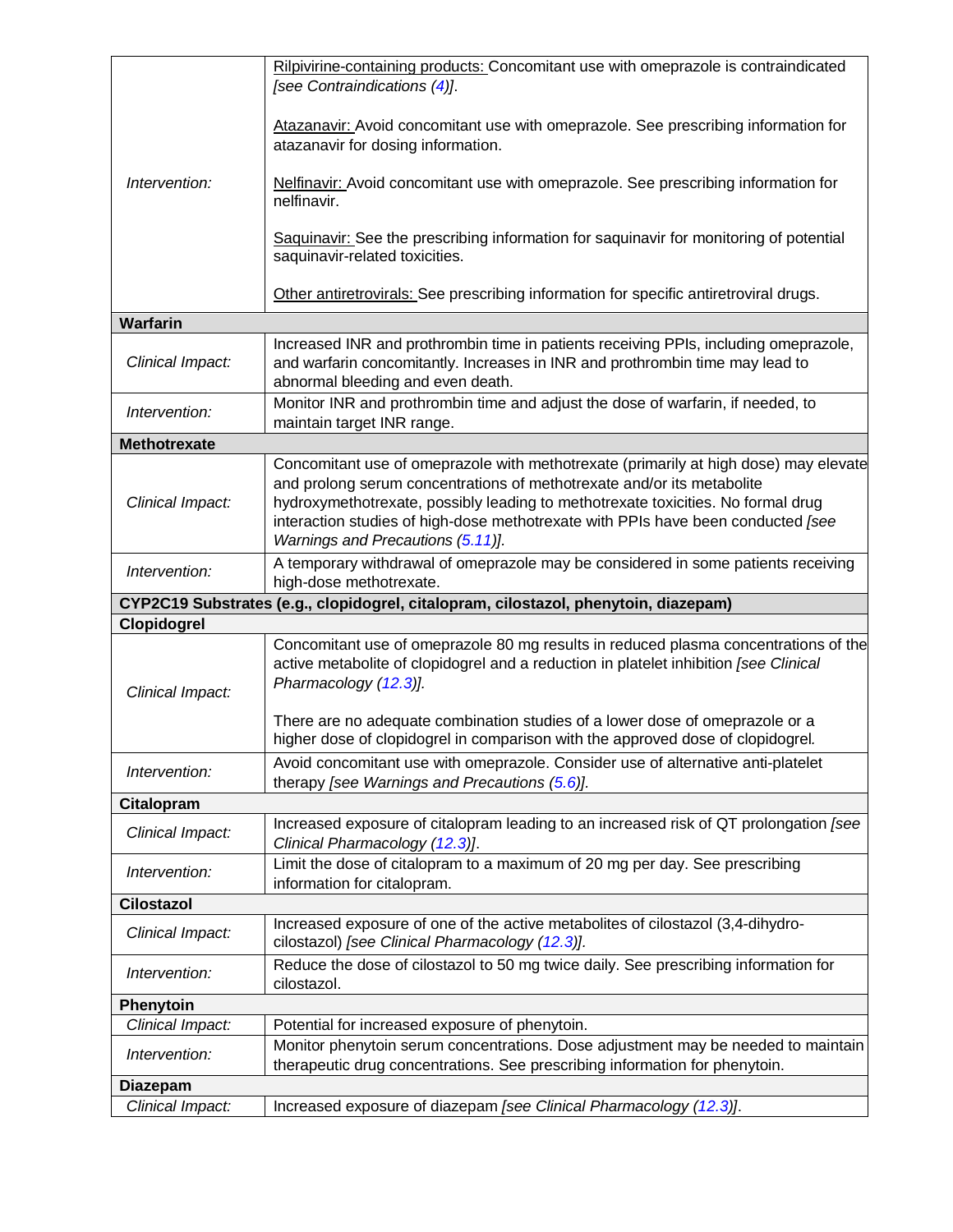| Intervention:                                     | Monitor patients for increased sedation and reduce the dose of diazepam as needed.                                                                                                                                                                                                                                                                                                                                                                                                                                                                                    |  |
|---------------------------------------------------|-----------------------------------------------------------------------------------------------------------------------------------------------------------------------------------------------------------------------------------------------------------------------------------------------------------------------------------------------------------------------------------------------------------------------------------------------------------------------------------------------------------------------------------------------------------------------|--|
| <b>Digoxin</b>                                    |                                                                                                                                                                                                                                                                                                                                                                                                                                                                                                                                                                       |  |
| Clinical Impact:                                  | Potential for increased exposure of digoxin [see Clinical Pharmacology (12.3)].                                                                                                                                                                                                                                                                                                                                                                                                                                                                                       |  |
| Intervention:                                     | Monitor digoxin concentrations. Dose adjustment may be needed to maintain<br>therapeutic drug concentrations. See digoxin prescribing information.                                                                                                                                                                                                                                                                                                                                                                                                                    |  |
|                                                   | Drugs Dependent on Gastric pH for Absorption (e.g., iron salts, erlotinib, dasatinib, nilotinib,<br>mycophenolate mofetil, ketoconazole/itraconazole)                                                                                                                                                                                                                                                                                                                                                                                                                 |  |
|                                                   | Omeprazole can reduce the absorption of other drugs due to its effect on reducing                                                                                                                                                                                                                                                                                                                                                                                                                                                                                     |  |
| Clinical Impact:                                  | intragastric acidity.                                                                                                                                                                                                                                                                                                                                                                                                                                                                                                                                                 |  |
| Intervention:                                     | Mycophenolate mofetil (MMF): Co-administration of omeprazole in healthy subjects<br>and in transplant patients receiving MMF has been reported to reduce the exposure to<br>the active metabolite, mycophenolic acid (MPA), possibly due to a decrease in MMF<br>solubility at an increased gastric pH. The clinical relevance of reduced MPA exposure<br>on organ rejection has not been established in transplant patients receiving<br>omeprazole and MMF. Use omeprazole with caution in transplant patients receiving<br>MMF [see Clinical Pharmacology (12.3)]. |  |
|                                                   | See the prescribing information for other drugs dependent on gastric pH for<br>absorption.                                                                                                                                                                                                                                                                                                                                                                                                                                                                            |  |
|                                                   | <b>Combination Therapy with Clarithromycin and Amoxicillin</b>                                                                                                                                                                                                                                                                                                                                                                                                                                                                                                        |  |
| Clinical Impact:                                  | Concomitant administration of clarithromycin with other drugs can lead to serious<br>adverse reactions, including potentially fatal arrhythmias, and are contraindicated.                                                                                                                                                                                                                                                                                                                                                                                             |  |
|                                                   | Amoxicillin also has drug interactions.                                                                                                                                                                                                                                                                                                                                                                                                                                                                                                                               |  |
| Intervention:                                     | See Contraindications, Warnings and Precautions in prescribing information for<br>clarithromycin.                                                                                                                                                                                                                                                                                                                                                                                                                                                                     |  |
|                                                   | See Drug Interactions in prescribing information for amoxicillin.                                                                                                                                                                                                                                                                                                                                                                                                                                                                                                     |  |
| <b>Tacrolimus</b>                                 |                                                                                                                                                                                                                                                                                                                                                                                                                                                                                                                                                                       |  |
| Clinical Impact:                                  | Potential for increased exposure of tacrolimus, especially in transplant patients who<br>are intermediate or poor metabolizers of CYP2C19.                                                                                                                                                                                                                                                                                                                                                                                                                            |  |
| Intervention:                                     | Monitor tacrolimus whole blood concentrations. Dose adjustment may be needed to<br>maintain therapeutic drug concentrations. See prescribing information for tacrolimus.                                                                                                                                                                                                                                                                                                                                                                                              |  |
|                                                   | <b>Interactions with Investigations of Neuroendocrine Tumors</b>                                                                                                                                                                                                                                                                                                                                                                                                                                                                                                      |  |
| Clinical Impact:                                  | Serum chromogranin A (CgA) levels increase secondary to PPI-induced decreases in<br>gastric acidity. The increased CgA level may cause false positive results in diagnostic<br>investigations for neuroendocrine tumors [see Warnings and Precautions (5.10),<br>Clinical Pharmacology (12.2)].                                                                                                                                                                                                                                                                       |  |
| Intervention:                                     | Temporarily stop omeprazole treatment at least 14 days before assessing CgA levels<br>and consider repeating the test if initial CgA levels are high. If serial tests are<br>performed (e.g., for monitoring), the same commercial laboratory should be used for<br>testing, as reference ranges between tests may vary.                                                                                                                                                                                                                                              |  |
| <b>Interaction with Secretin Stimulation Test</b> |                                                                                                                                                                                                                                                                                                                                                                                                                                                                                                                                                                       |  |
| Clinical Impact:                                  | Hyper-response in gastrin secretion in response to secretin stimulation test, falsely<br>suggesting gastrinoma.                                                                                                                                                                                                                                                                                                                                                                                                                                                       |  |
| Intervention:                                     | Temporarily stop omeprazole treatment at least 14 days before assessing to allow<br>gastrin levels to return to baseline [see Clinical Pharmacology (12.2)].                                                                                                                                                                                                                                                                                                                                                                                                          |  |
| <b>False Positive Urine Tests for THC</b>         |                                                                                                                                                                                                                                                                                                                                                                                                                                                                                                                                                                       |  |
| Clinical Impact:                                  | There have been reports of false positive urine screening tests for<br>tetrahydrocannabinol (THC) in patients receiving PPIs.                                                                                                                                                                                                                                                                                                                                                                                                                                         |  |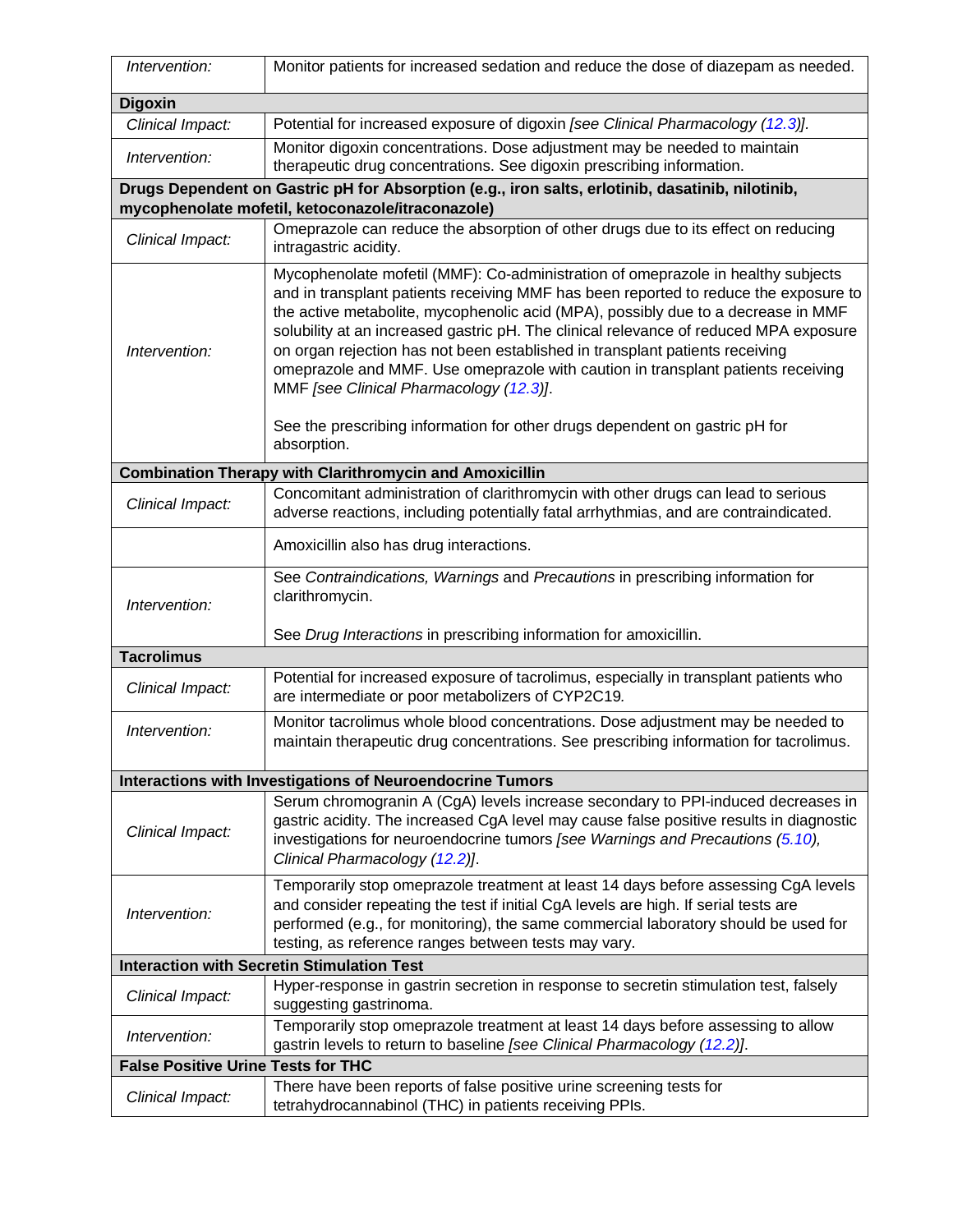| Intervention:    | An alternative confirmatory method should be considered to verify positive results.                                                               |
|------------------|---------------------------------------------------------------------------------------------------------------------------------------------------|
| Other            |                                                                                                                                                   |
| Clinical Impact: | There have been clinical reports of interactions with other drugs metabolized via the<br>cytochrome P450 system (e.g., cyclosporine, disulfiram). |
| Intervention:    | Monitor patients to determine if it is necessary to adjust the dosage of these other<br>drugs when taken concomitantly with omeprazole.           |

#### **Table 4: Clinically Relevant Interactions Affecting Omeprazole When Co-Administered with Other Drugs CYP2C19 or CYP3A4 Inducers**

| OTT ZOTJ OF OTT JAT INGGETS         |                                                                                                                                                                                                                                                     |
|-------------------------------------|-----------------------------------------------------------------------------------------------------------------------------------------------------------------------------------------------------------------------------------------------------|
| Clinical Impact:                    | Decreased exposure of omeprazole when used concomitantly with strong<br>inducers [see Clinical Pharmacology (12.3)].                                                                                                                                |
| Intervention:                       | St. John's Wort, rifampin: Avoid concomitant use with omeprazole [see Warnings]<br>and Precautions (5.9)].<br>Ritonavir-containing products: see prescribing information for specific drugs.                                                        |
| <b>CYP2C19 or CYP3A4 Inhibitors</b> |                                                                                                                                                                                                                                                     |
| Clinical Impact:                    | Increased exposure of omeprazole [see Clinical Pharmacology (12.3)].                                                                                                                                                                                |
| Intervention:                       | Voriconazole: Dose adjustment of omeprazole is not normally required. However,<br>in patients with Zollinger-Ellison syndrome, who may require higher doses, dose<br>adjustment may be considered.<br>See prescribing information for voriconazole. |

### <span id="page-13-0"></span>**8 USE IN SPECIFIC POPULATIONS**

# <span id="page-13-1"></span>**8.1 Pregnancy**

### *Risk Summary*

There are no adequate and well-controlled studies with omeprazole in pregnant women. Available epidemiologic data fail to demonstrate an increased risk of major congenital malformations or other adverse pregnancy outcomes with first trimester omeprazole use. Reproduction studies in rats and rabbits resulted in dose-dependent embryo-lethality at omeprazole doses that were approximately 3.4 to 34 times an oral human dose of 40 mg (based on a body surface area for a 60 kg person).

Teratogenicity was not observed in animal reproduction studies with administration of oral esomeprazole (an enantiomer of omeprazole) magnesium in rats and rabbits during organogenesis with doses about 68 times and 42 times, respectively, an oral human dose of 40 mg esomeprazole or 40 mg omeprazole (based on body surface area for a 60 kg person). Changes in bone morphology were observed in offspring of rats dosed through most of pregnancy and lactation at doses equal to or greater than approximately 34 times an oral human dose of 40 mg esomeprazole or 40 mg omeprazole. When maternal administration was confined to gestation only, there were no effects on bone physeal morphology in the offspring at any age [*see Data*].

The estimated background risks of major birth defects and miscarriage for the indicated population are unknown. All pregnancies have a background risk of birth defect, loss or other adverse outcomes. In the U.S. general population, the estimated background risk of major birth defects and miscarriage in clinically recognized pregnancies is 2% to 4% and 15% to 20%, respectively.

### *Data*

#### Human Data

Four published epidemiological studies compared the frequency of congenital abnormalities among infants born to women who used omeprazole during pregnancy with the frequency of abnormalities among infants of women exposed to  $H_2$ -receptor antagonists or other controls.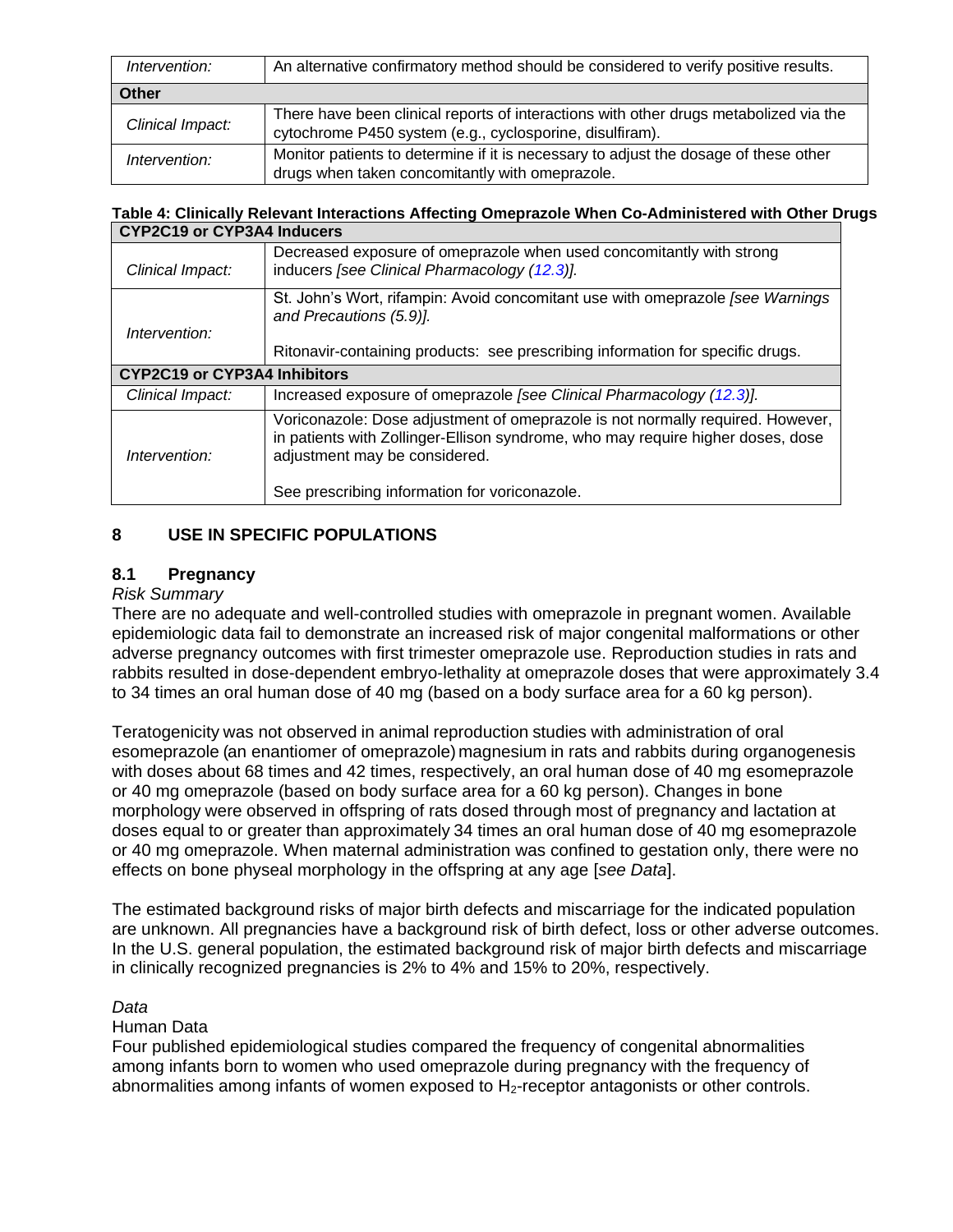A population-based retrospective cohort epidemiological study from the Swedish Medical Birth Registry, covering approximately 99% of pregnancies, from 1995 to 99, reported on 955 infants (824 exposed during the first trimester with 39 of these exposed beyond first trimester, and 131 exposed after the first trimester) whose mothers used omeprazole during pregnancy. The number of infants exposed *in utero* to omeprazole that had any malformation, low birth weight, low Apgar score, or hospitalization was similar to the number observed in this population. The number of infants born with ventricular septal defects and the number of stillborn infants was slightly higher in the omeprazole-exposed infants than the expected number in this population.

A population-based retrospective cohort study covering all live births in Denmark from 1996 to 2009, reported on 1,800 live births whose mothers used omeprazole during the first trimester of pregnancy and 837,317 live births whose mothers did not use any proton pump inhibitor. The overall rate of birth defects in infants born to mothers with first trimester exposure to omeprazole was 2.9% and 2.6% in infants born to mothers not exposed to any proton pump inhibitor during the first trimester.

A retrospective cohort study reported on 689 pregnant women exposed to either  $H_2$ -blockers or omeprazole in the first trimester (134 exposed to omeprazole) and 1,572 pregnant women unexposed to either during the first trimester. The overall malformation rate in offspring born to mothers with first trimester exposure to omeprazole, an H<sub>2</sub>-blocker, or were unexposed was 3.6%, 5.5%, and 4.1% respectively.

A small prospective observational cohort study followed 113 women exposed to omeprazole during pregnancy (89% with first trimester exposures). The reported rate of major congenital malformations was 4% in the omeprazole group, 2% in controls exposed to non-teratogens, and 2.8% in disease-paired controls. Rates of spontaneous and elective abortions, preterm deliveries, gestational age at delivery, and mean birth weight were similar among the groups.

Several studies have reported no apparent adverse short-term effects on the infant when single dose oral or intravenous omeprazole was administered to over 200 pregnant women as premedication for cesarean section under general anesthesia.

### Animal Data

#### **Omeprazole**

Reproductive studies conducted with omeprazole in rats at oral doses up to 138 mg/kg/day (about 34 times an oral human dose of 40 mg on a body surface area basis) and in rabbits at doses up to 69.1 mg/kg/day (about 34 times an oral human dose of 40 mg on a body surface area basis) during organogenesis did not disclose any evidence for a teratogenic potential of omeprazole. In rabbits, omeprazole in a dose range of 6.9 to 69.1 mg/kg/day (about 3.4 to 34 times an oral human dose of 40 mg on a body surface area basis) administered during organogenesis produced dose-related increases in embryo-lethality, fetal resorptions, and pregnancy disruptions. In rats, dose-related embryo/fetal toxicity and postnatal developmental toxicity were observed in offspring resulting from parents treated with omeprazole at 13.8 to 138.0 mg/kg/day (about 3.4 to 34 times an oral human doses of 40 mg on a body surface area basis), administered prior to mating through the lactation period.

#### Esomeprazole

The data described below was generated from studies using esomeprazole, an enantiomer of omeprazole. The animal to human dose multiples are based on the assumption of equal systemic exposure to esomeprazole in humans following oral administration of either 40 mg esomeprazole or 40 mg omeprazole.

No effects on embryo-fetal development were observed in reproduction studies with esomeprazole magnesium in rats at oral doses up to 280 mg/kg/day (about 68 times an oral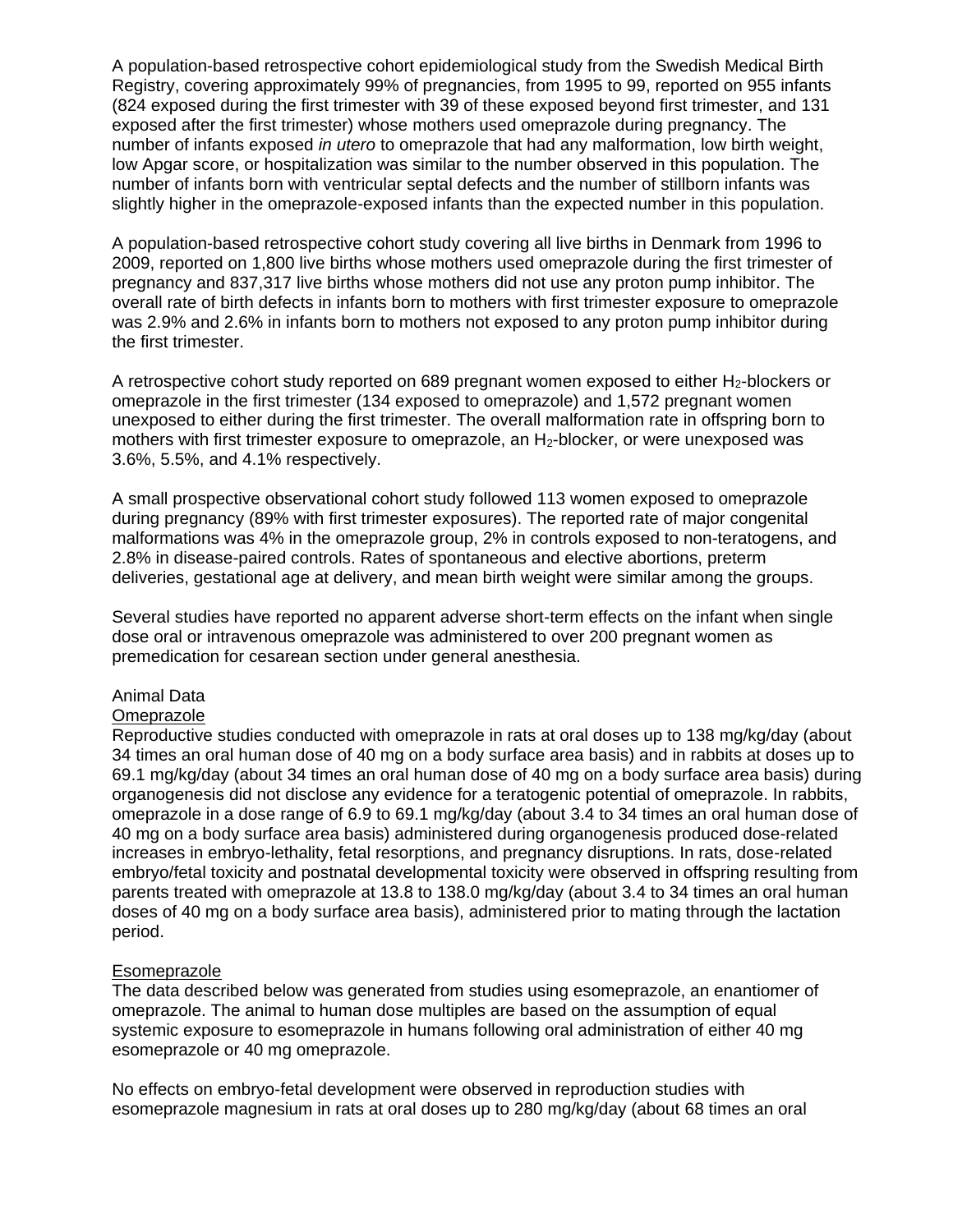human dose of 40 mg on a body surface area basis) or in rabbits at oral doses up to 86 mg/kg/day (about 42 times an oral human dose of 40 mg esomeprazole or 40 mg omeprazole on a body surface area basis) administered during organogenesis.

A pre- and postnatal developmental toxicity study in rats with additional endpoints to evaluate bone development was performed with esomeprazole magnesium at oral doses of 14 to 280 mg/kg/day (about 3.4 to 68 times an oral human dose of 40 mg esomeprazole or 40 mg omeprazole on a body surface area basis). Neonatal/early postnatal (birth to weaning) survival was decreased at doses equal to or greater than 138 mg/kg/day (about 34 times an oral human dose of 40 mg esomeprazole or 40 mg omeprazole on a body surface area basis). Body weight and body weight gain were reduced and neurobehavioral or general developmental delays in the immediate post-weaning timeframe were evident at doses equal to or greater than 69 mg/kg/day (about 17 times an oral human dose of 40 mg esomeprazole or 40 mg omeprazole on a body surface area basis). In addition, decreased femur length, width and thickness of cortical bone, decreased thickness of the tibial growth plate and minimal to mild bone marrow hypocellularity were noted at doses equal to or greater than 14 mg/kg/day (about 3.4 times an oral human dose of 40 mg esomeprazole or 40 mg omeprazole on a body surface area basis). Physeal dysplasia in the femur was observed in offspring of rats treated with oral doses of esomeprazole magnesium at doses equal to or greater than 138 mg/kg/day (about 34 times an oral human dose of 40 mg esomeprazole or 40 mg omeprazole on a body surface area basis).

Effects on maternal bone were observed in pregnant and lactating rats in the pre- and postnatal toxicity study when esomeprazole magnesium was administered at oral doses of 14 to 280 mg/kg/day (about 3.4 to 68 times an oral human dose of 40 mg esomeprazole or 40 mg omeprazole on a body surface area basis). When rats were dosed from gestational day 7 through weaning on postnatal day 21, a statistically significant decrease in maternal femur weight of up to 14% (as compared to placebo treatment) was observed at doses equal to or greater than 138 mg/kg/day (about 34 times an oral human dose of 40 mg esomeprazole or 40 mg omeprazole on a body surface area basis).

A pre- and postnatal development study in rats with esomeprazole strontium (using equimolar doses compared to esomeprazole magnesium study) produced similar results in dams and pups as described above.

A follow up developmental toxicity study in rats with further time points to evaluate pup bone development from postnatal day 2 to adulthood was performed with esomeprazole magnesium at oral doses of 280 mg/kg/day (about 68 times an oral human dose of 40 mg on a body surface area basis) where esomeprazole administration was from either gestational day 7 or gestational day 16 until parturition. When maternal administration was confined to gestation only, there were no effects on bone physeal morphology in the offspring at any age.

### <span id="page-15-1"></span>**8.2 Lactation**

#### *Risk Summary*

Limited data suggest omeprazole may be present in human milk. There are no clinical data on the effects of omeprazole on the breastfed infant or on milk production. The developmental and health benefits of breastfeeding should be considered along with the mother's clinical need for omeprazole and any potential adverse effects on the breastfed infant from omeprazole or from the underlying maternal condition.

### <span id="page-15-0"></span>**8.4 Pediatric Use**

The safety and effectiveness of omeprazole have been established in pediatric patients 1 to 16 years for the treatment of symptomatic GERD, treatment of EE due to acid-mediated GERD, and maintenance of healing of EE due to acid- mediated GERD. Use of omeprazole in this age group is supported by adequate and well-controlled studies in adults and uncontrolled safety,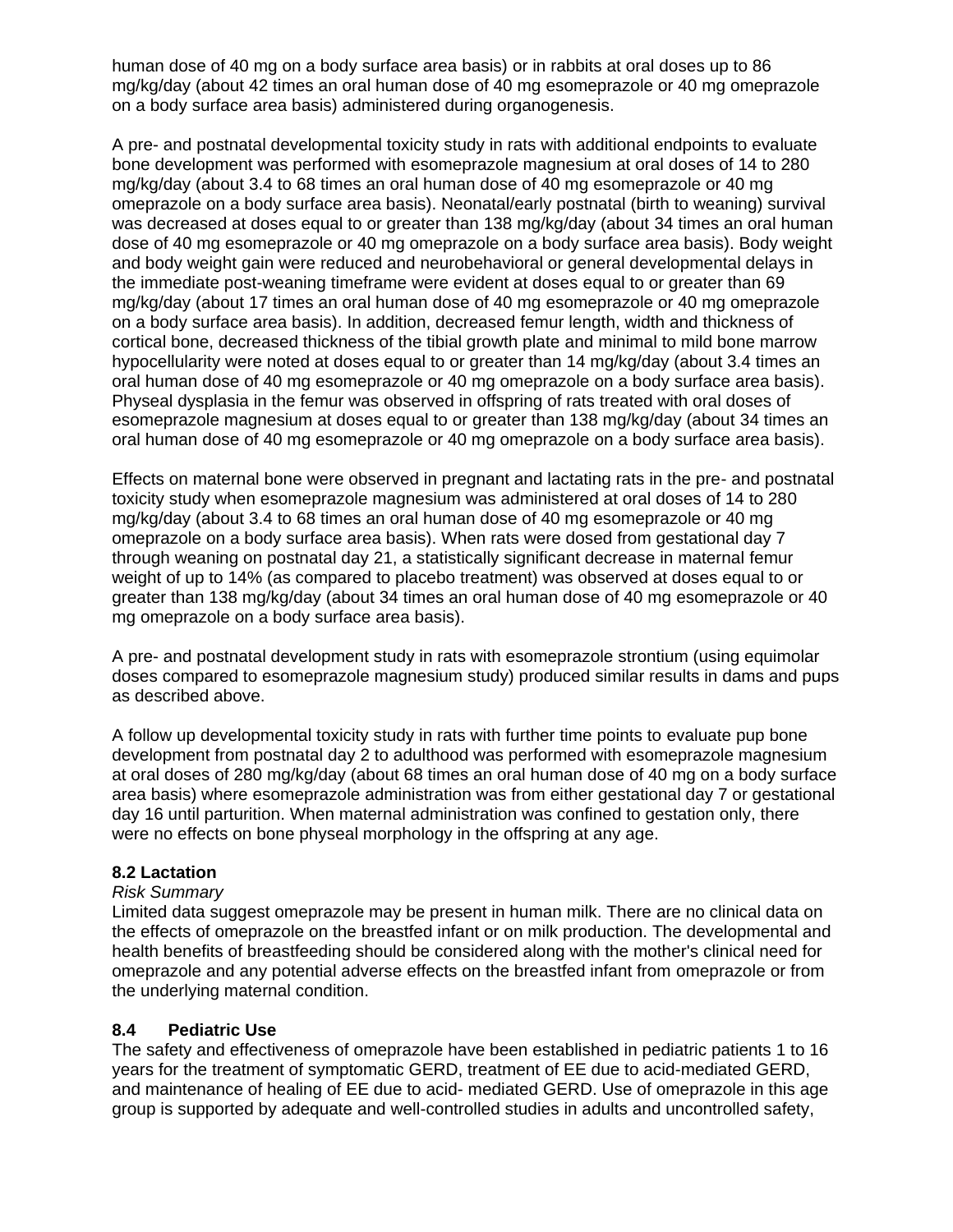efficacy and pharmacokinetic studies performed in pediatric and adolescent patients *[see Clinical Pharmacology [\(12.3\)](#page-19-0), Clinical Studies [\(14.8\)](#page-31-0)].*

The safety and effectiveness of omeprazole have been established in pediatric patients 1 month to less than 1 year of age for the treatment of EE due to acid-mediated GERD and is supported by adequate and well-controlled studies in adults and safety, pharmacokinetic, and pharmacodynamic studies performed in pediatric patients [*see Clinical Pharmacology [\(12.3\)](#page-19-0)*].

In the pediatric population, adverse reactions of the respiratory system were frequently reported in the entire (1 month to 16 year) age group. Otitis media was frequently reported in the 1 month to <1 year age group, fever was frequently reported in the 1 to <*2 year age group, and accidental injuries were frequently reported in the 2 to 16 year age group [see Adverse Reactions [\(6.1\)](#page-8-0)].*

The safety and effectiveness of omeprazole have not been established in:

- patients less than 1 year of age for:
	- o Treatment of symptomatic GERD
	- o Maintenance of healing of EE due to acid-mediated GERD
- pediatric patients for:
	- o Treatment of active duodenal ulcer
	- o *H. pylori* eradication to reduce the risk of duodenal ulcer recurrence
	- o Treatment of active benign gastric ulcer
	- o Pathological hypersecretory conditions
- patients less than 1 month of age for any indication.

### Juvenile Animal Data

Esomeprazole, an enantiomer of omeprazole, was shown to decrease body weight, body weight gain, femur weight, femur length, and overall growth at oral doses about 34 to 68 times a daily human dose of 40 mg esomeprazole or 40 mg omeprazole based on body surface area in a juvenile rat toxicity study. The animal to human dose multiples are based on the assumption of equal systemic exposure to esomeprazole in humans following oral administration of either 40 mg esomeprazole or 40 mg omeprazole.

A 28-day toxicity study with a 14-day recovery phase was conducted in juvenile rats with esomeprazole magnesium at doses of 70 to 280 mg/kg/day (about 17 to 68 times a daily oral human dose of 40 mg esomeprazole or 40 mg omeprazole on a body surface area basis). An increase in the number of deaths at the high dose of 280 mg/kg/day was observed when juvenile rats were administered esomeprazole magnesium from postnatal day 7 through postnatal day 35. In addition, doses equal to or greater than 140 mg/kg/day (about 34 times a daily oral human dose of 40 mg esomeprazole or 40 mg omeprazole on a body surface area basis), produced treatment-related decreases in body weight (approximately 14%) and body weight gain, decreases in femur weight and femur length, and affected overall growth. Comparable findings described above have also been observed in this study with another esomeprazole salt, esomeprazole strontium, at equimolar doses of esomeprazole.

### <span id="page-16-0"></span>**8.5 Geriatric Use**

Omeprazole was administered to over 2000 elderly individuals ( $\geq 65$  years of age) in clinical trials in the U.S. and Europe. There were no differences in safety and effectiveness between the elderly and younger subjects. Other reported clinical experience has not identified differences in response between the elderly and younger subjects, but greater sensitivity of some older individuals cannot be ruled out.

Pharmacokinetic studies have shown the elimination rate was somewhat decreased in the elderly and bioavailability was increased. The plasma clearance of omeprazole was 250 mL/min (about half that of young volunteers) and its plasma half-life averaged one hour, about twice that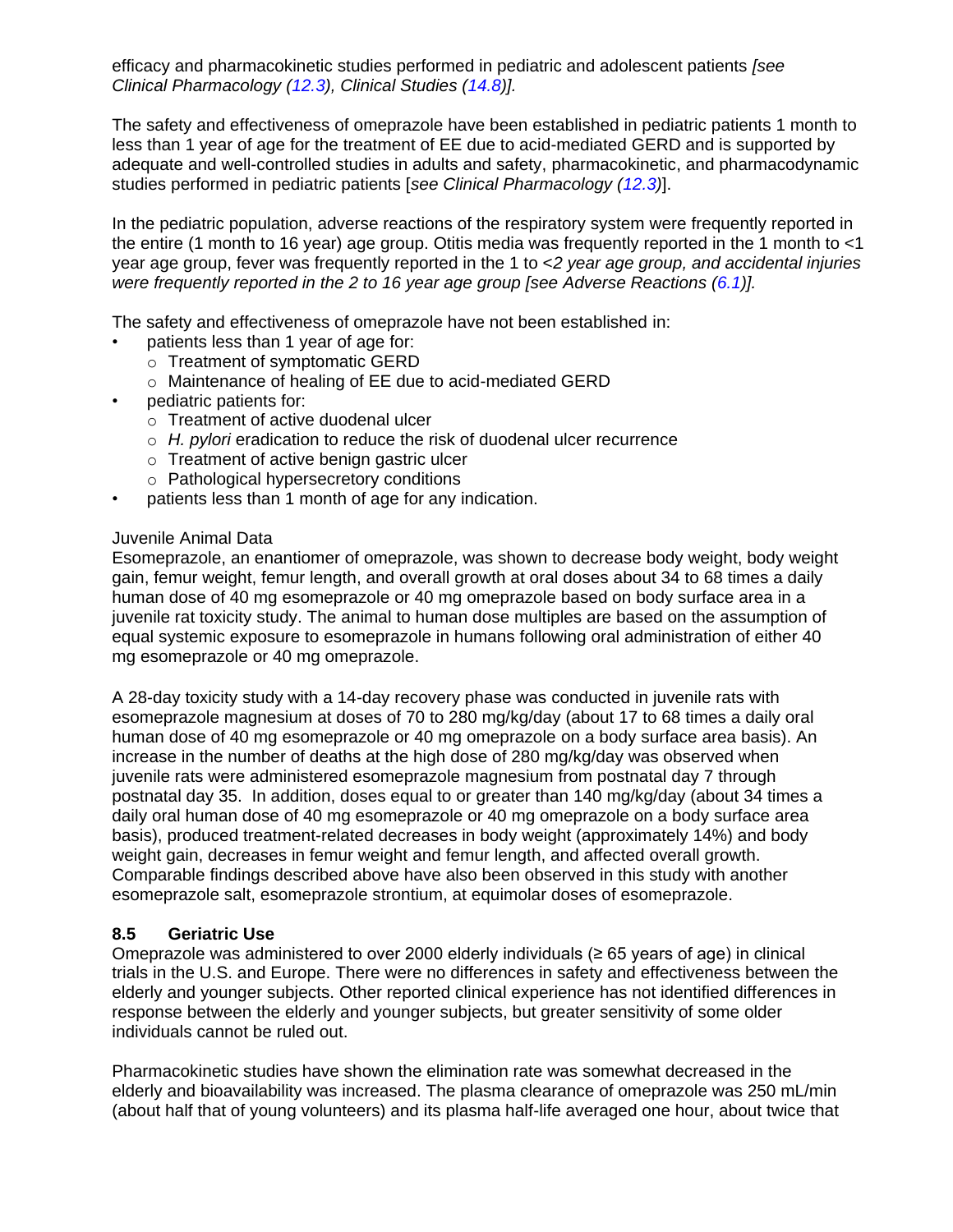of young healthy volunteers. However, no dosage adjustment is necessary in the elderly *[see Clinical Pharmacology [\(12.3\)](#page-19-0)].*

### <span id="page-17-0"></span>**8.6 Hepatic Impairment**

In patients with hepatic impairment (Child-Pugh Class A, B, or C) exposure to omeprazole substantially increased compared to healthy subjects. Dosage reduction of omeprazole to 10 mg once daily is recommended for patients with hepatic impairment for maintenance of healing of EE *[see Dosage and Administration [\(2.1\)](#page-3-2), Clinical Pharmacology [\(12.3\)](#page-19-0)].*

# <span id="page-17-1"></span>**8.7 Asian Population**

In studies of healthy subjects, Asians had approximately a four-fold higher exposure than Caucasians. Dosage reduction of omeprazole to 10 mg once daily is recommended for Asian patients for maintenance of healing of EE *[see Dosage and Administration [\(2.1\)](#page-3-2), Clinical Pharmacology [\(12.5\)](#page-25-0)].*

# <span id="page-17-2"></span>**10 OVERDOSAGE**

Reports have been received of overdosage with omeprazole in humans. Doses ranged up to 2400 mg (120 times the usual recommended clinical dose). Manifestations were variable, but included confusion, drowsiness, blurred vision, tachycardia, nausea, vomiting, diaphoresis, flushing, headache, dry mouth, and other adverse reactions similar to those seen in normal clinical experience *[see Adverse Reactions [\(6\)](#page-7-6)].* Symptoms were transient, and no serious clinical outcome has been reported when omeprazole was taken alone. No specific antidote for omeprazole overdosage is known. Omeprazole is extensively protein bound and is, therefore, not readily dialyzable. In the event of overdosage, treatment should be symptomatic and supportive.

If over-exposure occurs, call your Poison Control Center at 1-800-222-1222 for current information on the management of poisoning or overdosage.

# <span id="page-17-3"></span>**11 DESCRIPTION**

The active ingredient in omeprazole delayed-release capsules is a substituted benzimidazole, 5 methoxy-2-[[(4-methoxy-3, 5-dimethyl-2-pyridinyl) methyl] sulfinyl]-1*H*-benzimidazole, a compound that inhibits gastric acid secretion. Its empirical formula is  $C_{17}H_{19}N_3O_3S$ , with a molecular weight of 345.42 g/mol. The structural formula is:



Omeprazole is a white to off-white crystalline powder that melts with decomposition at about 155°C. It is a weak base, freely soluble in ethanol and methanol, and slightly soluble in acetone and isopropanol and very slightly soluble in water. The stability of omeprazole is a function of pH; it is rapidly degraded in acid media, but has acceptable stability under alkaline conditions.

Omeprazole Delayed-Release Capsules meet USP Dissolution Test 2.

Omeprazole is supplied as delayed-release capsules for oral administration. Each delayedrelease capsule contains either 10 mg, 20 mg or 40 mg of omeprazole in the form of enteric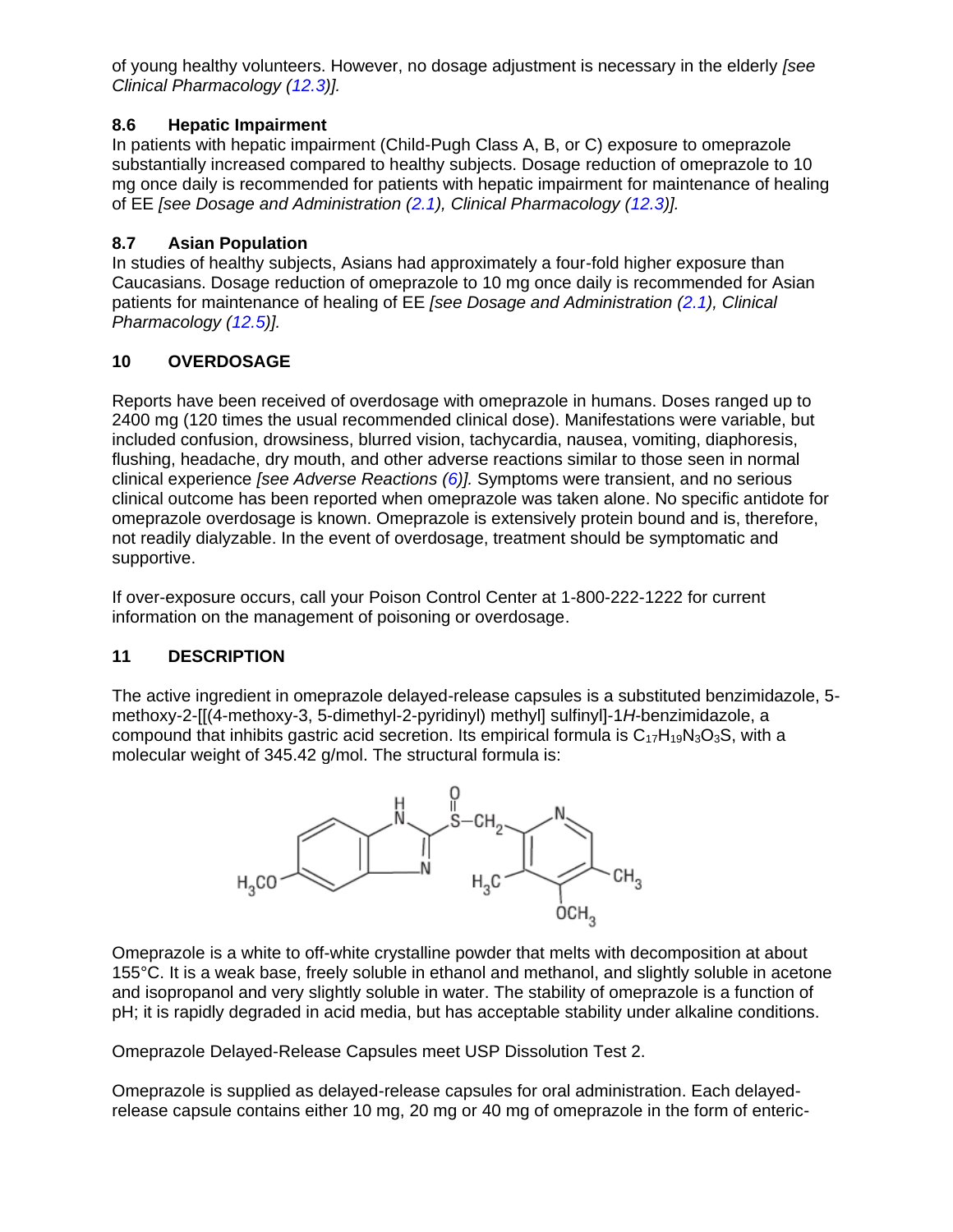coated granules with the following inactive ingredients: magnesium hydroxide, mannitol, methacrylic acid copolymer dispersion, povidone and triethyl citrate. The capsule shells have the following inactive ingredients: D&C Red No. 28\*, D&C Red No.33\*, D&C Yellow No. 10\*, FD&C Blue No. 1\*, FD&C Red No. 40\*, gelatin, iron oxide red\* and titanium dioxide (\*contains one or more of these ingredients). The capsule imprinting ink contains ammonium hydroxide, black iron oxide, ethyl alcohol, isopropyl alcohol, n-butyl alcohol, potassium hydroxide, propylene glycol and shellac.

# <span id="page-18-0"></span>**12 CLINICAL PHARMACOLOGY**

### <span id="page-18-1"></span>**12.1 Mechanism of Action**

Omeprazole belongs to a class of antisecretory compounds, the substituted benzimidazoles, that suppress gastric acid secretion by specific inhibition of the H<sup>+</sup> /K<sup>+</sup> ATPase enzyme system at the secretory surface of the gastric parietal cell. Because this enzyme system is regarded as the acid (proton) pump within the gastric mucosa, omeprazole has been characterized as a gastric acid-pump inhibitor, in that it blocks the final step of acid production. This effect is dose-related and leads to inhibition of both basal and stimulated acid secretion irrespective of the stimulus.

### <span id="page-18-2"></span>**12.2 Pharmacodynamics**

### **Antisecretory Activity**

After oral administration, the onset of the antisecretory effect of omeprazole occurs within one hour, with the maximum effect occurring within two hours. Inhibition of secretion is about 50% of maximum at 24 hours and the duration of inhibition lasts up to 72 hours. The antisecretory effect thus lasts far longer than would be expected from the very short (less than one hour) plasma half-life, apparently due to prolonged binding to the parietal H<sup>+</sup>/K<sup>+</sup> ATPase enzyme. When the drug is discontinued, secretory activity returns gradually, over 3 to 5 days. The inhibitory effect of omeprazole on acid secretion increases with repeated once-daily dosing, reaching a plateau after four days.

Results from numerous studies of the antisecretory effect of multiple doses of 20 mg and 40 mg of omeprazole in healthy subjects and patients are shown below. The "max" value represents determinations at a time of maximum effect (2 to 6 hours after dosing), while "min" values are those 24 hours after the last dose of omeprazole.

|                                           |     | Omeprazole 20 mg    |                 | Omeprazole 40 mg |
|-------------------------------------------|-----|---------------------|-----------------|------------------|
| Parameter                                 | Max | Min                 | Max             | Min              |
| % Decrease in Basal Acid Output           | 781 | 58 to 80            | 94 <sup>1</sup> | 80 to 93         |
| % Decrease in Peak Acid Output            | 791 | $50 \text{ to } 59$ | 88 <sup>1</sup> | 62 to 68         |
| % Decrease in 24-hr. Intragastric Acidity |     | 80 to 97            |                 | 92 to 94         |
|                                           |     |                     |                 |                  |

| Table 5: Range of Mean Values from Multiple Studies of the Mean Antisecretory Effects of |
|------------------------------------------------------------------------------------------|
| <b>Omeprazole After Multiple Daily Dosing</b>                                            |

1. Single Studies

Single daily oral doses of omeprazole ranging from a dose of 10 mg to 40 mg have produced 100% inhibition of 24-hour intragastric acidity in some patients.

### *Serum Gastrin Effects*

In studies involving more than 200 patients, serum gastrin levels increased during the first 1 to 2 weeks of once-daily administration of therapeutic doses of omeprazole in parallel with inhibition of acid secretion. No further increase in serum gastrin occurred with continued treatment. In comparison with histamine  $H_2$ -receptor antagonists, the median increases produced by 20 mg doses of omeprazole were higher (1.3 to 3.6-fold vs. 1.1 to 1.8-fold increase). Gastrin values returned to pretreatment levels, usually within 1 to 2 weeks after discontinuation of therapy.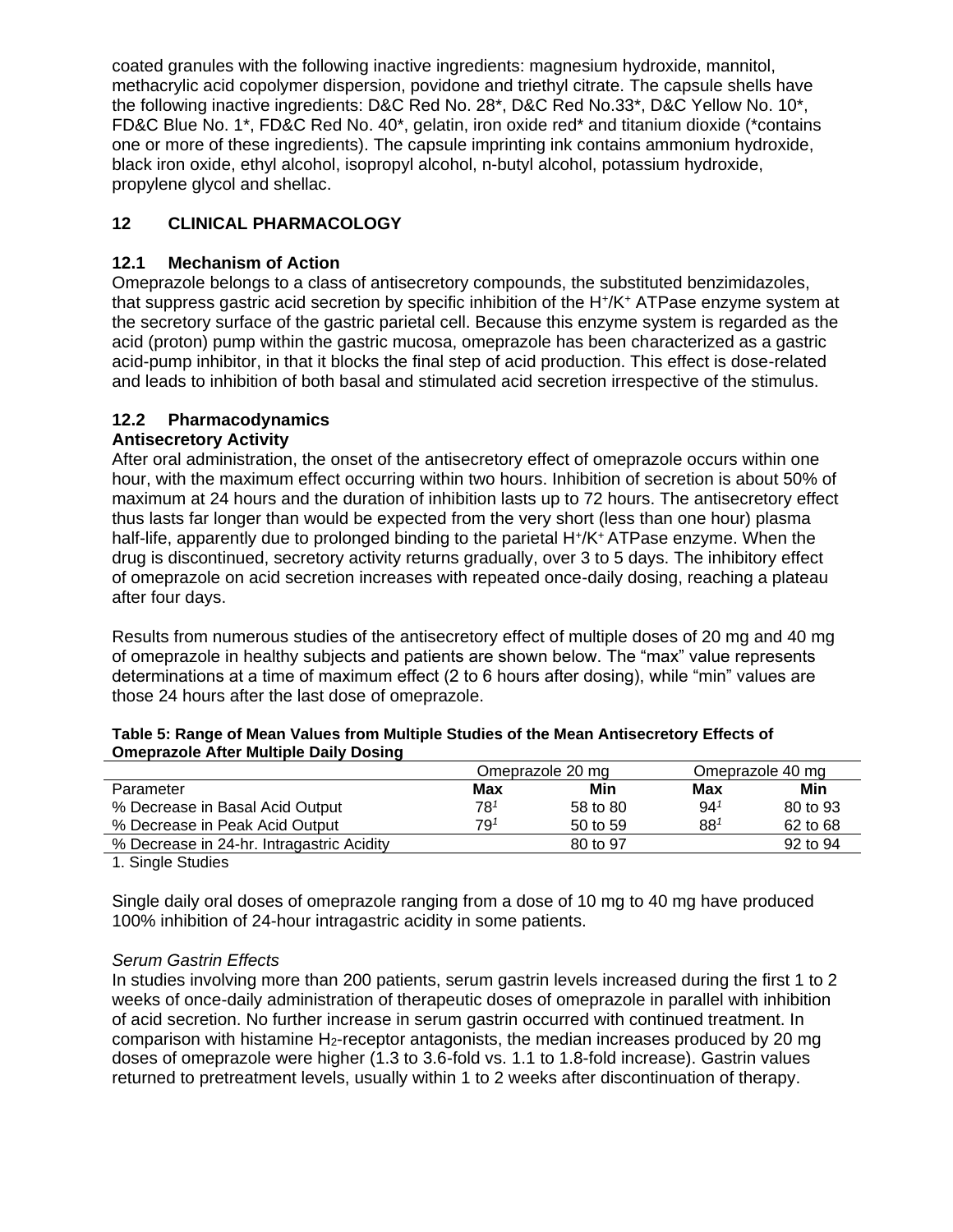Increased gastrin causes enterochromaffin-like cell hyperplasia and increased serum Chromogranin A (CgA) levels. The increased CgA levels may cause false positive results in diagnostic investigations for neuroendocrine tumors *[see Warnings and Precautions [\(5.10\)](#page-7-3)]*.

### *Enterochromaffin-like (ECL) Cell Effects*

Human gastric biopsy specimens have been obtained from more than 3,000 patients (both children and adults) treated with omeprazole in long-term clinical trials. The incidence of ECL cell hyperplasia in these studies increased with time; however, no case of ECL cell carcinoids, dysplasia, or neoplasia has been found in these patients*.* However, these studies are of insufficient duration and size to rule out the possible influence of long-term administration of omeprazole on the development of any premalignant or malignant conditions.

#### *Other Effects*

Systemic effects of omeprazole in the CNS, cardiovascular and respiratory systems have not been found to date. Omeprazole, given in oral doses of 30 or 40 mg for 2 to 4 weeks, had no effect on thyroid function, carbohydrate metabolism, or circulating levels of parathyroid hormone, cortisol, estradiol, testosterone, prolactin, cholecystokinin or secretin.

No effect on gastric emptying of the solid and liquid components of a test meal was demonstrated after a single dose of omeprazole 90 mg. In healthy subjects, a single intravenous dose of omeprazole (0.35 mg/kg) had no effect on intrinsic factor secretion. No systematic dose-dependent effect has been observed on basal or stimulated pepsin output in humans.

However, when intragastric pH is maintained at 4.0 or above, basal pepsin output is low, and pepsin activity is decreased.

As do other agents that elevate intragastric pH, omeprazole administered for 14 days in healthy subjects produced a significant increase in the intragastric concentrations of viable bacteria. The pattern of the bacterial species was unchanged from that commonly found in saliva. All changes resolved within three days of stopping treatment.

The course of Barrett's esophagus in 106 patients was evaluated in a U.S. double-blind controlled study of omeprazole 40 mg twice daily for 12 months followed by 20 mg twice daily for 12 months or ranitidine 300 mg twice daily for 24 months. No clinically significant impact on Barrett's mucosa by antisecretory therapy was observed. Although neosquamous epithelium developed during antisecretory therapy, complete elimination of Barrett's mucosa was not achieved. No significant difference was observed between treatment groups in development of dysplasia in Barrett's mucosa and no patient developed esophageal carcinoma during treatment. No significant differences between treatment groups were observed in development of ECL cell hyperplasia, corpus atrophic gastritis, corpus intestinal metaplasia, or colon polyps exceeding 3 mm in diameter*.*

### <span id="page-19-0"></span>**12.3 Pharmacokinetics**

Omeprazole is a time-dependent inhibitor of CYP2C19, resulting in autoinhibition and nonlinear pharmacokinetics. The systemic exposure increases in a more than dose proportional manner after multiple oral doses of omeprazole. Compared to the first dose, the systemic exposure  $(C_{\text{max}}$  and AUC<sub>0-24h</sub>) at steady state following once a day dosing increased by 61% and 62%, respectively, compared to after the first dose for the 20 mg dose of omeprazole delayed-release capsules and increased by 118% and 175%, respectively, for the 40 mg dose of omeprazole delayed-release capsules.

#### *Absorption*

Omeprazole delayed-release capsules contain an enteric-coated granule formulation of omeprazole (because omeprazole is acid-labile), so that absorption of omeprazole begins only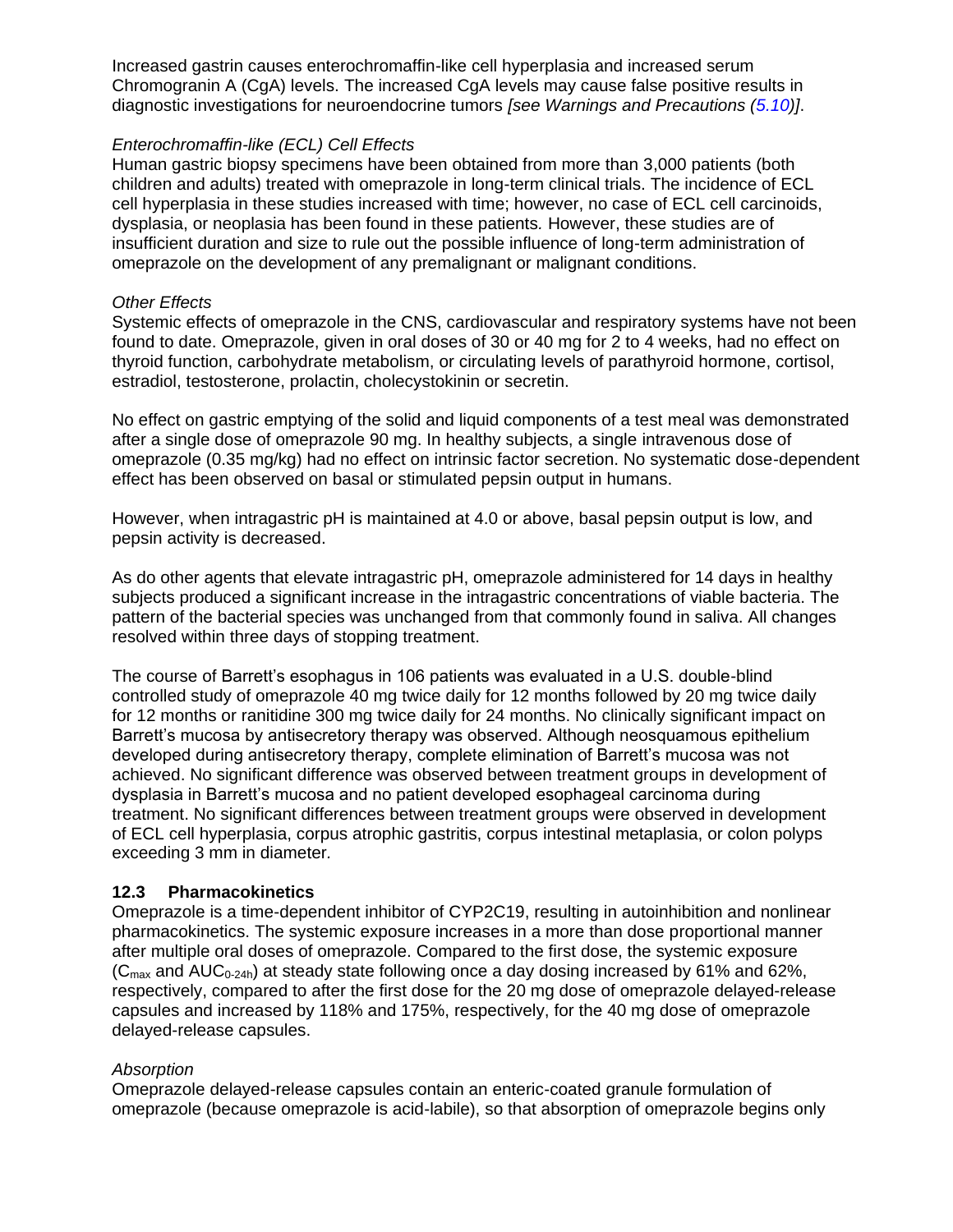after the granules leave the stomach. Absorption is rapid, with peak plasma concentrations of omeprazole occurring within 0.5 to 3.5 hours. Peak plasma concentrations of omeprazole and AUC are approximately proportional to doses up to 40 mg, but because of a saturable first-pass effect, a greater than linear response in peak plasma concentration and AUC occurs with doses greater than 40 mg. Absolute bioavailability (compared with intravenous administration) is about 30 to 40% at doses of 20 to 40 mg, due in large part to presystemic metabolism. In healthy subjects the plasma half-life is 0.5 to 1 hour, and the total body clearance is 500 to 600 mL/min.

Based on a relative bioavailability study, the AUC and  $C_{\text{max}}$  of omeprazole for delayed-release oral suspension were 87% and 88% of those for omeprazole delayed-release capsules, respectively.

The bioavailability of omeprazole increases slightly upon repeated administration of omeprazole delayed-release capsules.

The systemic exposure ( $C_{\text{max}}$  and AUC) are similar when a 40 mg omeprazole delayed-release capsule is administered with and without applesauce. However, administration of a 20 mg omeprazole delayed-release capsule with applesauce, results in a mean 25% reduction in  $C_{\text{max}}$ without a significant change in AUC compared to administration without applesauce. The clinical relevance of this finding is unknown.

#### *Distribution*

Protein binding is approximately 95%.

#### *Elimination*

#### **Metabolism**

Omeprazole is extensively metabolized by the cytochrome P450 (CYP) enzyme system. The major part of its metabolism is dependent on the polymorphically expressed CYP2C19, responsible for the formation of hydroxyomeprazole, the major metabolite in plasma. The remaining part is dependent on another specific isoform, CYP3A4, responsible for the formation of omeprazole sulphone.

#### **Excretion**

Following single dose oral administration of a buffered solution of omeprazole, little if any unchanged drug was excreted in urine. The majority of the dose (about 77%) was eliminated in urine as at least six metabolites. Two were identified as hydroxyomeprazole and the corresponding carboxylic acid. The remainder of the dose was recoverable in feces. This implies a significant biliary excretion of the metabolites of omeprazole. Three metabolites have been identified in plasma the sulfide and sulfone derivatives of omeprazole, and hydroxyomeprazole. These metabolites have very little or no antisecretory activity.

#### *Combination Therapy with Antimicrobials*

Omeprazole 40 mg daily was given in combination with clarithromycin 500 mg every 8 hours to healthy adult male subjects. The steady state plasma concentrations of omeprazole were increased ( $C_{\text{max}}$ , AU $C_{0-24}$ , and  $T_{1/2}$  increases of 30%, 89% and 34% respectively) by the concomitant administration of clarithromycin. The observed increases in omeprazole plasma concentration were associated with the following pharmacological effects. The mean 24-hour gastric pH value was 5.2 when omeprazole was administered alone and 5.7 when coadministered with clarithromycin.

The plasma concentrations of clarithromycin and 14-hydroxy-clarithromycin were increased by the concomitant administration of omeprazole. For clarithromycin, the mean  $C_{\text{max}}$  was 10% greater, the mean  $C_{\text{min}}$  was 27% greater, and the mean  $AUC_{0.8}$  was 15% greater when clarithromycin was administered with omeprazole than when clarithromycin was administered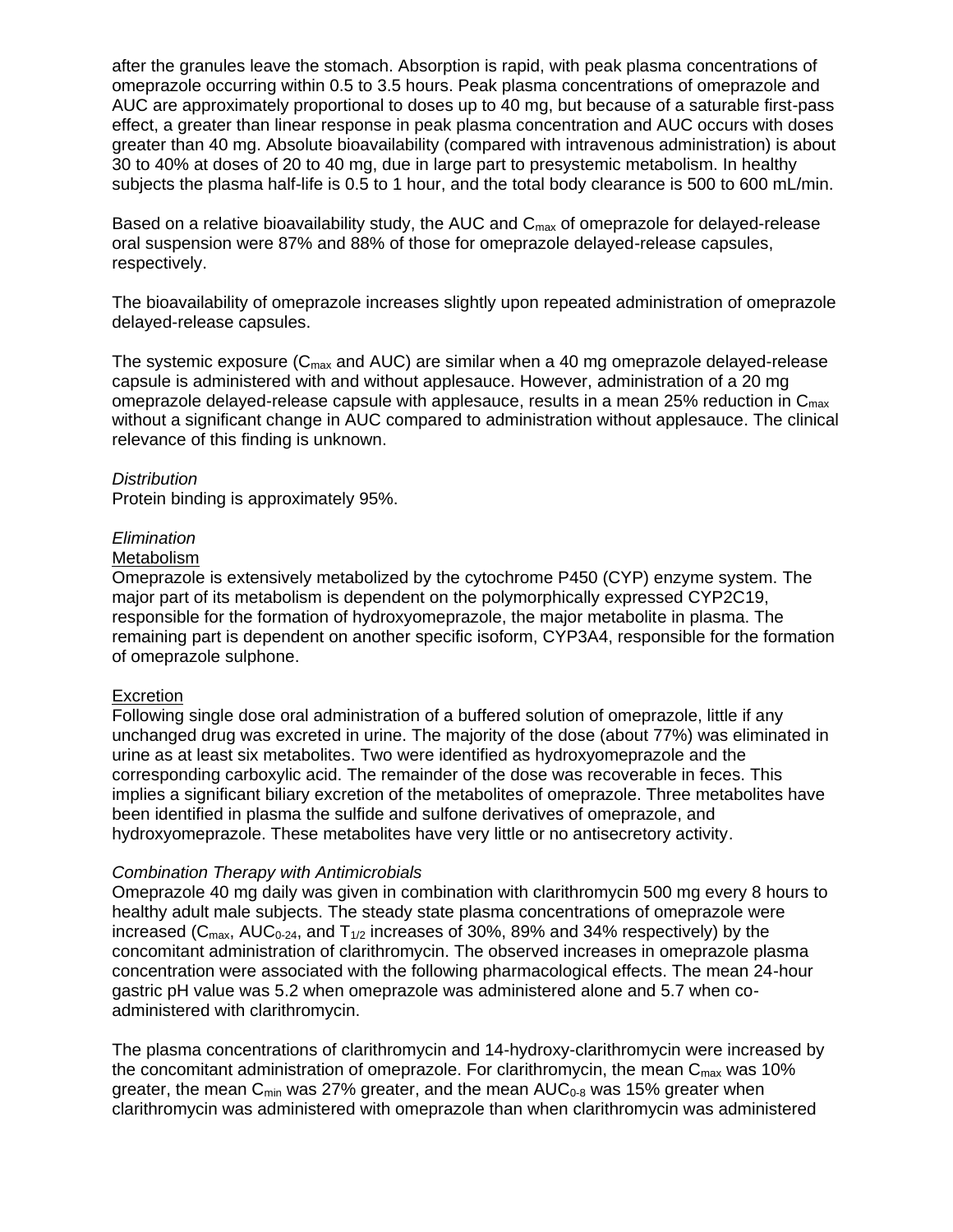alone. Similar results were seen for 14-hydroxy-clarithromycin, the mean  $C_{\text{max}}$  was 45% greater, the mean  $C_{\text{min}}$  was 57% greater, and the mean  $AUC_{0.8}$  was 45% greater. Clarithromycin concentrations in the gastric tissue and mucus were also increased by concomitant administration of omeprazole.

| Tissue                                 | Clarithromycin           | Clarithromycin + Omeprazole |
|----------------------------------------|--------------------------|-----------------------------|
| Antrum                                 | $10.48 \pm 2.01$ (n = 5) | $19.96 \pm 4.71$ (n = 5)    |
| Fundus                                 | $20.81 \pm 7.64$ (n = 5) | $24.25 \pm 6.37$ (n = 5)    |
| Mucus                                  | $4.15 \pm 7.74$ (n = 4)  | $39.29 \pm 32.79$ (n = 4)   |
| $\lambda$ Messey CD $(\omega, \omega)$ |                          |                             |

| Table 6: Clarithromycin Tissue Concentrations 2 hours after Dose <sup>1</sup> |  |  |  |  |
|-------------------------------------------------------------------------------|--|--|--|--|
|-------------------------------------------------------------------------------|--|--|--|--|

1. Mean  $\pm$  SD (mcg/g)

### **Specific Populations**

### **Age: Geriatric Population**

The elimination rate of omeprazole was somewhat decreased in the elderly, and bioavailability was increased. Omeprazole was 76% bioavailable when a single 40 mg oral dose of omeprazole (buffered solution) was administered to healthy elderly volunteers, versus 58% in young volunteers given the same dose. Nearly 70% of the dose was recovered in urine as metabolites of omeprazole and no unchanged drug was detected. The plasma clearance of omeprazole was 250 mL/min (about half that of young volunteers) and its plasma half-life averaged one hour, about twice that of young healthy volunteers.

### **Age: Pediatric Population**

### *2 to 16 Years of Age*

Single Dosing

 $AUC<sup>3</sup>$  (ng h/mL)

 $AUC<sup>3</sup>$  (ng h/mL)

Repeated Dosing

 $C<sub>max</sub>$ <sup>3</sup>

 $C<sub>max</sub>$ <sup>3</sup>

The pharmacokinetics of omeprazole have been investigated in pediatric patients 2 to 16 years of age:

| <b>1996 1.1 namidyonment i arameters or omeprazoic i onoming omgic and nepeated Oran</b><br><b>Administration in Pediatric Populations Compared with Adults</b> |                                    |                               |                                  |  |
|-----------------------------------------------------------------------------------------------------------------------------------------------------------------|------------------------------------|-------------------------------|----------------------------------|--|
| Single or                                                                                                                                                       | Children <sup>1</sup> $\leq$ 20 kg | Children <sup>1</sup> > 20 kg | Adults <sup>2</sup> (mean 76 kg) |  |
| <b>Repeated Oral</b>                                                                                                                                            | 2 to 5 years                       | 6 to 16 years                 | 23 to 29 years $(n=12)$          |  |
| Dosing/Parameter                                                                                                                                                | 10 mg                              | 20 mg                         |                                  |  |

# **Table 7: Pharmacokinetic Parameters of Omeprazole Following Single and Repeated Oral**

1. Data from single and repeated dose studies. Doses of 10, 20 and 40 mg omeprazole as entericcoated granules.

288 (n=10)  $\vert$  495 (n=49)  $\vert$  668

 $(511 (n=7)$  1140 (n=32) 1220

 $(539 \text{ (n=4)} \qquad \qquad 851 \text{ (n=32)} \qquad \qquad 1458$ 

 $(1179 \text{ (n=2)})$  2276 (n=23)  $\vert$  3352

2. Data from a single and repeated dose study. Doses of 10, 20 and 40 mg omeprazole as entericcoated granules.

3. Plasma concentration adjusted to an oral dose of 1 mg/kg.

Following comparable mg/kg doses of omeprazole, younger children (2 to 5 years of age) have lower AUCs than children 6 to 16 years of age or adults; AUCs of the latter two groups did not differ *[see Dosage and Administration [\(2\)](#page-3-3)].*

#### *1 to 11 Months of Age*

A population pharmacokinetics model was used to determine appropriate doses of omeprazole in pediatric patients 1 month to less than 1 year of age for treatment (up to 6 weeks) of erosive esophagitis due to acid-mediated GERD. The model was based on data from 64 children 0.5 month to 16 year of age. Only limited data were available in children below the age of 1 year. Pediatric doses were simulated in the age group of 1 to 11 month, to achieve comparable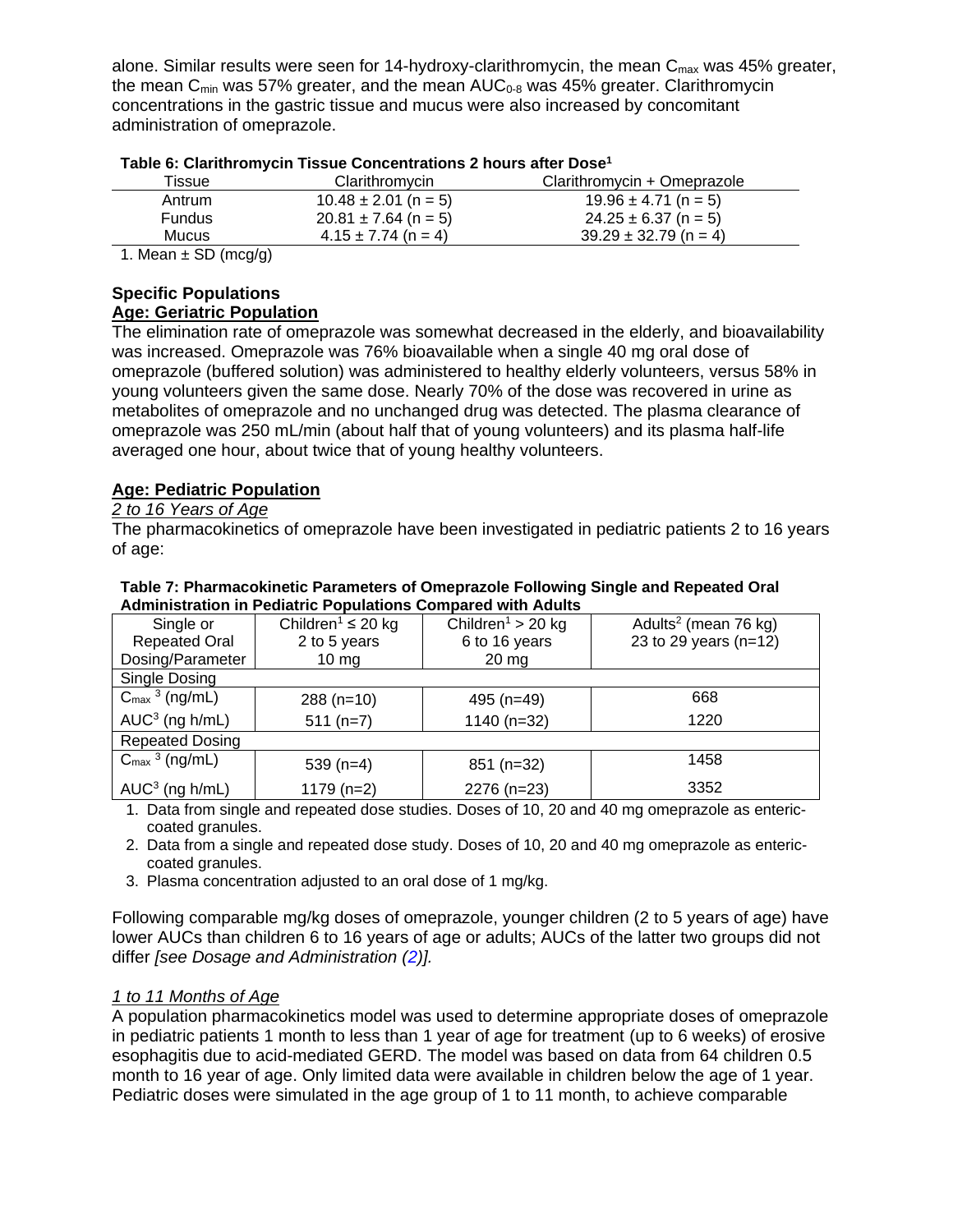omeprazole exposures with adults following treatment with 20 mg once daily *[see Dosage and Administration [\(2.2\)](#page-4-0)]*.

Race/Ethnicity *[See Clinical Pharmacology [\(12.5\)](#page-25-0)]*.

### Renal Impairment

In patients with chronic renal impairment (creatinine clearance between 10 and 62 mL/min/1.73 m<sup>2</sup>), the disposition of omeprazole was very similar to that in healthy subjects, although there was a slight increase in bioavailability. Because urinary excretion is a primary route of excretion of omeprazole metabolites, their elimination slowed in proportion to the decreased creatinine clearance. This increase in bioavailability is not considered to be clinically meaningful.

### **Hepatic Impairment**

In patients with chronic hepatic disease classified as Child-Pugh Class A (n=3), B (n=4) and C (n=1), the bioavailability increased to approximately 100% compared to healthy subjects, reflecting decreased first-pass effect, and the plasma half-life of the drug increased to nearly 3 hours compared with the half-life in healthy subjects of 0.5 to 1 hour. Plasma clearance averaged 70 mL/min, compared with a value of 500 to 600 mL/min in healthy subjects *[see Dosage and Administration [\(2.1\)](#page-3-2), Use in Specific Populations [\(8.6\)](#page-17-0)]*.

#### *Drug Interaction Studies*

### Effect of Omeprazole on Other Drugs

Omeprazole is a time-dependent inhibitor of CYP2C19 and can increase the systemic exposure of co-administered drugs that are CYP2C19 substrates. In addition, administration of omeprazole increases intragastric pH and can alter the systemic exposure of certain drugs that exhibit pHdependent solubility.

#### *Antiretrovirals*

For some antiretroviral drugs, such as rilpivirine, atazanavir and nelfinavir, decreased serum concentrations have been reported when given together with omeprazole *[see Drug Interactions [\(7\)](#page-10-0)].*

*Rilpivirine*: Following multiple doses of rilpivirine (150 mg, daily) and omeprazole (20 mg, daily), AUC was decreased by 40%,  $C_{\text{max}}$  by 40%, and  $C_{\text{min}}$  by 33% for rilpivirine.

*Nelfinavir*: Following multiple doses of nelfinavir (1250 mg, twice daily) and omeprazole (40 mg daily), AUC was decreased by 36% and 92%,  $C_{\text{max}}$  by 37% and 89% and  $C_{\text{min}}$  by 39% and 75% respectively for nelfinavir and M8.

*Atazanavir:* Following multiple doses of atazanavir (400 mg, daily) and omeprazole (40 mg, daily. 2 hours before atazanavir), AUC was decreased by 94%, C<sub>max</sub> by 96%, and C<sub>min</sub> by 95%.

*Saquinavir:* Following multiple dosing of saquinavir/ritonavir (1,000/100 mg) twice daily for 15 days with omeprazole 40 mg daily co-administered days 11 to 15.

AUC was increased by 82%,  $C_{\text{max}}$  by 75%, and  $C_{\text{min}}$  by 106%. The mechanism behind this interaction is not fully elucidated. Therefore, clinical and laboratory monitoring for saquinavir toxicity is recommended during concurrent use with omeprazole.

#### *Clopidogrel*

In a crossover clinical study, 72 healthy subjects were administered clopidogrel (300 mg loading dose followed by 75 mg per day) alone and with omeprazole (80 mg at the same time as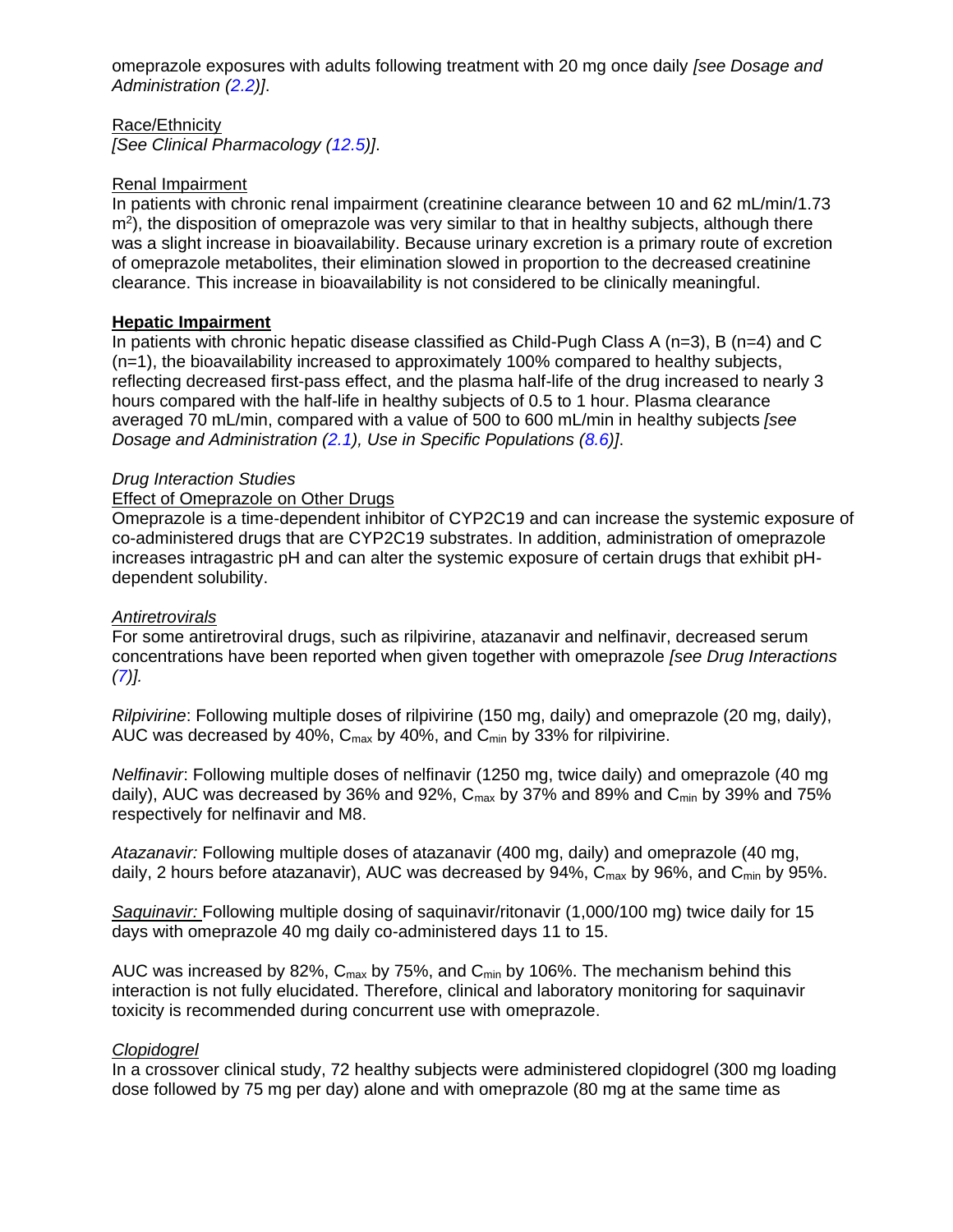clopidogrel) for 5 days. The exposure to the active metabolite of clopidogrel was decreased by 46% (Day 1) and 42% (Day 5) when clopidogrel and omeprazole were administered together.

Results from another crossover study in healthy subjects showed a similar pharmacokinetic interaction between clopidogrel (300 mg loading dose/75 mg daily maintenance dose) and omeprazole 80 mg daily when co-administered for 30 days. Exposure to the active metabolite of clopidogrel was reduced by 41% to 46% over this time period.

In another study, 72 healthy subjects were given the same doses of clopidogrel and 80 mg omeprazole but the drugs were administered 12 hours apart; the results were similar, indicating that administering clopidogrel and omeprazole at different times does not prevent their interaction *[see Warnings and Precautions [\(5.6\)](#page-6-3), Drug Interactions [\(7\)](#page-10-0)]*.

#### *Mycophenolate Mofetil*

Administration of omeprazole 20 mg twice daily for 4 days and a single 1000 mg dose of MMF approximately one hour after the last dose of omeprazole to 12 healthy subjects in a cross-over study resulted in a 52% reduction in the Cmax and 23% reduction in the AUC of MPA *[see Drug Interactions [\(7\)](#page-10-0)]*.

### *Cilostazol*

Omeprazole acts as an inhibitor of CYP2C19. Omeprazole, given in doses of 40 mg daily for one week to 20 healthy subjects in cross-over study, increased  $C_{\text{max}}$  and AUC of cilostazol by 18% and 26% respectively. The  $C_{\text{max}}$  and AUC of one of the active metabolites, 3, 4- dihydrocilostazol, which has 4-7 times the activity of cilostazol, were increased by 29% and 69%, respectively. Co-administration of cilostazol with omeprazole is expected to increase concentrations of cilostazol and the above mentioned active metabolite *[see Drug Interactions [\(7\)](#page-10-0)]*.

#### *Diazepam*

Concomitant administration of omeprazole 20 mg once daily and diazepam 0.1 mg/kg given intravenously resulted in 27% decrease in clearance and 36% increase in diazepam half-life *[see Drug Interactions [\(7\)](#page-10-0)]*.

### *Digoxin*

Concomitant administration of omeprazole 20 mg once daily and digoxin in healthy subjects increased the bioavailability of digoxin by 10% (30% in two subjects) *[see Drug Interactions [\(7\)](#page-10-0)]*.

#### Effect of Other Drugs on Omeprazole

#### *Voriconazole*

Concomitant administration of omeprazole and voriconazole (a combined inhibitor of CYP2C19 and CYP3A4) resulted in more than doubling of the omeprazole exposure. When voriconazole (400 mg every 12 hours for one day, followed by 200 mg once daily for 6 days) was given with omeprazole (40 mg once daily for 7 days) to healthy subjects, the steady- state  $C_{\text{max}}$  and AUC<sub>0-24</sub> of omeprazole significantly increased: an average of 2 times (90% CI: 1.8, 2.6) and 4 times (90% CI: 3.3, 4.4), respectively, as compared to when omeprazole was given without voriconazole *[see Drug Interactions [\(7\)](#page-10-0)]*.

#### <span id="page-23-0"></span>**12.4 Microbiology**

Omeprazole and clarithromycin dual therapy and omeprazole, clarithromycin and amoxicillin triple therapy have been shown to be active against most strains of *Helicobacter pylori in vitro*  and in clinical infections [*see Indications and Usage [\(1.2\)](#page-2-2), Clinical Studies [\(14.2\)](#page-27-0)].*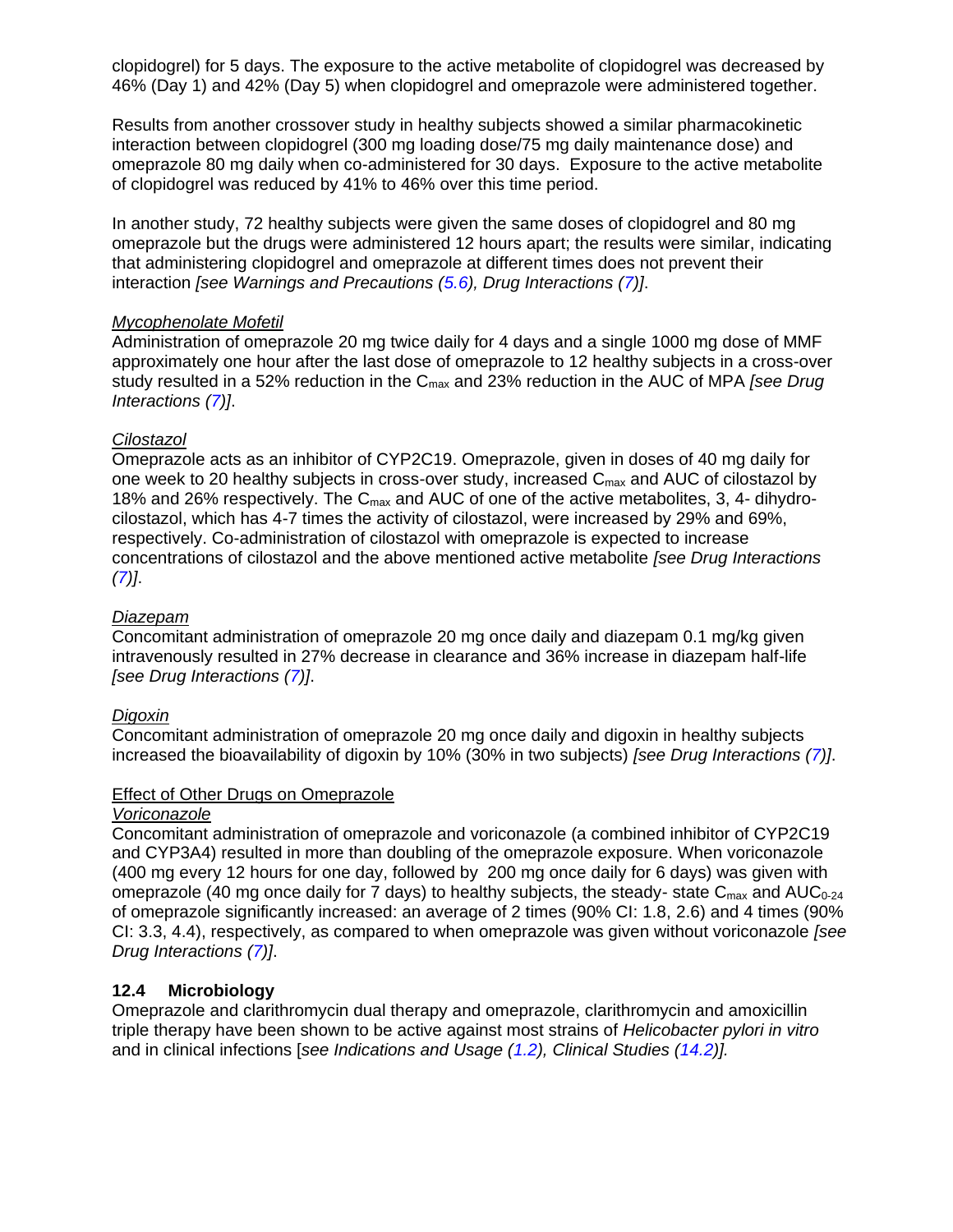#### *Helicobacter pylori*

Susceptibility testing of H. pylori isolates was performed for amoxicillin and clarithromycin using agar dilution methodology<sup>1</sup>, and minimum inhibitory concentrations (MICs) were determined.

Standardized susceptibility test procedures require the use of laboratory control microorganisms to control the technical aspects of the laboratory procedures.

### Pretreatment Resistance

Clarithromycin pretreatment resistance rates were 3.5% (4/113) in the omeprazole/clarithromycin dual therapy studies (4 and 5) and 9.3% (41/439) in omeprazole/clarithromycin/amoxicillin triple therapy studies (1, 2 and 3).

Amoxicillin pretreatment susceptible isolates ( $\leq 0.25$  mcg/mL) were found in 99.3% (436/439) of the patients in the omeprazole/clarithromycin/amoxicillin triple therapy studies (1, 2, and 3). Amoxicillin pretreatment minimum inhibitory concentrations (MICs) > 0.25 mcg/mL occurred in 0.7% (3/439) of the patients, all of whom were in the clarithromycin and amoxicillin study arm. One patient had an unconfirmed pretreatment amoxicillin minimum inhibitory concentration (MIC) of  $> 256$  mcg/mL by Etest<sup>®</sup>.

| Clarithromycin Susceptibility Test Results and Clinical/Bacteriological Outcomes <sup>1</sup>              |                                                                                                              |                                              |       |       |       |                                       |
|------------------------------------------------------------------------------------------------------------|--------------------------------------------------------------------------------------------------------------|----------------------------------------------|-------|-------|-------|---------------------------------------|
|                                                                                                            | <b>Clarithromycin Pretreatment Results</b>                                                                   | <b>Clarithromycin Post-treatment Results</b> |       |       |       |                                       |
|                                                                                                            |                                                                                                              | H. pylori                                    |       |       |       | H. pylori positive - not eradicated   |
|                                                                                                            |                                                                                                              | $negative -$                                 |       |       |       |                                       |
|                                                                                                            |                                                                                                              | eradicated                                   |       |       |       | Post-treatment susceptibility results |
|                                                                                                            |                                                                                                              |                                              | $S^2$ | $1^2$ | $R^2$ | No MIC                                |
|                                                                                                            | Dual Therapy – (omeprazole 40 mg once daily/clarithromycin 500 three times daily for 14 days followed by     |                                              |       |       |       |                                       |
|                                                                                                            | omeprazole 20 mg once daily for another 14 days) (Studies 4, 5)                                              |                                              |       |       |       |                                       |
| Susceptible <sup>2</sup>                                                                                   | 108                                                                                                          | 72                                           |       |       | 26    | 9                                     |
| Intermediate <sup>2</sup>                                                                                  |                                                                                                              |                                              |       |       |       |                                       |
| Resistant <sup>2</sup>                                                                                     |                                                                                                              |                                              |       |       |       |                                       |
|                                                                                                            | Triple Therapy - (omeprazole 20 mg twice daily/clarithromycin 500 mg twice daily/amoxicillin 1 g twice daily |                                              |       |       |       |                                       |
| for 10 days - Studies 1, 2, 3; followed by omeprazole 20 mg once daily for another 18 days - Studies 1, 2) |                                                                                                              |                                              |       |       |       |                                       |
| Susceptible <sup>2</sup>                                                                                   | 171                                                                                                          | 153                                          |       |       |       | õ                                     |
| Intermediate <sup>2</sup>                                                                                  |                                                                                                              |                                              |       |       |       |                                       |
| Resistant <sup>2</sup>                                                                                     | 14                                                                                                           |                                              |       |       | 6     | 3                                     |

#### **Table 8: Clarithromycin Susceptibility Test Results and Clinical/Bacteriological Outcomes**

1. Includes only patients with pretreatment clarithromycin susceptibility test results.

2. Susceptible (S) MIC ≤ 0.25 mcg/mL, Intermediate (I) MIC 0.5 to 1.0 mcg/mL, Resistant (R) MIC ≥ 2 mcg/mL

Patients not eradicated of *H. pylori* following omeprazole/clarithromycin/amoxicillin triple therapy or omeprazole/clarithromycin dual therapy will likely have clarithromycin resistant *H. pylori*  isolates. Therefore, clarithromycin susceptibility testing should be done, if possible. Patients with clarithromycin resistant *H. pylori* should not be treated with any of the following: omeprazole/clarithromycin dual therapy, omeprazole/clarithromycin/amoxicillin triple therapy, or other regimens which include clarithromycin as the sole antimicrobial agent.

#### *Amoxicillin Susceptibility Test Results and Clinical/Bacteriological Outcomes*

In the triple therapy clinical trials, 84.9% (157/185) of the patients in the omeprazole/clarithromycin/amoxicillin treatment group who had pretreatment amoxicillin susceptible MICs (≤ 0.25 mcg/mL) were eradicated of *H. pylori* and 15.1% (28/185) failed therapy. Of the 28 patients who failed triple therapy, 11 had no post-treatment susceptibility test results and 17 had post-treatment *H. pylori* isolates with amoxicillin susceptible MICs. Eleven of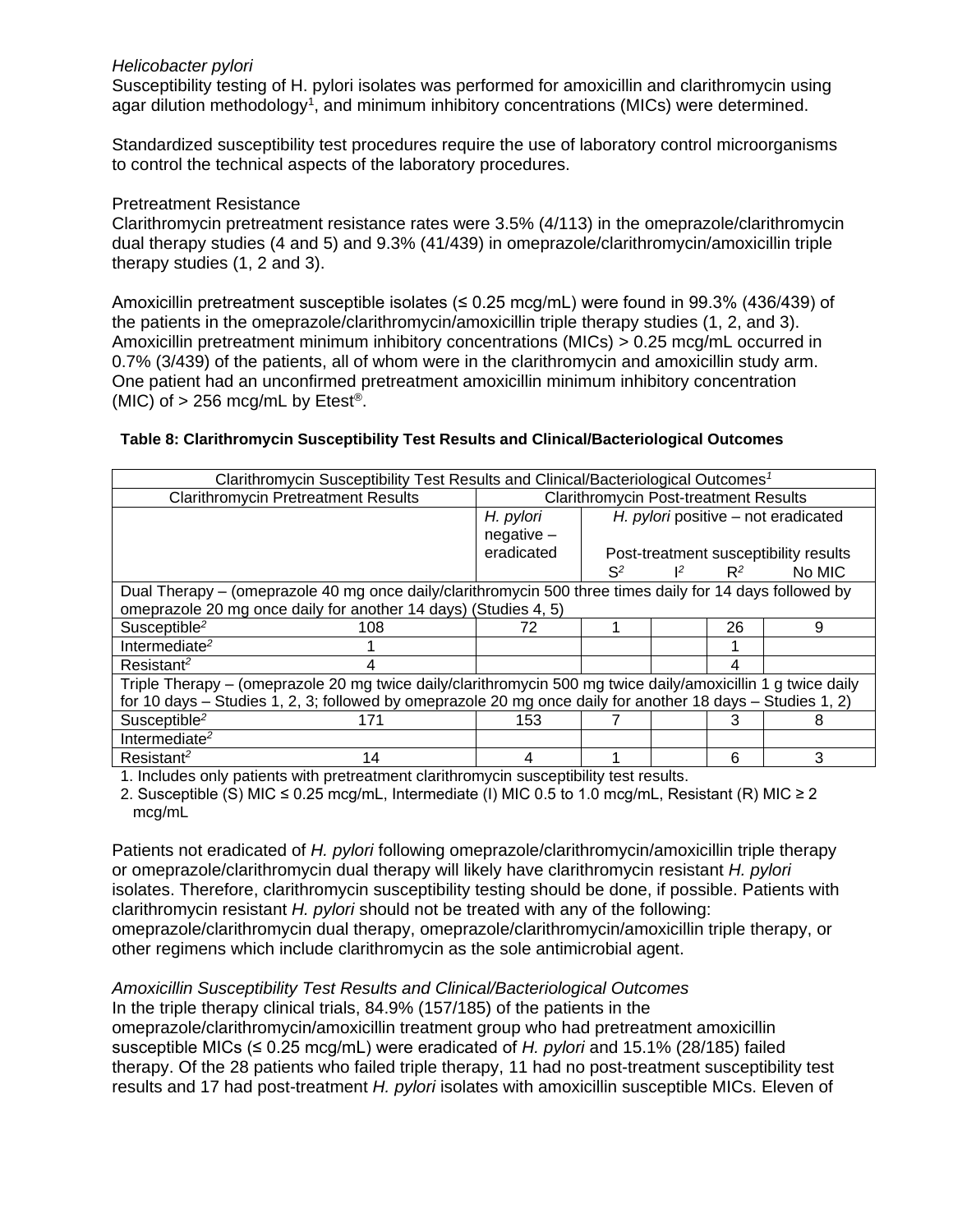the patients who failed triple therapy also had post-treatment *H. pylori* isolates with clarithromycin resistant MICs.

### *Susceptibility Test for Helicobacter pylori*

For susceptibility testing information about *Helicobacter pylori*, see Microbiology section in prescribing information for clarithromycin and amoxicillin.

### *Effects on Gastrointestinal Microbial Ecology*

Decreased gastric acidity due to any means including proton pump inhibitors, increases gastric counts of bacteria normally present in the gastrointestinal tract. Treatment with proton pump inhibitors may lead to slightly increased risk of gastrointestinal infections such as *Salmonella*  and *Campylobacter* and, in hospitalized patients, possibly also *Clostridium difficile.*

### <span id="page-25-0"></span>**12.5 Pharmacogenomics**

CYP2C19, a polymorphic enzyme, is involved in the metabolism of omeprazole. The CYP2C19\*1 allele is fully functional while the CYP2C19\*2 and \*3 alleles are nonfunctional. There are other alleles associated with no or reduced enzymatic function. Patients carrying two fully functional alleles are extensive metabolizers and those carrying two loss-of-function alleles are poor metabolizers. In extensive metabolizers, omeprazole is primarily metabolized by CYP2C19. The systemic exposure to omeprazole varies with a patient's metabolism status: poor metabolizers > intermediate metabolizers > extensive metabolizers. Approximately 3% of Caucasians and 15 to 20% of Asians are CYP2C19 poor metabolizers.

In a pharmacokinetic study of single 20 mg omeprazole dose, the AUC of omeprazole in Asian subjects was approximately four-fold of that in Caucasians [*see Dosage and Administration [\(2.1\)](#page-3-2), Use in Specific Populations [\(8.7\)](#page-17-1)*].

### <span id="page-25-1"></span>**13 NONCLINICAL TOXICOLOGY**

### <span id="page-25-2"></span>**13.1 Carcinogenesis, Mutagenesis, Impairment of Fertility**

In two 24-month carcinogenicity studies in rats, omeprazole at daily doses of 1.7, 3.4, 13.8, 44.0 and 140.8 mg/kg/day (about 0.4 to 34 times a human dose of 40 mg/day, as expressed on a body surface area basis) produced gastric ECL cell carcinoids in a dose-related manner in both male and female rats; the incidence of this effect was markedly higher in female rats, which had higher blood levels of omeprazole. Gastric carcinoids seldom occur in the untreated rat. In addition, ECL cell hyperplasia was present in all treated groups of both sexes. In one of these studies, female rats were treated with 13.8 mg omeprazole/kg/day (about 3.4 times a human dose of 40 mg/day, based on body surface area) for one year, and then followed for an additional year without the drug. No carcinoids were seen in these rats. An increased incidence of treatment-related ECL cell hyperplasia was observed at the end of one year (94% treated vs. 10% controls). By the second year the difference between treated and control rats was much smaller (46% vs. 26%) but still showed more hyperplasia in the treated group. Gastric adenocarcinoma was seen in one rat (2%). No similar tumor was seen in male or female rats treated for two years. For this strain of rat no similar tumor has been noted historically, but a finding involving only one tumor is difficult to interpret. In a 52-week toxicity study in Sprague-Dawley rats, brain astrocytomas were found in a small number of males that received omeprazole at dose levels of 0.4, 2, and 16 mg/kg/day (about 0.1 to 3.9 times the human dose of 40 mg/day, based on a body surface area basis). No astrocytomas were observed in female rats in this study. In a 2-year carcinogenicity study in Sprague-Dawley rats, no astrocytomas were found in males or females at the high dose of 140.8 mg/kg/day (about 34 times the human dose of 40 mg/day on a body surface area basis). A 78 week mouse carcinogenicity study of omeprazole did not show increased tumor occurrence, but the study was not conclusive. A 26-week p53 (+/-) transgenic mouse carcinogenicity study was not positive.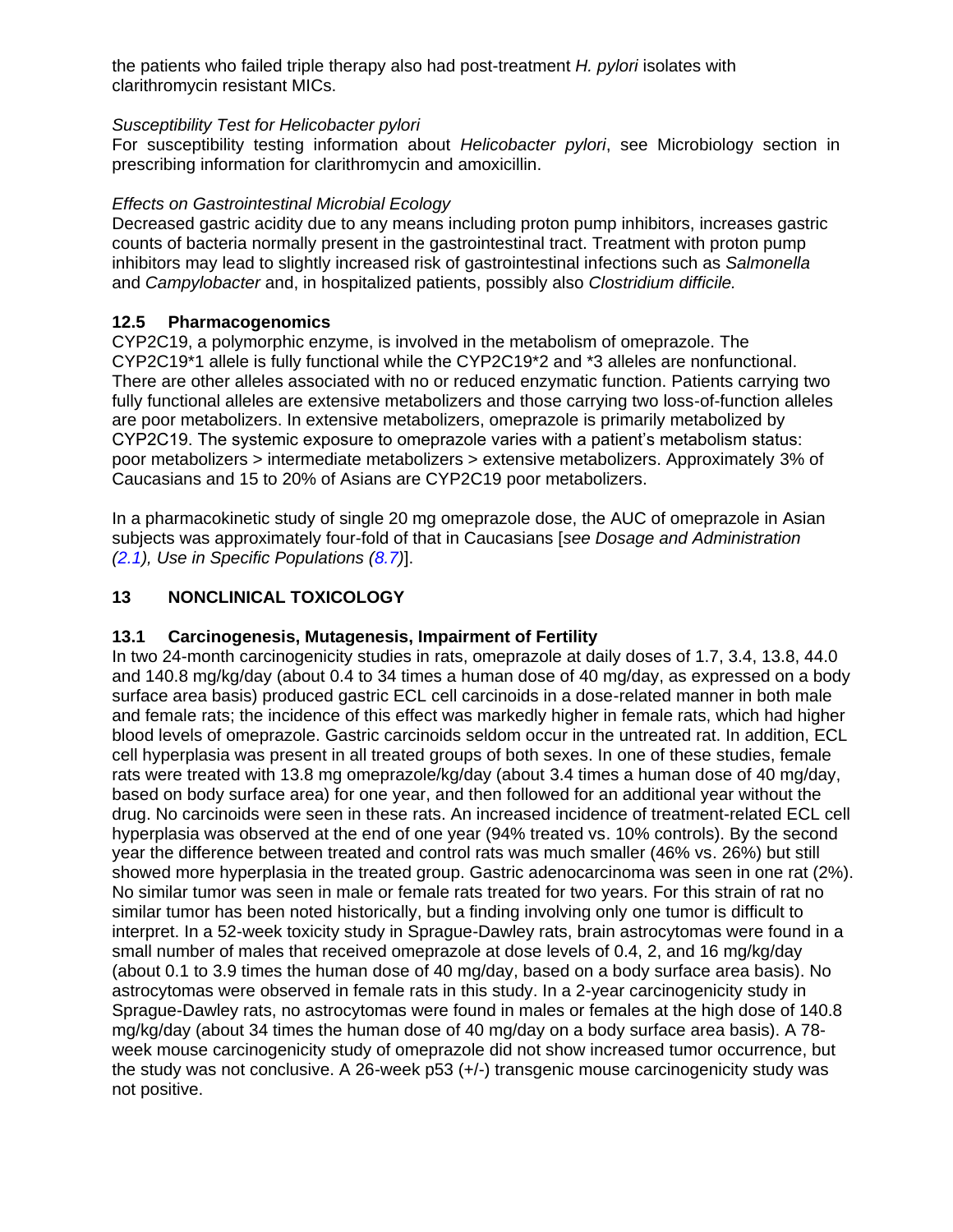Omeprazole was positive for clastogenic effects in an *in vitro* human lymphocyte chromosomal aberration assay, in one of two *in vivo* mouse micronucleus tests, and in an *in vivo* bone marrow cell chromosomal aberration assay. Omeprazole was negative in the *in vitro* Ames test, an *in vitro* mouse lymphoma cell forward mutation assay, and an *in vivo* rat liver DNA damage assay.

Omeprazole at oral doses up to 138 mg/kg/day in rats (about 34 times an oral human dose of 40 mg on a body surface area basis) was found to have no effect on fertility and reproductive performance.

In 24-month carcinogenicity studies in rats, a dose-related significant increase in gastric carcinoid tumors and ECL cell hyperplasia was observed in both male and female animals *[see Warnings and Precautions [\(5\)](#page-5-4)].* Carcinoid tumors have also been observed in rats subjected to fundectomy or long-term treatment with other proton pump inhibitors or high doses of  $H_2$ -receptor antagonists.

### <span id="page-26-0"></span>**14 CLINICAL STUDIES**

### <span id="page-26-1"></span>**14.1 Active Duodenal Ulcer**

In a multicenter, double-blind, placebo-controlled study of 147 patients with endoscopically documented duodenal ulcer, the percentage of patients healed (per protocol) at 2 and 4 weeks was significantly higher with omeprazole 20 mg once daily than with placebo ( $p \le 0.01$ ).

### **Treatment of Active Duodenal Ulcer % of Patients Healed**

|                  | Omeprazole      | Placebo  |
|------------------|-----------------|----------|
|                  | 20 mg a.m.      | a.m.     |
|                  | $(n=99)$        | $(n=48)$ |
| Week 2           | 41 <sup>7</sup> | 13       |
| Week 4           | $75^1$          | 27       |
| $4 \times 0.041$ |                 |          |

1. (p≤0.01)

Complete daytime and nighttime pain relief occurred significantly faster ( $p \le 0.01$ ) in patients treated with omeprazole 20 mg than in patients treated with placebo. At the end of the study, significantly more patients who had received omeprazole had complete relief of daytime pain (p ≤ 0.05) and nighttime pain ( $p$  ≤ 0.01).

In a multicenter, double-blind study of 293 patients with endoscopically documented duodenal ulcer, the percentage of patients healed (per protocol) at 4 weeks was significantly higher with omeprazole 20 mg once daily than with ranitidine 150 mg b.i.d. ( $p < 0.01$ ).

| Treatment of Active Duodenal Ulcer % of Patients Healed |                 |                    |  |  |
|---------------------------------------------------------|-----------------|--------------------|--|--|
|                                                         | Omeprazole      | Ranitidine         |  |  |
|                                                         | 20 mg a.m.      | 150 mg twice daily |  |  |
|                                                         | $(n = 145)$     | $(n = 148)$        |  |  |
| Week 2                                                  | 42              | 34                 |  |  |
| Week 4                                                  | 82 <sup>1</sup> | 63                 |  |  |
| 1 (n $\lt$ 0.01)                                        |                 |                    |  |  |

1. (p < 0.01)

Healing occurred significantly faster in patients treated with omeprazole than in those treated with ranitidine 150 mg b.i.d. ( $p < 0.01$ ).

In a foreign multinational randomized, double-blind study of 105 patients with endoscopically documented duodenal ulcer, 20 mg and 40 mg of omeprazole were compared with 150 mg b.i.d. of ranitidine at 2, 4 and 8 weeks. At 2 and 4 weeks both doses of omeprazole were statistically superior (per protocol) to ranitidine, but 40 mg was not superior to 20 mg of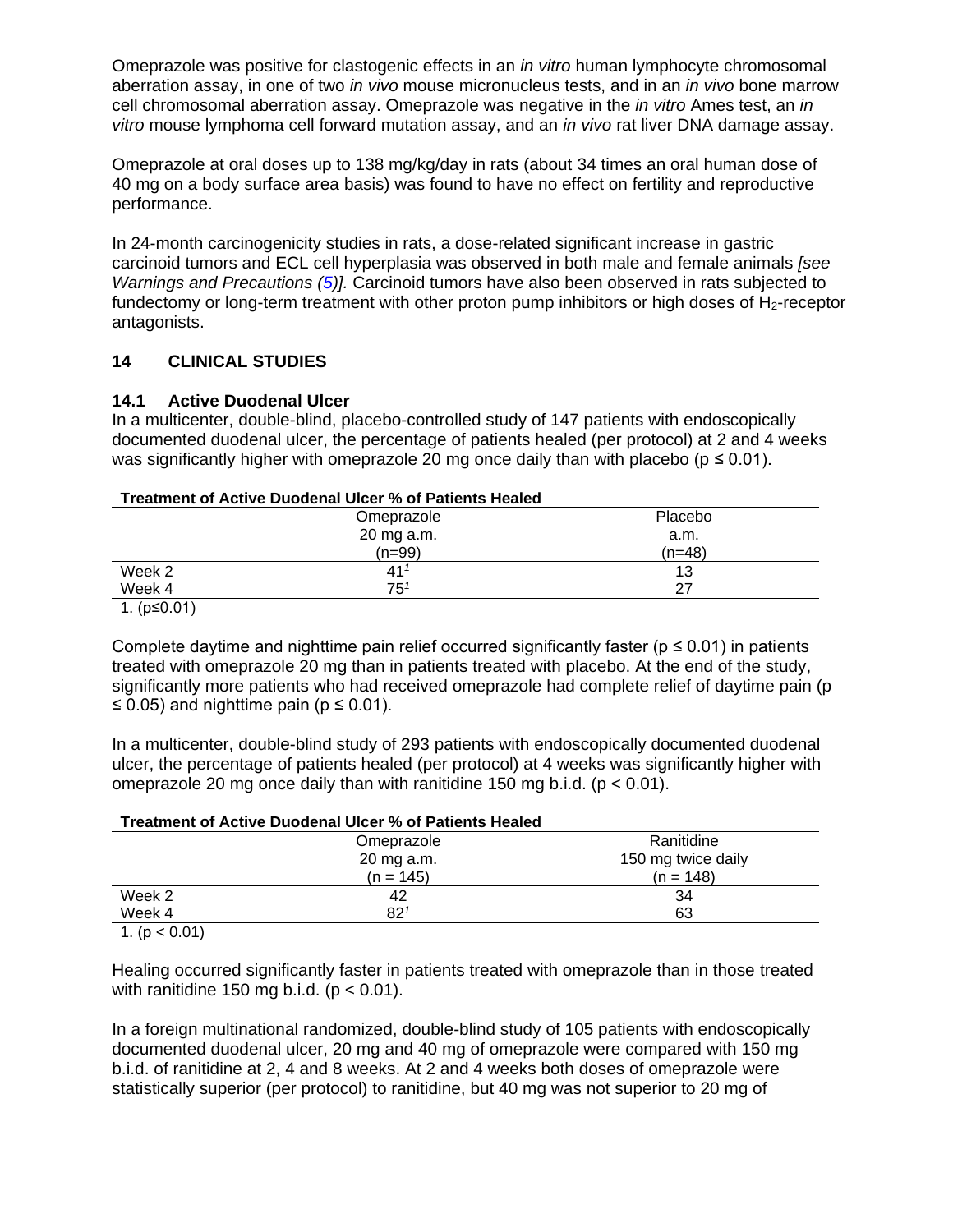omeprazole, and at 8 weeks there was no significant difference between any of the active drugs.

| Treatment of Active Duouenal Olcer 70 OF Fatients Healed |                 |                       |                    |  |
|----------------------------------------------------------|-----------------|-----------------------|--------------------|--|
|                                                          | Omeprazole      |                       | Ranitidine         |  |
|                                                          | $20 \text{ mg}$ | 40 mg                 | 150 mg twice daily |  |
|                                                          | $(n = 34)$      | $(n = 36)$            | $(n = 35)$         |  |
| Week 2                                                   | 83 <sup>1</sup> | $83^{\rm \textit{1}}$ | 53                 |  |
| Week 4                                                   | 97 <sup>1</sup> | $100^{1}$             | 82                 |  |
| Week 8                                                   | 100             | 100                   | 94                 |  |

### **Treatment of Active Duodenal Ulcer % of Patients Healed**

1. ( $p ≤ 0.01$ )

### <span id="page-27-0"></span>**14.2** *H. pylori* **Eradication in Patients with Duodenal Ulcer Disease**

### *Triple Therapy (omeprazole/clarithromycin/amoxicillin)*

Three U.S., randomized, double-blind clinical studies in patients with *H. pylori* infection and duodenal ulcer disease (n = 558) compared omeprazole plus clarithromycin plus amoxicillin with clarithromycin plus amoxicillin. Two studies (1 and 2) were conducted in patients with an active duodenal ulcer, and the other study (3) was conducted in patients with a history of a duodenal ulcer in the past 5 years but without an ulcer present at the time of enrollment. The dose regimen in the studies was omeprazole 20 mg twice daily plus clarithromycin 500 mg twice daily plus amoxicillin 1 g twice daily for 10 days; or clarithromycin 500 mg twice daily plus amoxicillin 1 g twice daily for 10 days. In studies 1 and 2, patients who took the omeprazole regimen also received an additional 18 days of omeprazole 20 mg once daily. Endpoints studied were eradication of *H. pylori* and duodenal ulcer healing (studies 1 and 2 only). *H. pylori* status was determined by CLOtest®, histology and culture in all three studies. For a given patient, *H. pylori*  was considered eradicated if at least two of these tests were negative, and none was positive.

The combination of omeprazole plus clarithromycin plus amoxicillin was effective in eradicating *H. pylori.* 

#### Omeprazole + clarithromycin +amoxicillin Clarithromycin + amoxicillin **Per-Protocol***<sup>1</sup>* **Intent-to-Treat***<sup>2</sup>* **Per-Protocol***<sup>1</sup>* **Intent-to-Treat***<sup>2</sup>* Study 1  $77^3$  [64, 86] (n = 64) 69<sup>3</sup> [57, 79]  $(n = 80)$ 43 [31, 56]  $(n = 67)$ 37 [27, 48]  $(n = 84)$ Study 2 [67, 88]  $(n = 65)$ 73<sup>3</sup> [61, 82]  $(n = 77)$ 41 [29, 54]  $(n = 68)$ 36 [26, 47]  $(n = 83)$ Study 3 [80, 96]  $(n = 69)$ 83<sup>3</sup> [74, 91]  $(n = 84)$ 33 [24, 44]  $(n = 93)$ 32 [23, 42]  $(n = 99)$

#### **Table 9: Per-Protocol and Intent-to-Treat** *H. pylori* **Eradication Rates % of Patients Cured [95% Confidence Interval]**

1. Patients were included in the analysis if they had confirmed duodenal ulcer disease (active ulcer, studies 1 and 2; history of ulcer within 5 years, study 3) and *H. pylori* infection at baseline defined as at least two of three positive endoscopic tests from CLOtest®, histology, and/or culture. Patients were included in the analysis if they completed the study. Additionally, if patients dropped out of the study due to an adverse event related to the study drug, they were included in the analysis as failures of therapy. The impact of eradication on ulcer recurrence has not been assessed in patients with a past history of ulcer.

- 2. Patients were included in the analysis if they had documented *H. pylori* infection at baseline and had confirmed duodenal ulcer disease. All dropouts were included as failures of therapy.
- 3. (p < 0.05) versus clarithromycin plus amoxicillin.

### *Dual Therapy (omeprazole/clarithromycin)*

Four randomized, double-blind, multi-center studies (4, 5, 6, and 7) evaluated omeprazole 40 mg once daily plus clarithromycin 500 mg three times daily for 14 days, followed by omeprazole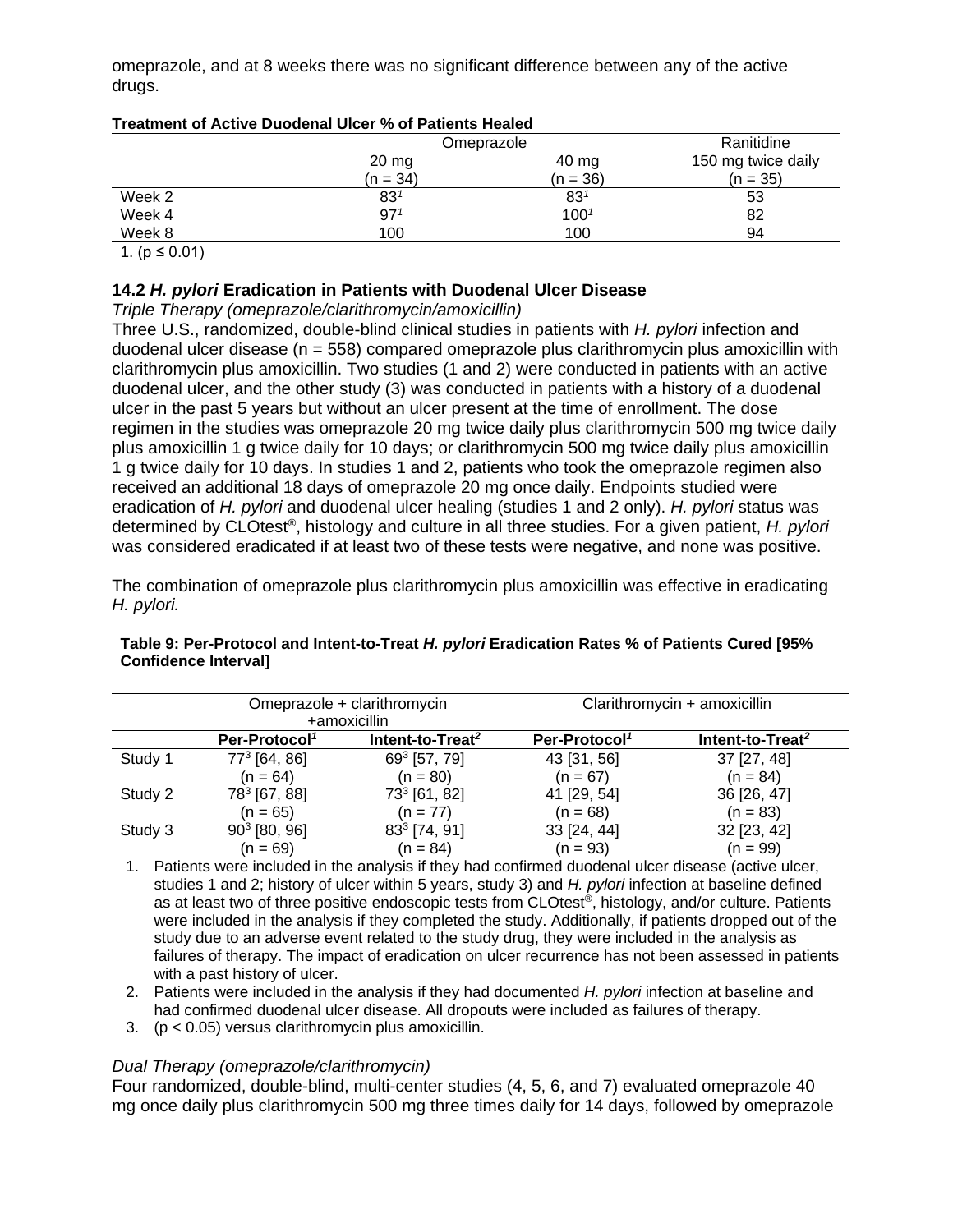20 mg once daily, (Studies 4, 5, and 7) or by omeprazole 40 mg once daily (Study 6) for an additional 14 days in patients with active duodenal ulcer associated with *H. pylori*. Studies 4 and 5 were conducted in the U.S. and Canada and enrolled 242 and 256 patients, respectively*. H. pylori* infection and duodenal ulcer were confirmed in 219 patients in Study 4 and 228 patients in Study 5. These studies compared the combination regimen to omeprazole and clarithromycin monotherapies. Studies 6 and 7 were conducted in Europe and enrolled 154 and 215 patients, respectively. *H. pylori* infection and duodenal ulcer were confirmed in 148 patients in Study 6 and 208 patients in Study 7. These studies compared the combination regimen with omeprazole monotherapy. The results for the efficacy analyses for these studies are described below. *H. pylori* eradication was defined as no positive test (culture or histology) at 4 weeks following the end of treatment, and two negative tests were required to be considered eradicated of *H. pylori*. In the per-protocol analysis, the following patients were excluded: dropouts, patients with missing *H. pylori* tests post-treatment, and patients that were not assessed for *H. pylori*  eradication because they were found to have an ulcer at the end of treatment.

The combination of omeprazole and clarithromycin was effective in eradicating *H. pylori*.

|                         | Omeprazole +<br>Clarithromycin | Omeprazole | Clarithromycin |
|-------------------------|--------------------------------|------------|----------------|
| <b>U.S. Studies</b>     |                                |            |                |
| Study 4                 | 74 [60, 85] <sup>1,2</sup>     | 0[0, 7]    | 31 [18, 47]    |
|                         | $(n = 53)$                     | $(n = 54)$ | $(n = 42)$     |
| Study 5                 | 64 [51, 76] <sup>1,2</sup>     | 0 [0, 6]   | 39 [24, 55]    |
|                         | $(n = 61)$                     | $(n = 59)$ | $(n = 44)$     |
| <b>Non U.S. Studies</b> |                                |            |                |
| Study 6                 | 83 [71, 92] <sup>2</sup>       | 1[0, 7]    | N/A            |
|                         | $(n = 60)$                     | $(n = 74)$ |                |
| Study 7                 | 74 [64, 83] <sup>2</sup>       | 1[0, 6]    | N/A            |
|                         | $(n = 86)$                     | $(n = 90)$ |                |

**Table 10:** *H. pylori* **Eradication Rates (Per-Protocol Analysis at 4 to 6 Weeks) % of Patients Cured [95% Confidence Interval]**

1. Statistically significantly higher than clarithromycin monotherapy (p < 0.05).

2. Statistically significantly higher than omeprazole monotherapy (p < 0.05).

Ulcer healing was not significantly different when clarithromycin was added to omeprazole therapy compared with omeprazole therapy alone.

The combination of omeprazole and clarithromycin was effective in eradicating *H. pylori* and reduced duodenal ulcer recurrence.

#### **Table 11: Duodenal Ulcer Recurrence Rates by** *H. pylori* **Eradication Status % of Patients with Ulcer Recurrence**

|                               | H. pylori eradicated <sup>1</sup> | H. pylori not eradicated <sup>1</sup> |
|-------------------------------|-----------------------------------|---------------------------------------|
| U.S. Studies $2$              |                                   |                                       |
| 6 months post-treatment       |                                   |                                       |
| Study 4                       | 35 <sup>4</sup>                   | 60                                    |
|                               | $(n = 49)$                        | $(n = 88)$                            |
| Study 5                       | 8 <sup>4</sup>                    | 60                                    |
|                               | $(n = 53)^4$                      | $(n = 106)$                           |
| Non U.S. Studies <sup>3</sup> |                                   |                                       |
| 6 months post-treatment       |                                   |                                       |
| Study 6                       | 5 <sup>4</sup>                    | 46                                    |
|                               | $(n = 43)$                        | $(n = 78)$                            |
| Study 7                       | 6 <sup>4</sup>                    | 43                                    |
|                               | $(n = 53)^4$                      | $(n = 107)$                           |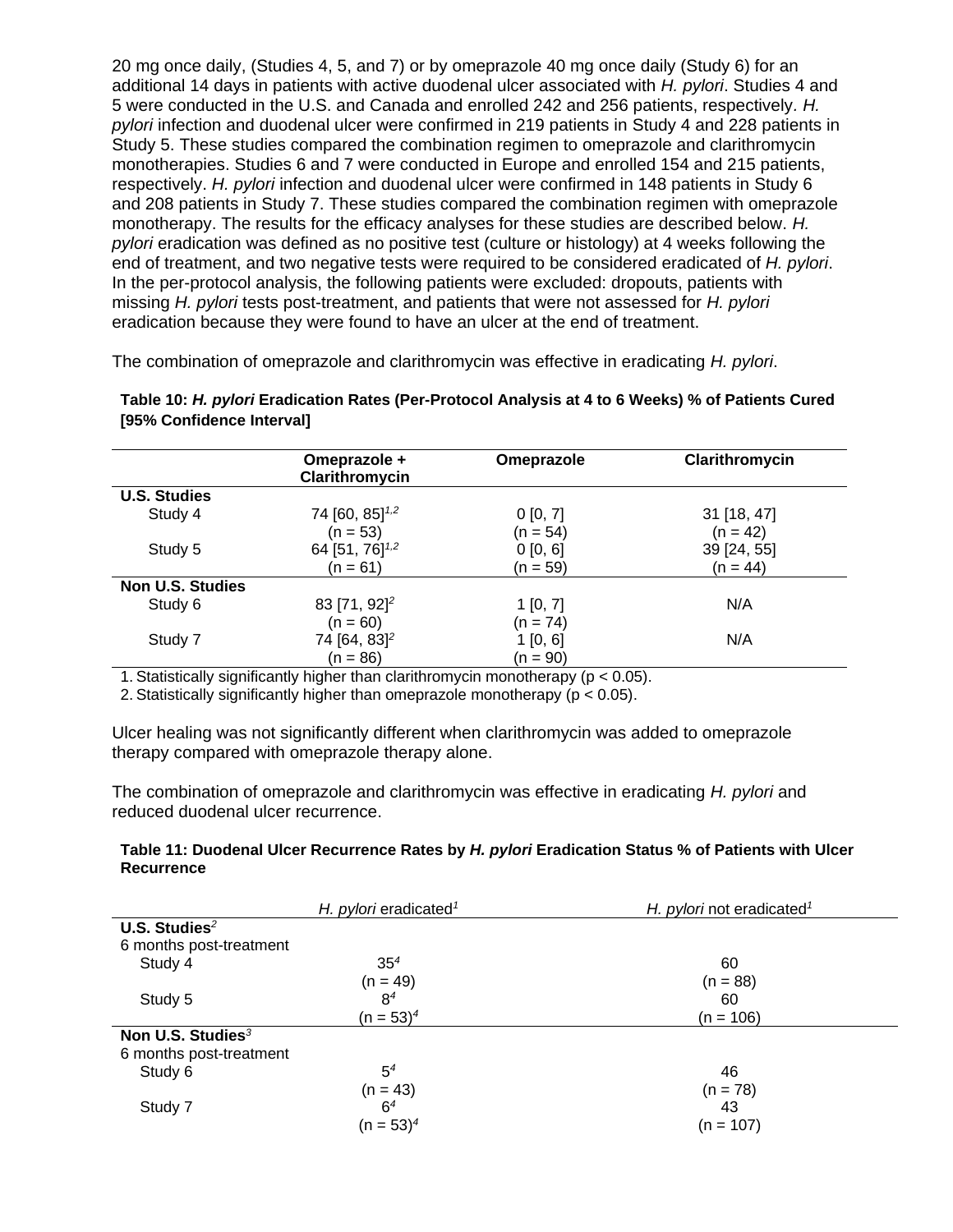| 12 months post-treatment |            |            |
|--------------------------|------------|------------|
| Study 6                  | E4         | 68         |
|                          | $(n = 39)$ | $(n = 71)$ |

1. *H. pylori* eradication status assessed at same time point as ulcer recurrence.

2. Combined results for omeprazole + clarithromycin, omeprazole, and clarithromycin treatment arms.

3. Combined results for omeprazole + clarithromycin and omeprazole treatment arms.

4. (p ≤ 0.01) versus proportion with duodenal ulcer recurrence who were not *H. pylori* eradicated.

### <span id="page-29-0"></span>**14.3 Active Benign Gastric Ulcer**

In a U.S. multicenter, double-blind, study of omeprazole 40 mg once daily, 20 mg once daily, and placebo in 520 patients with endoscopically diagnosed gastric ulcer, the following results were obtained.

### **Treatment of Gastric Ulcer % of Patients Healed (All Patients Treated)**

|        | Omeprazole                           | Omeprazole        |             |
|--------|--------------------------------------|-------------------|-------------|
|        | 20 mg once daily                     | 40 mg once daily  | Placebo     |
|        | $(n = 202)$                          | $(n = 214)$       | $(n = 104)$ |
| Week 4 | $47.5^{\circ}$                       | 55.6 <sup>7</sup> | 30.8        |
| Week 8 | $74.8^{\hspace{.5pt} \text{\it{}}7}$ | $82.7^{1,2}$      | 48.1        |

1. (p < 0.01) omeprazole 40 mg or 20 mg versus placebo.

2. (p < 0.05) omeprazole 40 mg versus 20 mg.

For the stratified groups of patients with ulcer size less than or equal to 1 cm, no difference in healing rates between 40 mg and 20 mg was detected at either 4 or 8 weeks. For patients with ulcer size greater than 1 cm, 40 mg was significantly more effective than 20 mg at 8 weeks.

In a foreign, multinational, double-blind study of 602 patients with endoscopically diagnosed gastric ulcer, omeprazole 40 mg once daily, 20 mg once daily, and ranitidine 150 mg twice a day were evaluated.

### **Treatment of Gastric Ulcer % of Patients Healed (All Patients Treated)**

|        | Omeprazole       | Omeprazole       | Ranitidine         |
|--------|------------------|------------------|--------------------|
|        | 20 mg once daily | 40 mg once daily | 150 mg twice daily |
|        | $(n = 200)$      | $(n = 187)$      | (n = 199)          |
| Week 4 | 63.5             | $78.1^{1,2}$     | 56.3               |
| Week 8 | 81.5             | $91 \, 4^{1,2}$  | 78.4               |
|        |                  |                  |                    |

1. (p < 0.01) omeprazole 40 mg versus ranitidine.

2. ( $p < 0.01$ ) omeprazole 40 mg versus 20 mg.

### <span id="page-29-1"></span>**14.4 Symptomatic GERD**

A placebo-controlled study was conducted in Scandinavia to compare the efficacy of omeprazole 20 mg or 10 mg once daily for up to 4 weeks in the treatment of heartburn and other symptoms in GERD patients without EE. Results are shown below.

#### **% Successful Symptomatic Outcome** *1*

|                              | Omeprazole  | Omeprazole      | Placebo     |
|------------------------------|-------------|-----------------|-------------|
|                              | 20 mg a.m.  | 10 mg a.m.      | a.m.        |
| All patients                 | $46^{2,3}$  | 31 <sup>3</sup> | 13          |
|                              | $(n = 205)$ | $(n = 199)$     | $(n = 105)$ |
| Patients with confirmed GERD | $56^{2,3}$  | $36^3$          | 14          |
|                              | $(n = 115)$ | $(n = 109)$     | $(n = 59)$  |

1. Defined as complete resolution of heartburn.

2. (p < 0.005) versus 10 mg.

3. ( $p < 0.005$ ) versus placebo.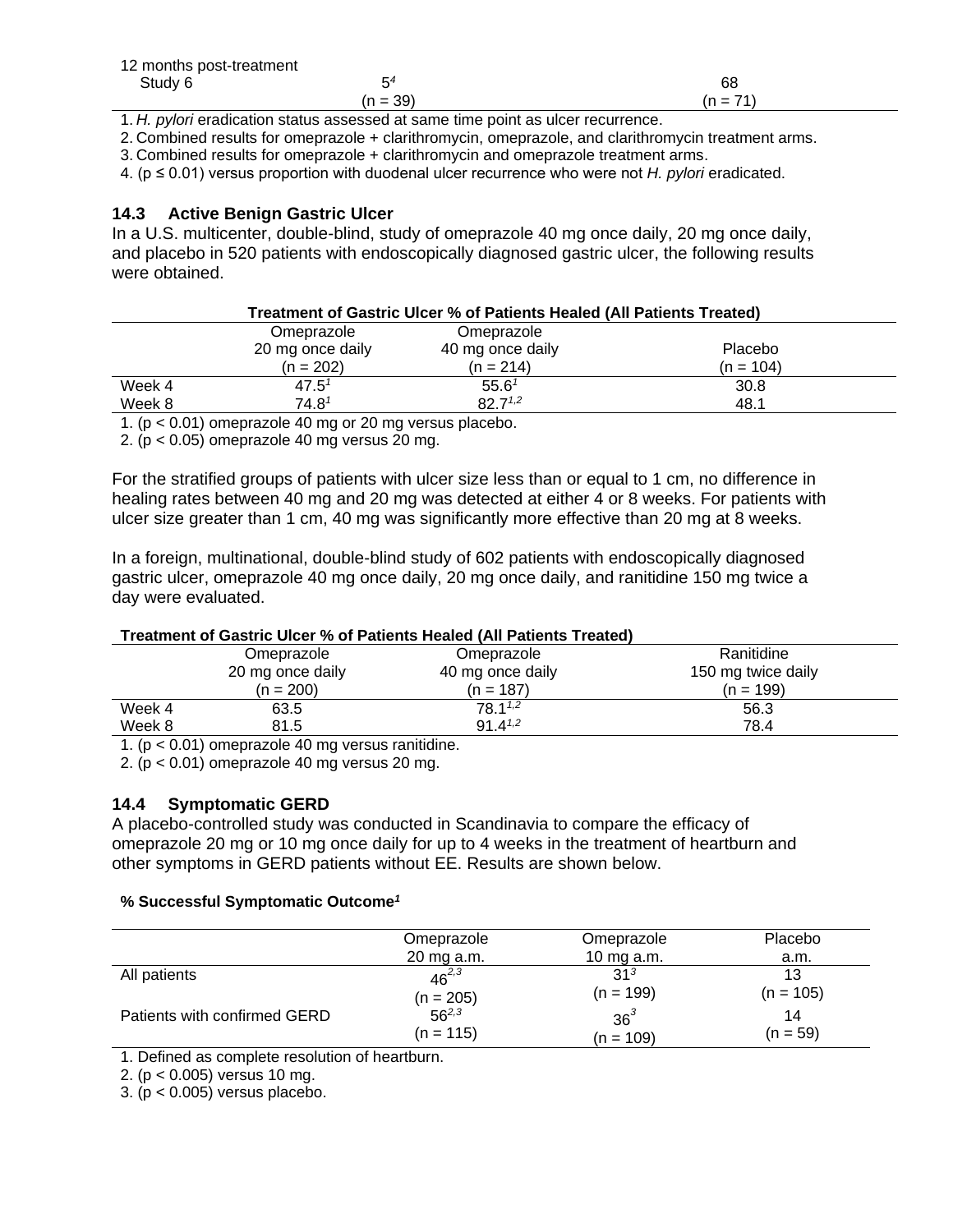### <span id="page-30-0"></span>**14.5 EE due to Acid-Mediated GERD**

In a U.S. multicenter double-blind placebo-controlled study of 20 mg or 40 mg of omeprazole delayed-release capsules in patients with symptoms of GERD and endoscopically diagnosed EE of grade 2 or above, the percentage healing rates (per protocol) were as follows:

|         | 20 mg Omeprazole            | 40 mg Omeprazole | Placebo  |
|---------|-----------------------------|------------------|----------|
|         | (n = 83)                    | (n = 87)         | $n = 43$ |
| Week 4  | $39^{\scriptscriptstyle 1}$ | 45               |          |
| Week 8  | 741                         | $75^{\circ}$     | 14       |
| - - - - | $\sim$                      |                  |          |

1. (p < 0.01) omeprazole versus placebo.

In this study, the 40 mg dose was not superior to the 20 mg dose of omeprazole in the percentage healing rate. Other controlled clinical trials have also shown that omeprazole is effective in severe GERD. In comparisons with histamine  $H_2$ -receptor antagonists in patients with EE, grade 2 or above, omeprazole in a dose of 20 mg was significantly more effective than the active controls. Complete daytime and nighttime heartburn relief occurred significantly faster  $(p < 0.01)$  in patients treated with omeprazole than in those taking placebo or histamine H<sub>2</sub>receptor antagonists.

In this and five other controlled GERD studies, significantly more patients taking 20 mg omeprazole (84%) reported complete relief of GERD symptoms than patients receiving placebo  $(12\%)$ .

### <span id="page-30-1"></span>**14.6 Maintenance of Healing of EE due to Acid-Mediated GERD**

In a U.S. double-blind, randomized, multicenter, placebo-controlled study, two dose regimens of omeprazole were studied in patients with endoscopically confirmed healed esophagitis. Results to determine maintenance of healing of EE are shown below.

#### **Life Table Analysis**

|                                 | Omeprazole       | Omeprazole            |                |
|---------------------------------|------------------|-----------------------|----------------|
|                                 | 20 mg once daily | 20 mg 3 days per week | <b>Placebo</b> |
|                                 | $(n = 138)$      | $(n = 137)$           | $(n = 131)$    |
| Percent in endoscopic remission | 701              | 34                    |                |
| at 6 months                     |                  |                       |                |

1. (p < 0.01) Omeprazole 20 mg once daily versus Omeprazole 20 mg 3 consecutive days per week or placebo.

In an international multicenter double-blind study, omeprazole 20 mg daily and 10 mg daily were compared with ranitidine 150 mg twice daily in patients with endoscopically confirmed healed esophagitis. The table below provides the results of this study for maintenance of healing of EE.

#### **Life Table Analysis**

|                                 | Omeprazole       | Omeprazole       | Ranitidine         |
|---------------------------------|------------------|------------------|--------------------|
|                                 | 20 mg once daily | 10 mg once daily | 150 mg twice daily |
|                                 | $(n = 131)$      | $(n = 133)$      | $(n = 128)$        |
| Percent in endoscopic remission | 771              | $58^{2}$         | 46                 |
| at 12 months                    |                  |                  |                    |

1. (p = 0.01) omeprazole 20 mg once daily versus omeprazole 10 mg once daily or Ranitidine.

2.  $(p = 0.03)$  omeprazole 10 mg once daily versus Ranitidine.

In patients who initially had grades 3 or 4 erosive esophagitis, for maintenance after healing 20 mg daily of omeprazole was effective, while 10 mg did not demonstrate effectiveness.

#### <span id="page-30-2"></span>**14.7 Pathological Hypersecretory Conditions**

In open studies of 136 patients with pathological hypersecretory conditions, such as Zollinger-Ellison (ZE) syndrome with or without multiple endocrine adenomas, omeprazole delayed-release capsules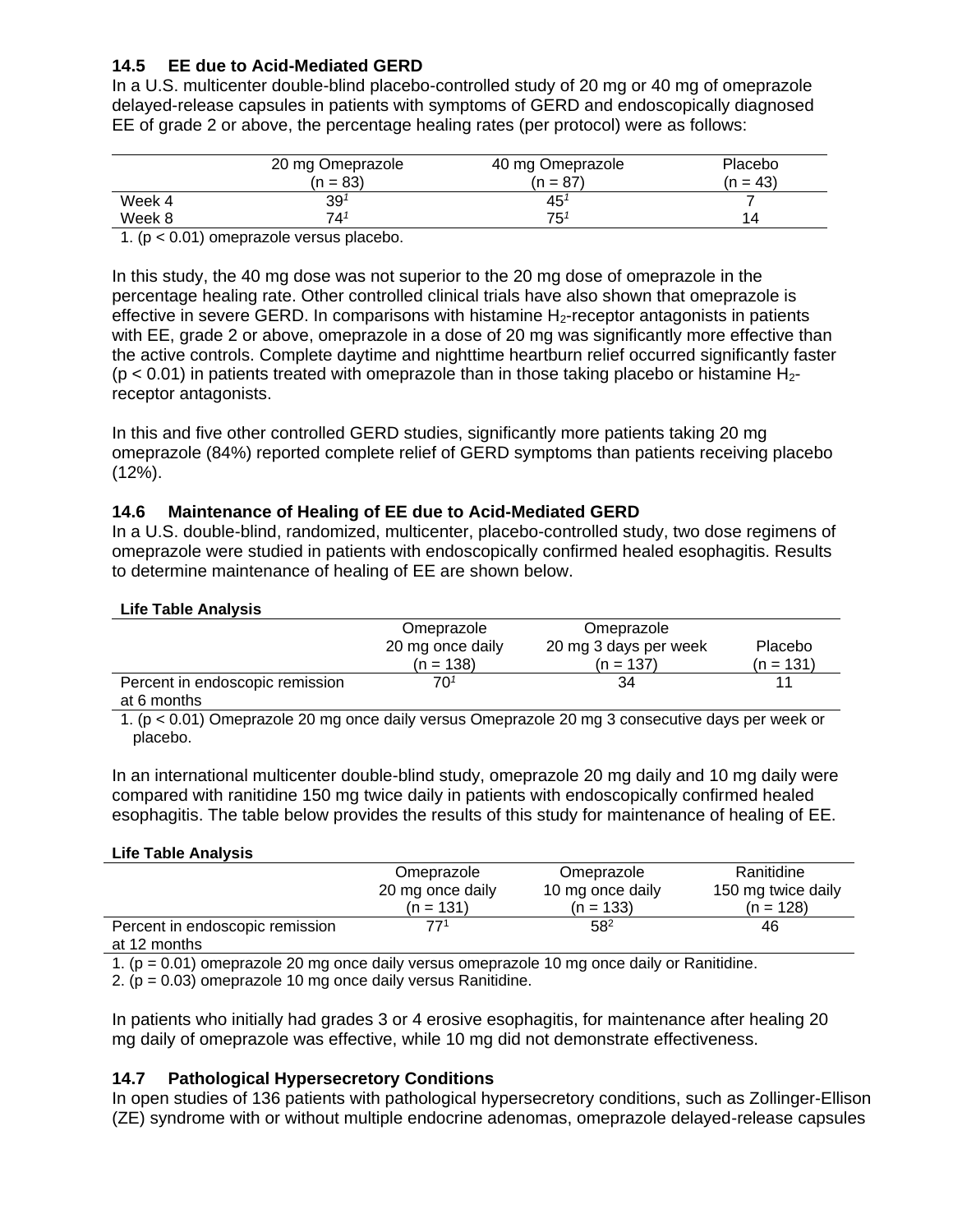significantly inhibited gastric acid secretion and controlled associated symptoms of diarrhea, anorexia, and pain. Doses ranging from 20 mg every other day to 360 mg per day maintained basal acid secretion below 10 mEq/hr in patients without prior gastric surgery, and below 5 mEq/hr in patients with prior gastric surgery.

Initial doses were titrated to the individual patient need, and adjustments were necessary with time in some patients *[see Dosage and Administration [\(2\)](#page-3-3)].* Omeprazole was well tolerated at these high dose levels for prolonged periods (> 5 years in some patients). In most ZE patients, serum gastrin levels were not modified by omeprazole. However, in some patients serum gastrin increased to levels greater than those present prior to initiation of omeprazole therapy. At least 11 patients with ZE syndrome on long-term treatment with omeprazole developed gastric carcinoids. These findings are believed to be a manifestation of the underlying condition, which is known to be associated with such tumors, rather than the result of the administration of omeprazole *[see Adverse Reactions [\(6\)](#page-7-6)].*

#### <span id="page-31-0"></span>**14.8 Pediatric Studies for the Treatment of Symptomatic GERD, Treatment of EE due to Acid-Mediated GERD, and Maintenance of Healing of EE due to Acid-Mediated GERD** *Treatment of Symptomatic GERD*

The effectiveness of omeprazole for the treatment of symptomatic GERD in pediatric patients 1 to 16 years of age is based in part on data obtained from 125 pediatric patients in two uncontrolled clinical studies*.*

The first study enrolled 12 pediatric patients 1 to 2 years of age with a history of clinically diagnosed GERD. Patients were administered a single dose of omeprazole (0.5 mg/kg, 1 mg/kg, or 1.5 mg/kg) for 8 weeks as an open capsule in 8.4% sodium bicarbonate solution. Seventy-five percent (9/12) of the patients had vomiting/regurgitation episodes decreased from baseline by at least 50%.

The second study enrolled 113 pediatric patients 2 to 16 years of age with a history of symptoms suggestive of symptomatic GERD. Patients were administered a single dose of omeprazole (10 mg or 20 mg, based on body weight) for 4 weeks either as an intact capsule or as an open capsule in applesauce. Successful response was defined as no moderate or severe episodes of either pain-related symptoms or vomiting/regurgitation during the last 4 days of treatment. Results showed success rates of 60% (9/15; 10 mg omeprazole) and 59% (58/98; 20 mg omeprazole), respectively.

### *Treatment of EE due to Acid-Mediated GERD*

In an uncontrolled, open-label dose-titration study, for the treatment of EE in pediatric patients 1 to 16 years of age required doses that ranged from 0.7 to 3.5 mg/kg/day (80 mg/day). Doses were initiated at 0.7 mg/kg/day. Doses were increased in increments of 0.7 mg/kg/day (if intraesophageal pH showed a pH of < 4 for less than 6% of a 24-hour study). After titration, patients remained on treatment for 3 months. Forty-four percent of the patients were healed on a dose of 0.7 mg/kg body weight; most of the remaining patients were healed with 1.4 mg/kg after an additional 3 months' treatment. EE was healed in 51 of 57 (90%) children who completed the first course of treatment in the healing phase of the study. In addition, after 3 months of treatment, 33% of the children had no overall symptoms, 57% had mild reflux symptoms, and 40% had less frequent regurgitation/vomiting.

### *Maintenance of Healing of EE due to Acid-Mediated GERD*

In an uncontrolled, open-label study of maintenance of healing of EE in 46 pediatric patients 1 to 16 years of age, 54% of patients required half the healing dose. The remaining patients increased the healing dose (0.7 to a maximum of 2.8 mg/kg/day) either for the entire maintenance period or returned to half the dose before completion. Of the 46 patients who entered the maintenance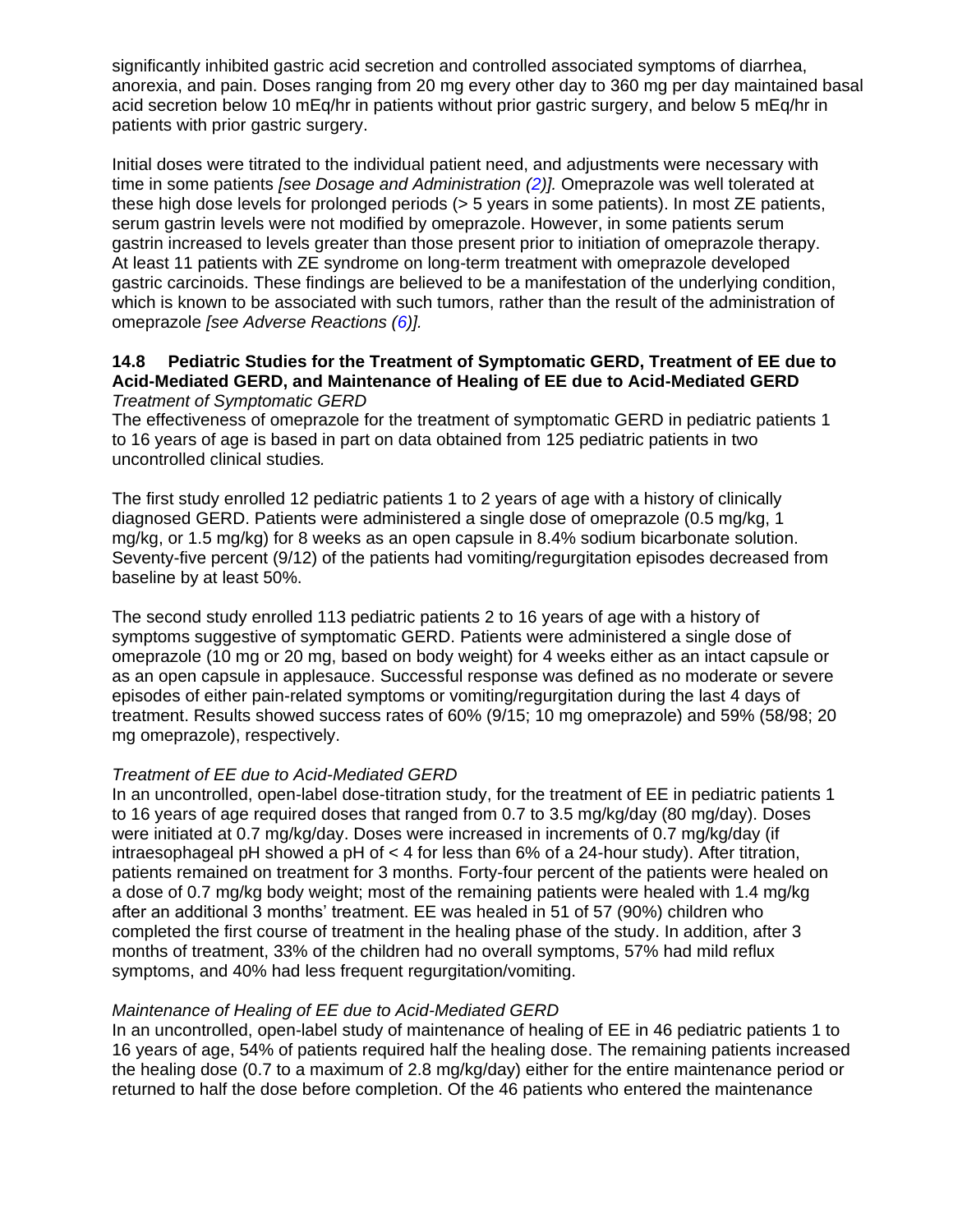phase, 19 (41%) had no relapse during follow-up (range 4 to 25 months). In addition, maintenance therapy in EE patients resulted in 63% of patients having no overall symptoms.

### <span id="page-32-0"></span>**15 REFERENCES**

1. Clinical and Laboratory Standards Institute (CLSI). *Methods for Dilution Antimicrobial Susceptibility Tests for Bacteria That Grow Aerobically; Approved Standard*—Tenth Edition. CLSI Document M07-A10, Clinical and Laboratory Standards Institute, 950 West Valley Road, Suite 2500, Wayne, Pennsylvania, 19087, USA 2015.

### <span id="page-32-1"></span>**16 HOW SUPPLIED/STORAGE AND HANDLING**

Omeprazole delayed-release capsules, USP 10 mg are available for oral administration as hard gelatin capsules with a pink opaque body and a reddish-brown opaque cap. "APO 010" is imprinted on each capsule in black ink. They are supplied as follows:

Bottles of 30 (NDC 60505-0145-0) Bottles of 100 (NDC 60505-0145-2) Bottles of 1,000 (NDC 60505-0145-1) Blisters of 70 (NDC 60505-0145-3) Blisters of 100 (NDC 60505-0145-7)

Omeprazole delayed-release capsules, USP 20 mg are available for oral administration as hard gelatin capsules with a pink opaque body and a reddish-brown opaque cap. "APO 020" is imprinted on each capsule in black ink. They are supplied as follows:

Bottles of 30 (NDC 60505-0065-0) Bottles of 100 (NDC 60505-0065-2) Bottles of 500 (NDC 60505-0065-5) Bottles of 1,000 (NDC 60505-0065-1) Bottles of 5,000 (NDC 60505-0065-8) Blisters of 70 (NDC 60505-0065-3) Blisters of 100 (NDC 60505-0065-7) Package of 12 Bottles each containing 30 Capsules (NDC 60505-3952-3)

Omeprazole delayed-release capsules, USP 40 mg are available for oral administration as hard gelatin capsules with a pink opaque body and a reddish-brown opaque cap. "APO 040" is imprinted on each capsule in black ink. They are supplied as follows:

Bottles of 30 (NDC 60505-0146-0) Bottles of 90 (NDC 60505-0146-9) Bottles of 100 (NDC 60505-0146-2) Bottles of 500 (NDC 60505-0146-1)

### **Storage**

Store omeprazole delayed-release capsules in a tight container protected from light and moisture.

Store at 20°C to 25°C (68°F to 77°F); excursions permitted from 15°C to 30°C (59°F to 86°F) [see USP Controlled Room Temperature].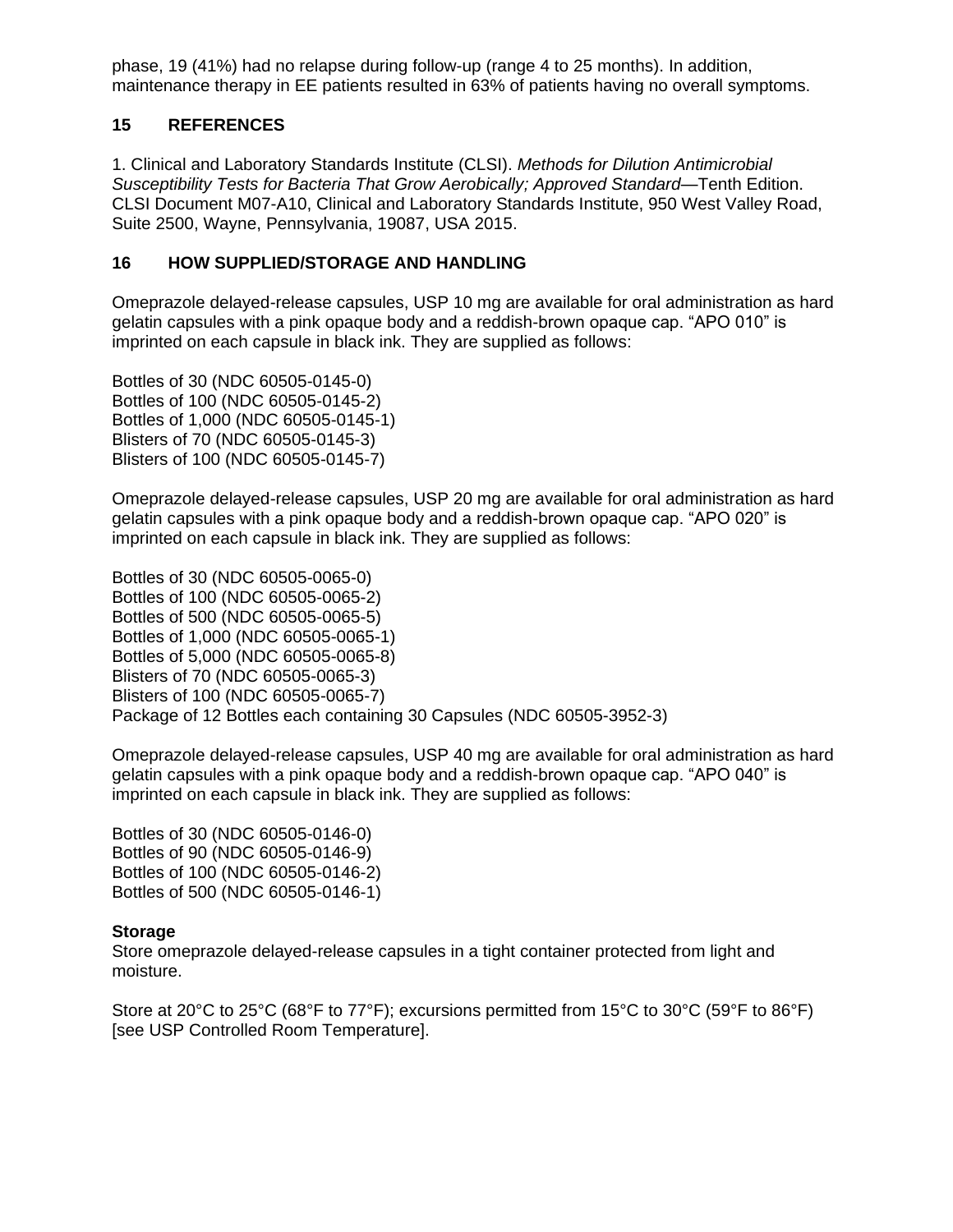### <span id="page-33-0"></span>**17 PATIENT COUNSELING INFORMATION**

Advise the patient to read the FDA-approved patient labeling (Medication Guide and Instructions for Use).

### Adverse Reactions

Advise patients to report to their healthcare provider if they experience any signs or symptoms consistent with:

- Hypersensitivity reactions *[see Contraindications [\(4\)](#page-5-2)]*.
- Acute Tubulointerstitial Nephritis *[see Warnings and Precautions [\(5.2\)](#page-5-0)]*.
- *Clostridium difficile-Associated Diarrhea <i>[see Warnings and Precautions [\(5.3\)](#page-6-0)]*.<br>• Bone Fracture *Isee Warnings and Precautions (5.4)]*
- Bone Fracture *[see Warnings and Precautions [\(5.4\)](#page-6-1)]*.
- Cutaneous and Systemic Lupus Erythematosus *[see Warnings and Precautions [\(5.5\)](#page-6-2)]*
- Cyanocobalamin (Vitamin B-12) Deficiency *[see Warnings and Precautions [\(5.7\)](#page-7-0)]*.
- Hypomagnesemia *[see Warnings and Precautions [\(5.8\)](#page-7-1)]*.

### Drug Interactions

Advise patients to report to their healthcare provider if they start treatment with clopidogrel, St. John's Wort or rifampin; or, if they take high-dose methotrexate *[see Warnings and Precautions [\(5.6,](#page-6-3) [5.9,](#page-7-2) [5.11\)](#page-7-4)]*.

### Administration

- Take omeprazole before meals.
- Antacids may be used concomitantly with omeprazole.
- Missed doses: If a dose is missed, administer as soon as possible. However, if the next scheduled dose is due, do not take the missed dose, and take the next dose on time. Do not take two doses at one time to make up for a missed dose.

#### *Omeprazole Delayed-Release Capsules*

- Swallow omeprazole delayed-release capsules whole; do not chew.
- For patients unable to swallow an intact capsule, omeprazole delayed-release capsules can be opened and administered in applesauce, as described in the Medication Guide.

Dispense with Medication Guide available at<www1.apotex.com/products/us>

### **APOTEX INC. OMEPRAZOLE DELAYED-RELEASE CAPSULES, USP 10 mg, 20 mg and 40 mg**

#### **Manufactured by Manufactured for**

Apotex Inc. Toronto, Ontario Canada M9L 1T9

Apotex Corp. Weston, Florida USA 33326

Revised: April 2021 Revision: 27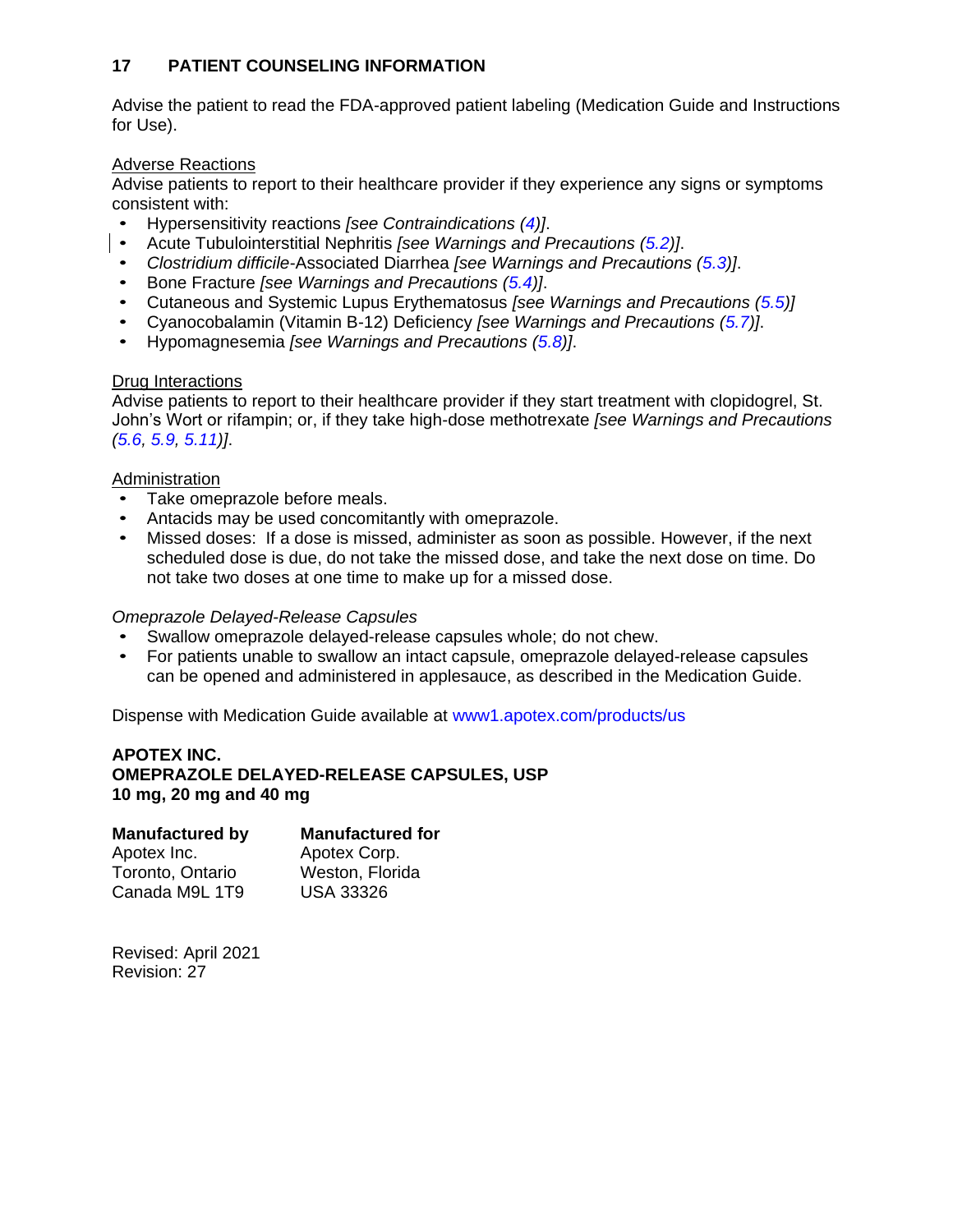### **MEDICATION GUIDE**

### **Omeprazole Delayed-Release Capsules, USP (oh mep' ra zole)**

Medication Guide available at<www1.apotex.com/products/us>

Read this Medication Guide before you start taking omeprazole delayed-release capsules and each time you get a refill. There may be new information. This information does not take the place of talking with your doctor about your medical condition or your treatment.

**What is the most important information I should know about omeprazole delayed-release capsules?**

**You should take omeprazole delayed-release capsules exactly as prescribed, at the lowest dose possible and for the shortest time needed.**

**Omeprazole delayed-release capsules may help your acid-related symptoms, but you could still have serious stomach problems.** Talk with your doctor**.** 

#### **Omeprazole delayed-release capsules can cause serious side effects, including:**

- **A type of kidney problem (acute tubulointerstitial nephritis).** Some people who take proton pump inhibitor (PPI) medicines, including omeprazole delayed-release capsules, may develop a kidney problem called acute tubulointerstitial nephritis that can happen at any time during treatment with omeprazole delayed-release capsules. Call your doctor if you have a decrease in the amount that you urinate or if you have blood in your urine.
- **Diarrhea**. Omeprazole may increase your risk of getting severe diarrhea. This diarrhea may be caused by an infection *(Clostridium difficile)* in your intestines.

Call your doctor right away if you have watery stool, stomach pain, and fever that does not go away.

- **Bone fractures**. People who take multiple daily doses of PPI medicines for a long period of time (a year or longer) may have an increased risk of fractures of the hip, wrist, or spine. You should take omeprazole delayed-release capsules exactly as prescribed, at the lowest dose possible for your treatment and for the shortest time needed. Talk to your doctor about your risk of bone fracture if you take omeprazole delayed-release capsules.
- Certain types of lupus erythematosus. Lupus erythematosus is an autoimmune disorder (the body's immune cells attack other cells or organs in the body). Some people who take proton PPI medicines, including omeprazole, may develop certain types of lupus erythematosus or have worsening of the lupus they already have. Call your doctor right away if you have new or worsening joint pain or a rash on your cheeks or arms that gets worse in the sun.

Omeprazole can have other serious side effects. See **"What are the possible side effects of omeprazole delayed-release capsules?"**

#### **What are omeprazole delayed-release capsules?**

Omeprazole delayed-release capsules is a prescription medicine called a proton pump inhibitor (PPI). Omeprazole delayed-release capsules reduces the amount of acid in your stomach.

Omeprazole delayed-release capsules are used in adults:

- for up to 8 weeks for the healing of duodenal ulcers. The duodenal area is the area where food passes when it leaves the stomach.
- with certain antibiotics for 10 to 14 days to treat an infection caused by bacteria called H. pylori. If needed, your doctor may decide to prescribe another 14 to 18 days of omeprazole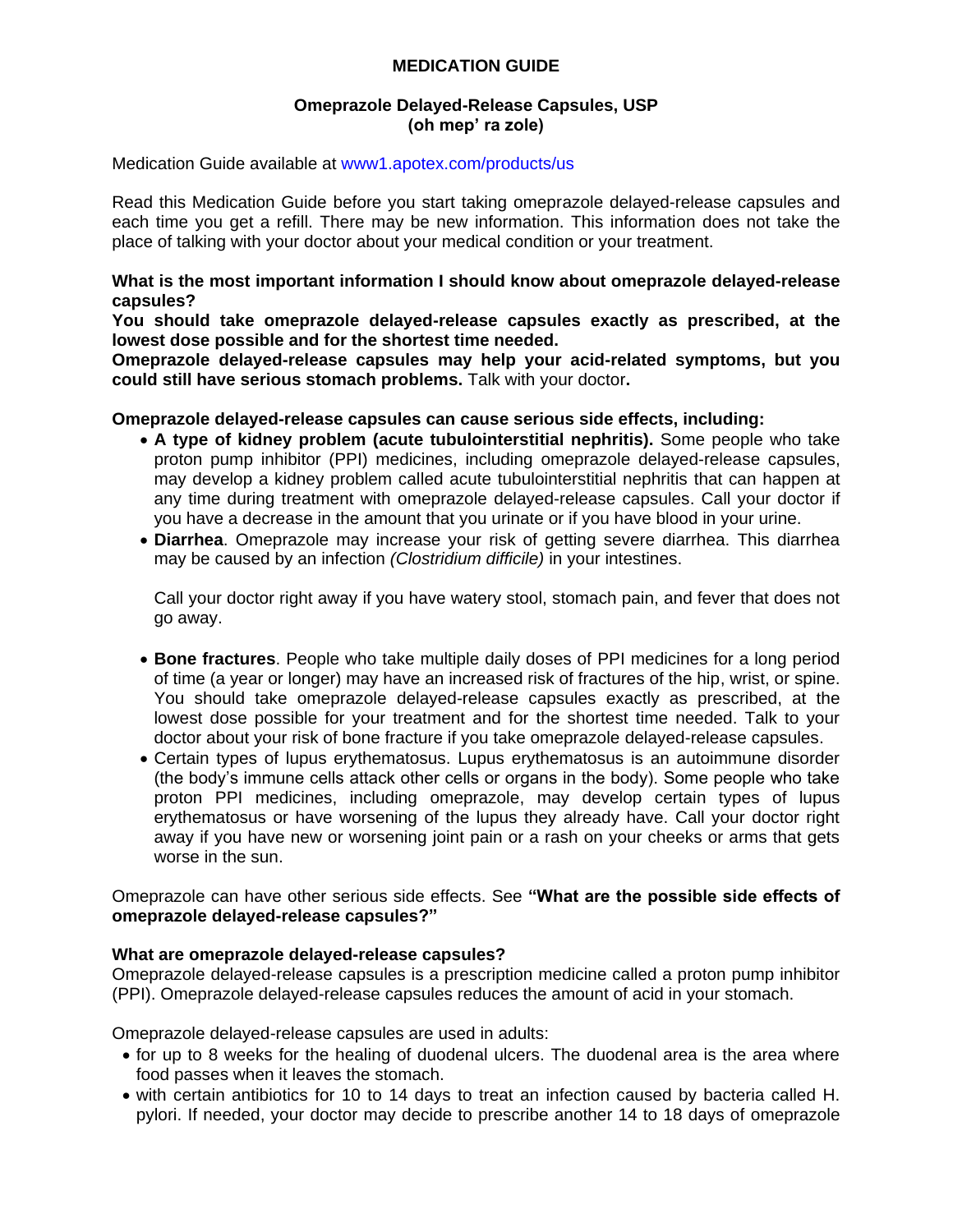by itself after the antibiotics. Sometimes H. pylori bacteria can cause duodenal ulcers. The infection needs to be treated to prevent the ulcers from coming back.

- for up to 8 weeks for healing stomach ulcers.
- for up to 4 weeks to treat heartburn and other symptoms that happen with gastroesophageal reflux disease (GERD).

GERD happens when acid in your stomach backs up into the tube (esophagus) that connects your mouth to your stomach. This may cause a burning feeling in your chest or throat, sour taste, or burping.

- for up to 8 weeks to heal acid-related damage to the lining of the esophagus (called erosive esophagitis or EE). If needed, your doctor may decide to prescribe another 4 weeks of omeprazole delayed-release capsules.
- to maintain healing of the esophagus. It is not known if omeprazole delayed-release capsules is safe and effective when used for longer than 12 months (1 year) for this purpose.
- for the long-term treatment of conditions where your stomach makes too much acid. This includes a rare condition called Zollinger-Ellison Syndrome.

For children 1 to 16 years of age, omeprazole delayed-release capsules are used:

- for up to 4 weeks to treat heartburn and other symptoms that happen with gastroesophageal reflux disease (GERD).
- for up to 8 weeks to treat gastroesophageal reflux disease (GERD) with acid-related damage to the lining of the esophagus [called erosive esophagitis (or EE) due to acid-mediated GERD].
- to maintain healing of the esophagus. It is not known if omeprazole delayed-release capsules are safe and effective when used longer than 12 months (1 year) for this purpose.

For children 1 month to less than 12 months (1 year) of age, omeprazole is used:

• for up to 6 weeks to treat gastroesophageal reflux disease (GERD) with acid-related damage to the lining of the esophagus [called erosive esophagitis (or EE) due to acid-mediated GERD]. It is not known if omeprazole delayed-release capsules are safe and effective for other uses in children 1 month to less than 12 months (1 year) of age, or in children less than 1 month of age.

#### **Who should not take omeprazole delayed-release capsules? Do not take omeprazole delayed-release capsules if you:**

- are allergic to omeprazole delayed-release capsules or any of the ingredients in omeprazole delayed-release capsules. See the end of this Medication Guide for a complete list of ingredients in omeprazole delayed-release capsules.
- are allergic to any other proton pump inhibitor (PPI) medicine.
- are taking a medicine that contains rilpivirine (EDURANT, COMPLERA) used to treat HIV-1 (Human Immunodeficiency Virus).

### **What should I tell my doctor before taking omeprazole delayed-release capsules? Before taking omeprazole delayed-release capsules, tell your doctor about all of your medical conditions, including if you**:

- have been told that you have low magnesium levels in your blood
- have liver problems
- have any other medical conditions
- are pregnant or plan to become pregnant. It is not known if omeprazole will harm your unborn baby.
- are breastfeeding or plan to breastfeed. Omeprazole passes into your breast milk. Talk to your doctor about the best way to feed your baby if you take omeprazole delayed-release capsules.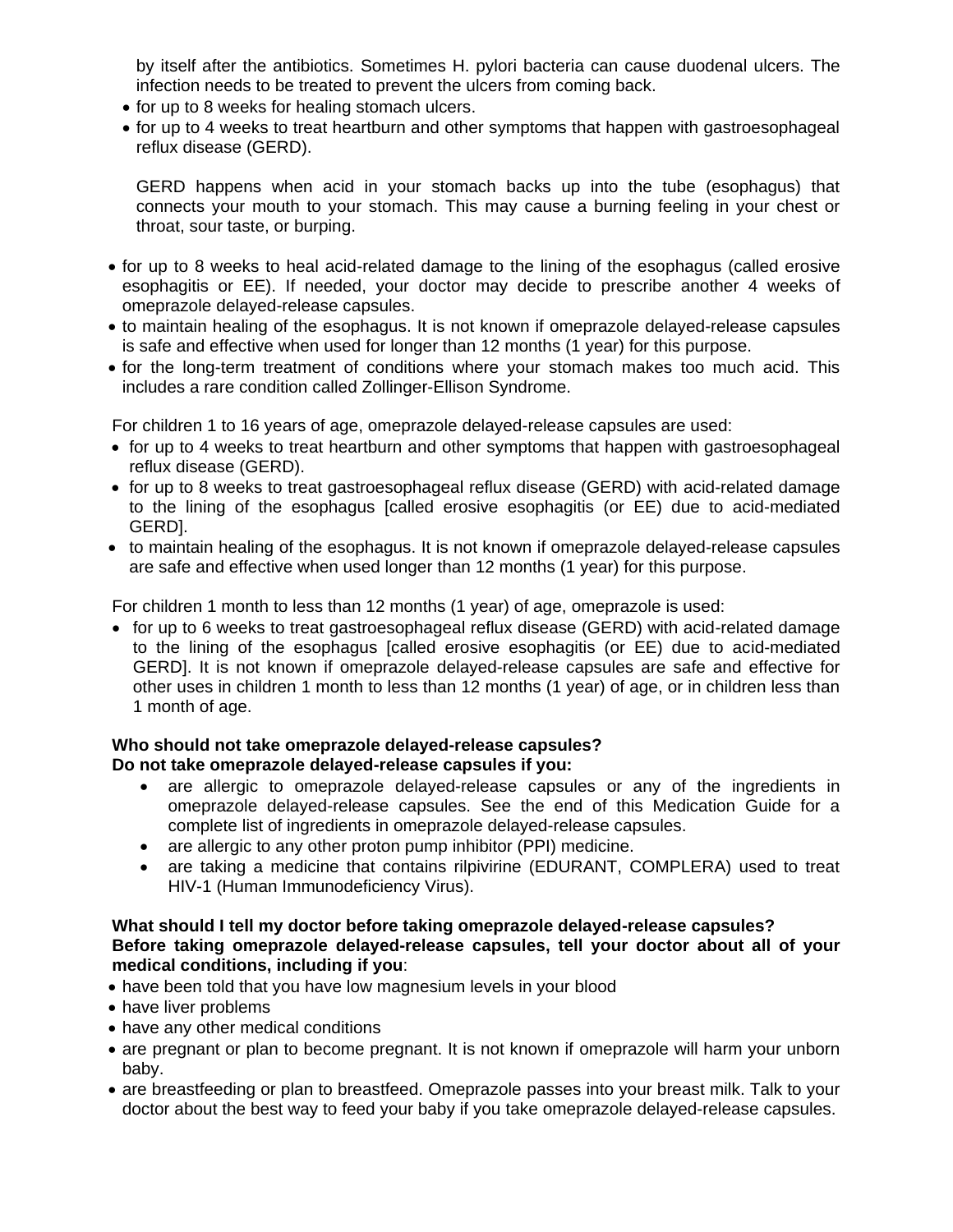• **Tell your doctor about all of the medicines you take** including prescription and over-thecounter medicines, vitamins and herbal supplements. Omeprazole delayed-release capsules may affect how other medicines work, and other medicines may affect how omeprazole delayed-release capsules works. Especially tell your doctor if you take an antibiotic that contains clarithromycin or amoxicillin, or if you take clopidogrel (Plavix), methotrexate (Otrxup, Rasuvo, Trexall), St. John's Wort (*Hypericum perforatum),* or *rifampin* (Rimactane, Rifater, Rifamate).

Know the medicines that you take. Keep a list of them to show your doctor and pharmacist when you get a new medicine.

### **How should I take omeprazole delayed-release capsules?**

- Take omeprazole delayed-release capsules exactly as prescribed by your doctor.
- Do not change your dose or stop omeprazole delayed-release capsules without talking to your doctor.
- Omeprazole is usually taken 1 time each day. Your doctor will tell you the time of day to take omeprazole, based on your medical condition.
- Take omeprazole delayed-release capsules before a meal.
- Antacids may be taken with omeprazole.

### **Omeprazole Delayed-Release Capsules**

- Swallow omeprazole delayed-release capsules whole. **Do not chew or crush omeprazole delayed-release capsules**.
- If you have trouble swallowing a whole capsule, you can open the capsule and take the contents in applesauce. See the "Instructions for Use" at the end of this Medication Guide for instructions on how to take omeprazole Capsules with applesauce.

If you miss a dose of omeprazole delayed-release capsules, take it as soon as you remember. If it is almost time for your next dose, do not take the missed dose. Take the next dose at your regular time. Do not take 2 doses at the same time to make up for the missed dose.

If you take too much omeprazole delayed release capsules, call your doctor or your poison control center at 1-800-222-1222 right away or go to the nearest emergency room.

### **What are the possible side effects of omeprazole delayed-release capsules? Omeprazole can cause serious side effects, including:**

- **See "What is the most important information I should know about omeprazole?"**
- **Vitamin B-12 deficiency.** Omeprazole delayed-release capsules reduces the amount of acid in your stomach. Stomach acid is needed to absorb vitamin B-12 properly. Talk with your doctor about the possibility of vitamin B-12 deficiency if you have been on omeprazole delayed-release capsules for a long time (more than 3 years).
- **Low magnesium levels in your body.** This problem can be serious. Low magnesium can happen in some people who take a PPI medicine for at least 3 months. If low magnesium levels happen, it is usually after a year of treatment. You may or may not have symptoms of low magnesium.

Tell your doctor right away if you develop any of these symptoms:

- seizures
- dizziness
- abnormal or fast heart beat
- jitteriness
- jerking movements or shaking (tremors)
- muscle weakness
- spasms of the hands and feet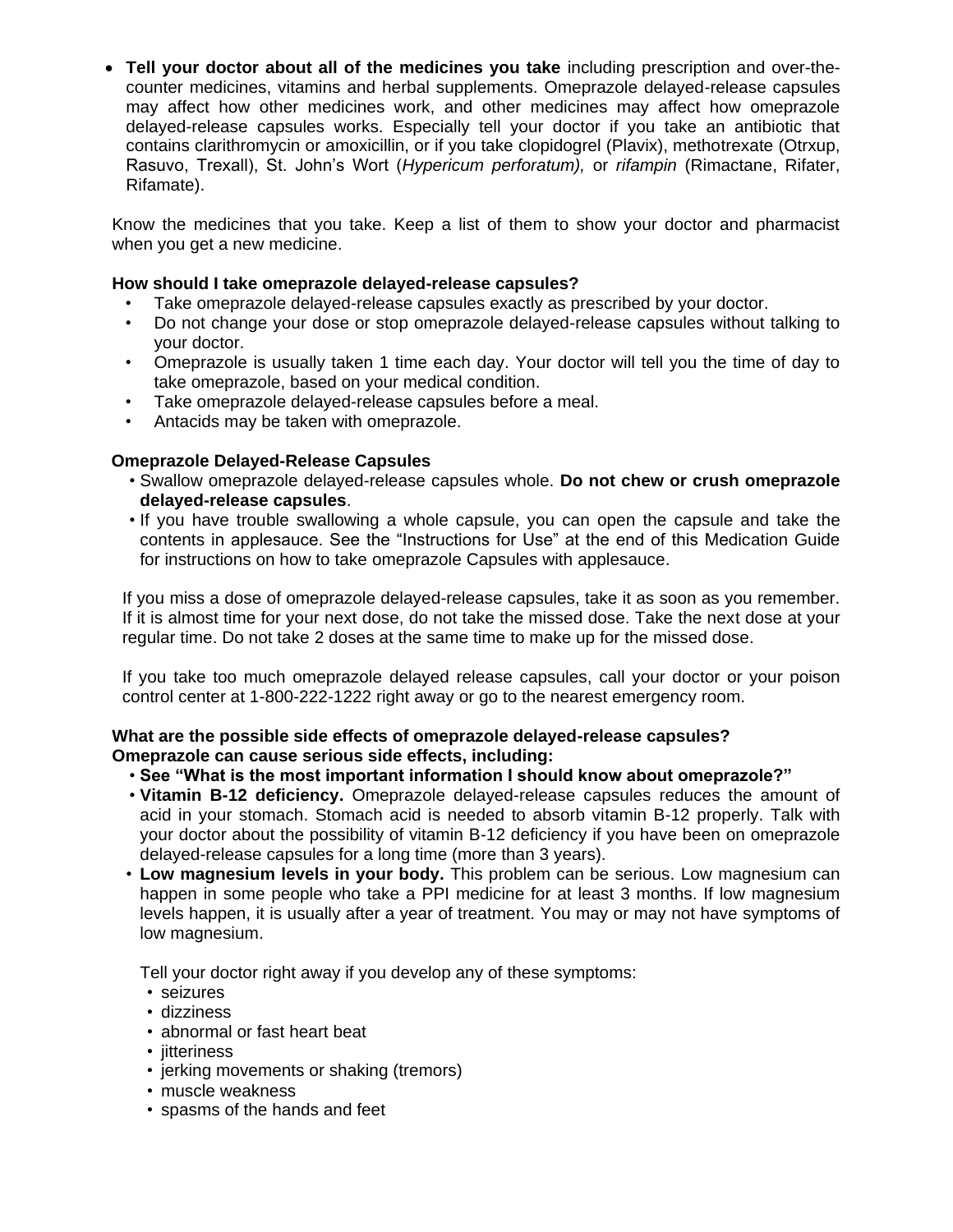- cramps or muscle aches
- spasm of the voice box

Your doctor may check the level of magnesium in your body before you start taking omeprazole delayed-release capsules or during treatment if you will be taking omeprazole delayed-release capsules for a long period of time.

• **Stomach growths (fundic gland polyps).** People who take PPI medicines for a long time have an increased risk of developing a certain type of stomach growths called fundic gland polyps, especially after taking PPI medicines for more than 1 year.

### **The most common side effects with omeprazole delayed-release capsules in adults and children include:**

- headache
- stomach pain
- nausea
- diarrhea
- vomiting
- gas

In addition to the side effects listed above, the most common side effects in children 1 to 16 years of age include:

- respiratory system events
- fever

### Other side effects:

**Serious allergic reactions.** Tell your doctor if you get any of the following symptoms with omeprazole:

- rash
- throat tightness
- face swelling
- difficulty breathing

Your doctor may stop omeprazole if these symptoms happen. Tell your doctor if you have any side effect that bothers you or that does not go away. These are not all the possible side effects with omeprazole delayed-release capsules. For more information, ask your doctor or pharmacist. Call your doctor for medical advice about side effects. You may report side effects to FDA at 1-800-FDA-1088.

#### **How should I store omeprazole delayed-release capsules?**

- Store omeprazole delayed-release capsules at room temperature between 68°F to 77°F (20°C to 25°C).
- Keep the container of omeprazole delayed-release capsules dry and away from light.

### **Keep omeprazole delayed-release capsules and all medicines out of the reach of children.**

### **General information about the safe and effective use of omeprazole delayed-release capsules**

Medicines are sometimes prescribed for purposes other than those listed in a Medication Guide. Do not use omeprazole delayed-release capsules for a condition for which it was not prescribed. Do not give omeprazole delayed-release capsules to other people, even if they have the same symptoms you have. It may harm them.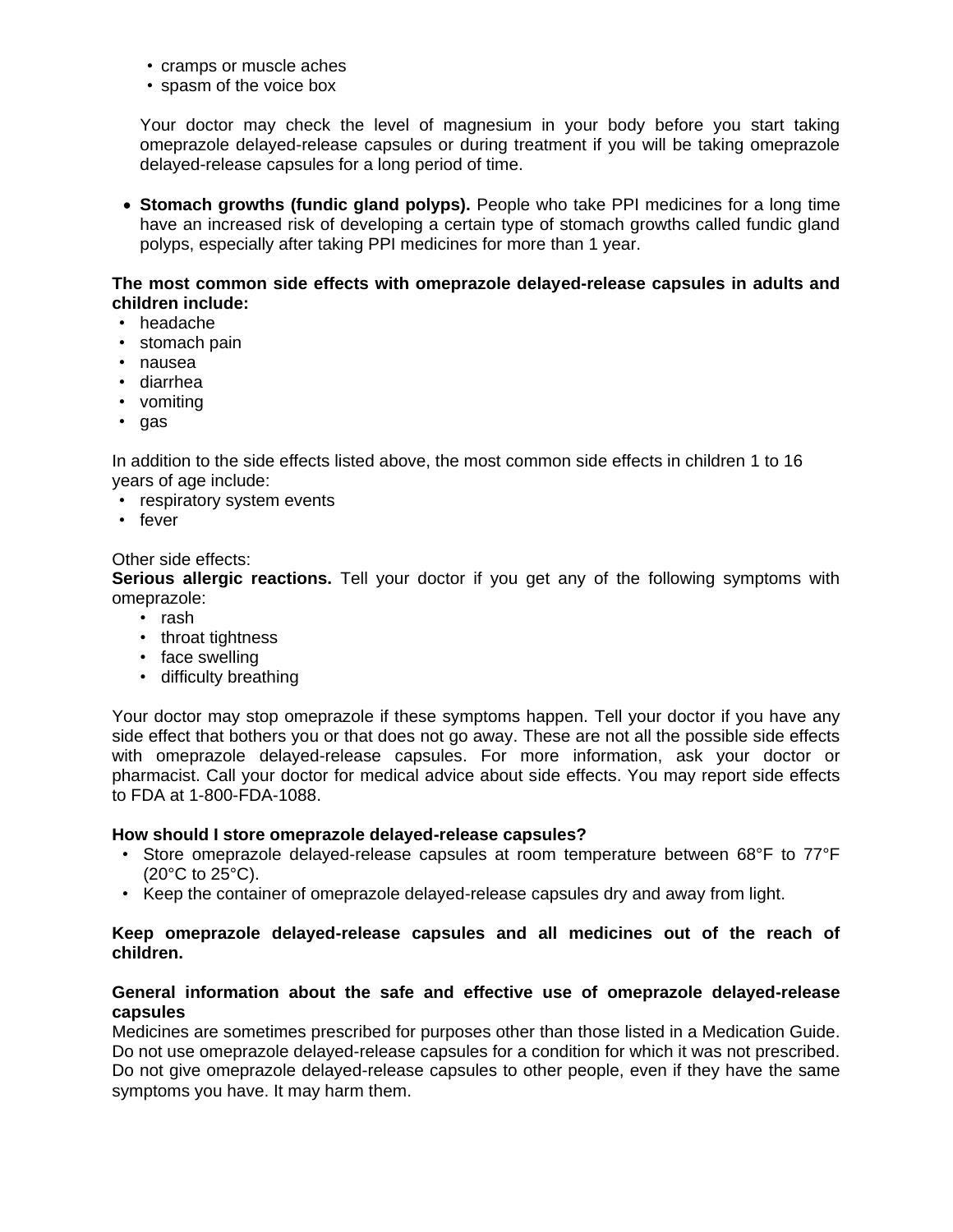This Medication Guide summarizes the most important information about omeprazole delayedrelease capsules. For more information, ask your doctor. You can ask your doctor or pharmacist for information that is written for healthcare professionals.

For more information contact Apotex Corp., Drug Safety at 1-800-706-5575.

### **What are the ingredients in omeprazole delayed-release capsules**?

#### **Active ingredient in omeprazole delayed-release capsules**: omeprazole

**Inactive ingredients in omeprazole delayed-release capsules:** magnesium hydroxide, mannitol, methacrylic acid copolymer dispersion, povidone and triethyl citrate. The capsule shells have the following inactive ingredients: D&C Red No. 28\*, D&C Red No.33\*, D&C Yellow No. 10\*, FD&C Blue No. 1\*, FD&C Red No. 40\*, gelatin, iron oxide red\* and titanium dioxide (\*contains one or more of these ingredients). The capsule shells have the following inactive ingredients: gelatin, red iron oxide and titanium dioxide. The capsule imprinting ink contains ammonium hydroxide, black iron oxide, ethyl alcohol, isopropyl alcohol, n-butyl alcohol, potassium hydroxide, propylene glycol and shellac.

This Medication Guide and Instructions for Use has been approved by the U.S. Food and Drug Administration.